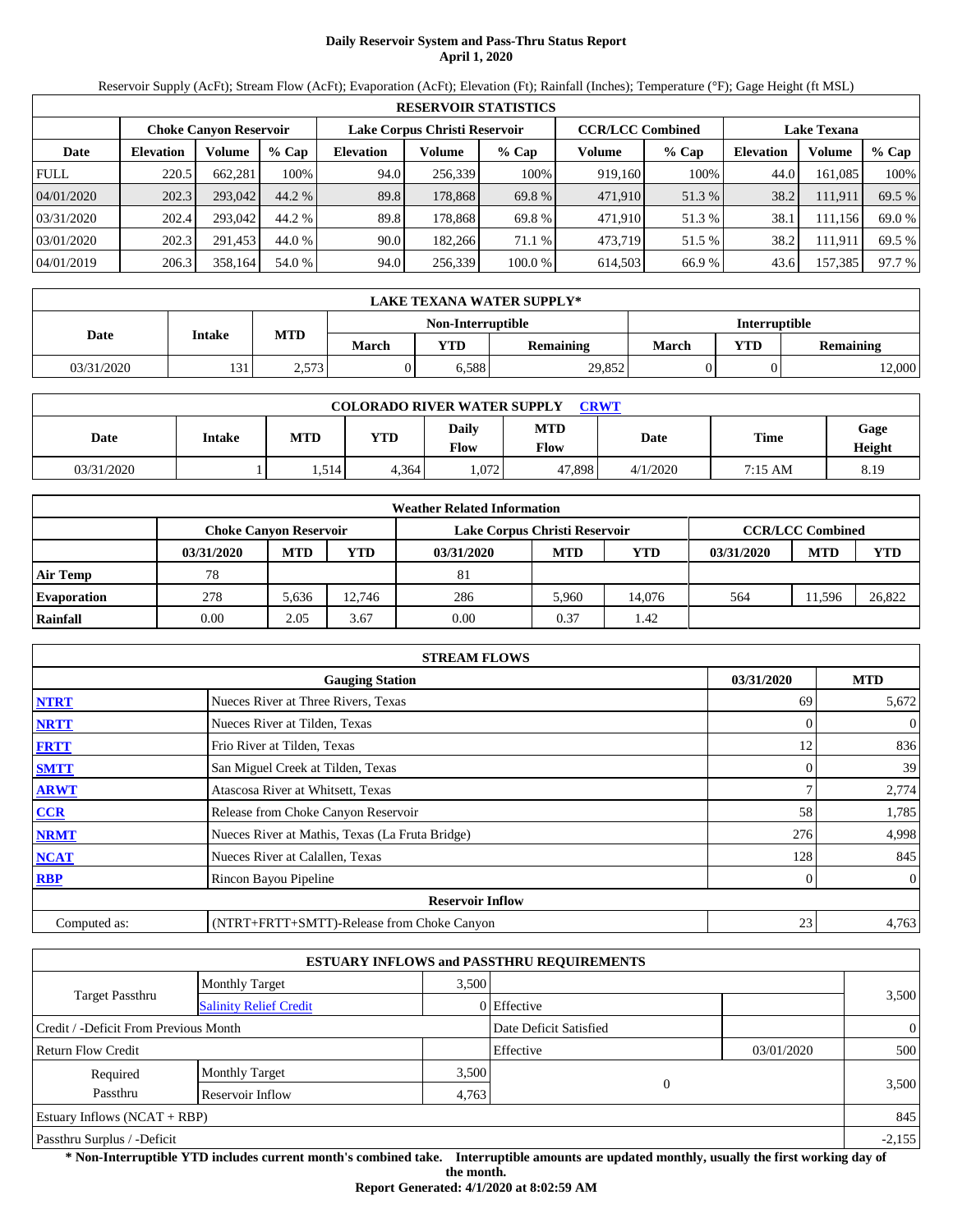# **Daily Reservoir System and Pass-Thru Status Report April 2, 2020**

Reservoir Supply (AcFt); Stream Flow (AcFt); Evaporation (AcFt); Elevation (Ft); Rainfall (Inches); Temperature (°F); Gage Height (ft MSL)

|             | <b>RESERVOIR STATISTICS</b>                                    |         |         |                  |         |         |                         |         |                    |         |        |  |
|-------------|----------------------------------------------------------------|---------|---------|------------------|---------|---------|-------------------------|---------|--------------------|---------|--------|--|
|             | Lake Corpus Christi Reservoir<br><b>Choke Canvon Reservoir</b> |         |         |                  |         |         | <b>CCR/LCC Combined</b> |         | <b>Lake Texana</b> |         |        |  |
| Date        | <b>Elevation</b>                                               | Volume  | $%$ Cap | <b>Elevation</b> | Volume  | $%$ Cap | Volume                  | $%$ Cap | <b>Elevation</b>   | Volume  | % Cap  |  |
| <b>FULL</b> | 220.5                                                          | 662,281 | 100%    | 94.0             | 256,339 | 100%    | 919,160                 | 100%    | 44.0               | 161.085 | 100%   |  |
| 04/02/2020  | 202.2                                                          | 291,453 | 44.0 %  | 89.7             | 177,182 | 69.1 %  | 468,635                 | 51.0 %  | 38.1               | 111,156 | 69.0 % |  |
| 04/01/2020  | 202.3                                                          | 293,042 | 44.2 %  | 89.8             | 178.868 | 69.8 %  | 471.910                 | 51.3 %  | 38.2               | 111.911 | 69.5 % |  |
| 03/02/2020  | 202.3                                                          | 291.453 | 44.0 %  | 90.0             | 182.266 | 71.1 %  | 473.719                 | 51.5 %  | 38.2               | 111,911 | 69.5 % |  |
| 04/02/2019  | 206.4                                                          | 359,922 | 54.3 %  | 94.0             | 256,339 | 100.0 % | 616.261                 | 67.0 %  | 43.6               | 157,385 | 97.7 % |  |

|            | LAKE TEXANA WATER SUPPLY* |     |              |                   |                  |                      |            |           |  |  |  |
|------------|---------------------------|-----|--------------|-------------------|------------------|----------------------|------------|-----------|--|--|--|
|            |                           |     |              | Non-Interruptible |                  | <b>Interruptible</b> |            |           |  |  |  |
| Date       | Intake                    | MTD | <b>March</b> | YTD               | <b>Remaining</b> | March                | <b>YTD</b> | Remaining |  |  |  |
| 04/01/2020 | 121<br>1 J 1              | 131 | 2,573        | 9,161             | 27,279           |                      |            | 12,000    |  |  |  |

|            | <b>COLORADO RIVER WATER SUPPLY</b><br><b>CRWT</b> |            |       |               |                    |          |                   |                |  |  |  |
|------------|---------------------------------------------------|------------|-------|---------------|--------------------|----------|-------------------|----------------|--|--|--|
| Date       | <b>Intake</b>                                     | <b>MTD</b> | YTD   | Daily<br>Flow | <b>MTD</b><br>Flow | Date     | Time              | Gage<br>Height |  |  |  |
| 04/01/2020 |                                                   |            | 2,850 | 945           | 945                | 4/2/2020 | $7:15 \text{ AM}$ | 8.22           |  |  |  |

|                    |                               |            |            | <b>Weather Related Information</b> |            |        |            |                         |            |
|--------------------|-------------------------------|------------|------------|------------------------------------|------------|--------|------------|-------------------------|------------|
|                    | <b>Choke Canyon Reservoir</b> |            |            | Lake Corpus Christi Reservoir      |            |        |            | <b>CCR/LCC Combined</b> |            |
|                    | 04/01/2020                    | <b>MTD</b> | <b>YTD</b> | 04/01/2020                         | <b>MTD</b> | YTD    | 04/01/2020 | <b>MTD</b>              | <b>YTD</b> |
| Air Temp           | 80                            |            |            | 78                                 |            |        |            |                         |            |
| <b>Evaporation</b> | 259                           | 259        | 13.005     | 245                                | 245        | 14.321 | 504        | 504                     | 27,326     |
| Rainfall           | 0.00                          | 0.00       | 3.67       | 0.00                               | 0.00       | 1.42   |            |                         |            |

|              | <b>STREAM FLOWS</b>                             |            |                |
|--------------|-------------------------------------------------|------------|----------------|
|              | <b>Gauging Station</b>                          | 04/01/2020 | <b>MTD</b>     |
| <b>NTRT</b>  | Nueces River at Three Rivers, Texas             | 66         | 66             |
| <b>NRTT</b>  | Nueces River at Tilden, Texas                   |            | $\overline{0}$ |
| <b>FRTT</b>  | Frio River at Tilden, Texas                     | 11         | 11             |
| <b>SMTT</b>  | San Miguel Creek at Tilden, Texas               | 0          | $\overline{0}$ |
| <b>ARWT</b>  | Atascosa River at Whitsett, Texas               |            | 5 <sub>l</sub> |
| <b>CCR</b>   | Release from Choke Canyon Reservoir             | 58         | 58             |
| <b>NRMT</b>  | Nueces River at Mathis, Texas (La Fruta Bridge) | 276        | 276            |
| <b>NCAT</b>  | Nueces River at Calallen, Texas                 | 116        | 116            |
| <b>RBP</b>   | Rincon Bayou Pipeline                           | 0          | $\overline{0}$ |
|              | <b>Reservoir Inflow</b>                         |            |                |
| Computed as: | (NTRT+FRTT+SMTT)-Release from Choke Canyon      | 20         | 20             |

|                                       |                               | <b>ESTUARY INFLOWS and PASSTHRU REQUIREMENTS</b> |                        |                |
|---------------------------------------|-------------------------------|--------------------------------------------------|------------------------|----------------|
|                                       | <b>Monthly Target</b>         | 3,500                                            |                        |                |
| Target Passthru                       | <b>Salinity Relief Credit</b> |                                                  | $0$ Effective          | 3,500          |
| Credit / -Deficit From Previous Month |                               |                                                  | Date Deficit Satisfied | $-2,155$       |
| <b>Return Flow Credit</b>             |                               |                                                  | Effective              | $\overline{0}$ |
| Required                              | <b>Monthly Target</b>         | 3,500                                            |                        |                |
| Passthru                              | Reservoir Inflow              | 20                                               | $\Omega$               | 20             |
| Estuary Inflows $(NCAT + RBP)$        |                               |                                                  |                        | 116            |
| Passthru Surplus / -Deficit           |                               |                                                  |                        | $-2,058$       |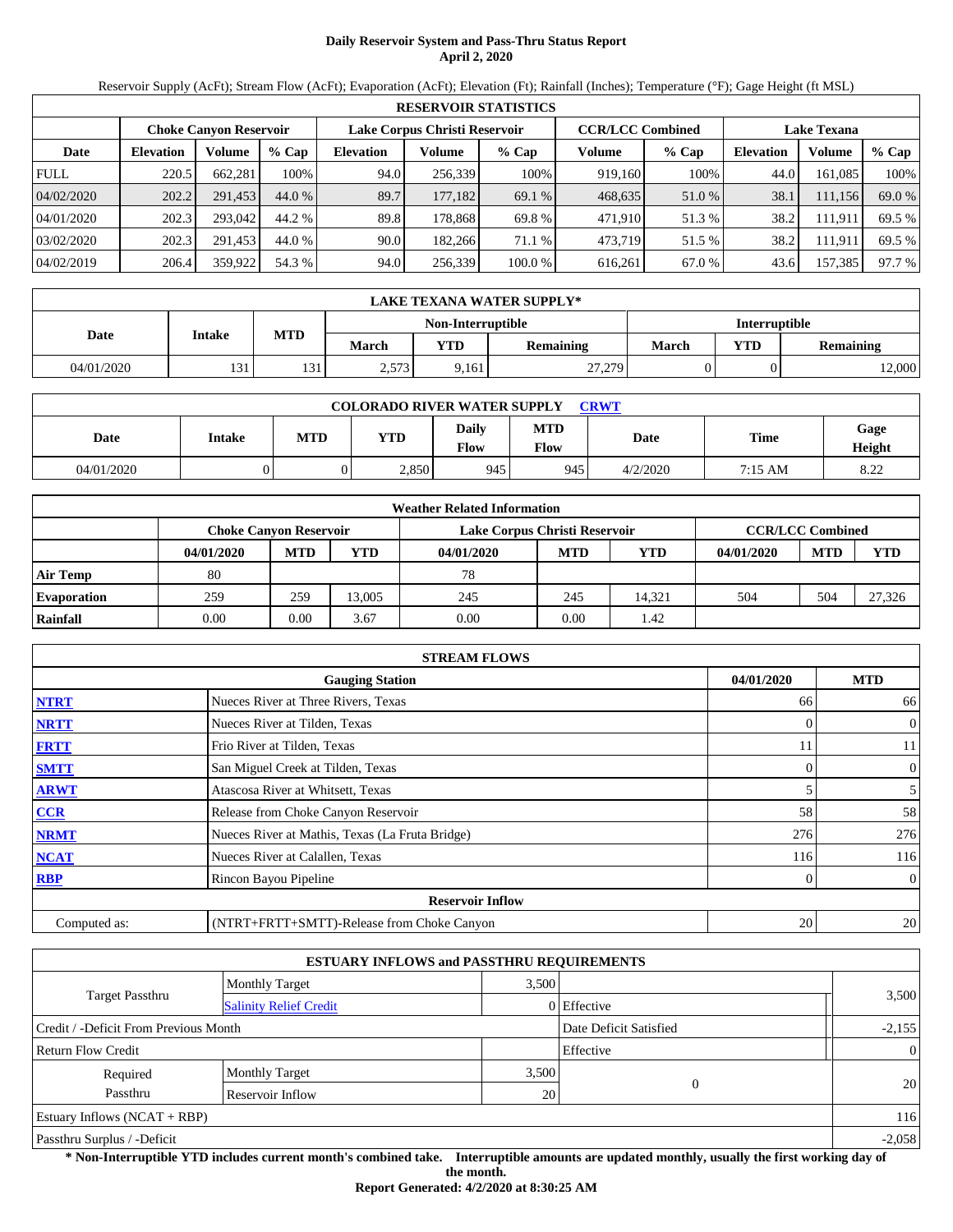# **Daily Reservoir System and Pass-Thru Status Report April 3, 2020**

Reservoir Supply (AcFt); Stream Flow (AcFt); Evaporation (AcFt); Elevation (Ft); Rainfall (Inches); Temperature (°F); Gage Height (ft MSL)

|             | <b>RESERVOIR STATISTICS</b>   |         |         |                               |         |         |                         |        |                    |         |        |  |  |
|-------------|-------------------------------|---------|---------|-------------------------------|---------|---------|-------------------------|--------|--------------------|---------|--------|--|--|
|             | <b>Choke Canvon Reservoir</b> |         |         | Lake Corpus Christi Reservoir |         |         | <b>CCR/LCC Combined</b> |        | <b>Lake Texana</b> |         |        |  |  |
| Date        | <b>Elevation</b>              | Volume  | $%$ Cap | <b>Elevation</b>              | Volume  | $%$ Cap | Volume                  | % Cap  | <b>Elevation</b>   | Volume  | % Cap  |  |  |
| <b>FULL</b> | 220.5                         | 662,281 | 100%    | 94.0                          | 256.339 | 100%    | 919,160                 | 100%   | 44.0               | 161,085 | 100%   |  |  |
| 04/03/2020  | 202.3                         | 291.453 | 44.0 %  | 89.7                          | 177,182 | 69.1 %  | 468,635                 | 51.0 % | 38.1               | 111,156 | 69.0 % |  |  |
| 04/02/2020  | 202.2                         | 291.453 | 44.0 %  | 89.7                          | 177.182 | 69.1 %  | 468,635                 | 51.0 % | 38.1               | 111.156 | 69.0 % |  |  |
| 03/03/2020  | 202.4                         | 293,042 | 44.2 %  | 90.0                          | 182.266 | 71.1 %  | 475.308                 | 51.7 % | 38.2               | 111.911 | 69.5 % |  |  |
| 04/03/2019  | 206.3                         | 358,164 | 54.0 %  | 94.0                          | 256,339 | 100.0%  | 614,503                 | 66.9 % | 43.5               | 156,467 | 97.1 % |  |  |

|            | <b>LAKE TEXANA WATER SUPPLY*</b> |            |              |                   |                  |                      |  |                  |  |  |  |  |
|------------|----------------------------------|------------|--------------|-------------------|------------------|----------------------|--|------------------|--|--|--|--|
|            |                                  |            |              | Non-Interruptible |                  | <b>Interruptible</b> |  |                  |  |  |  |  |
| Date       | Intake                           | <b>MTD</b> | <b>March</b> | YTD               | <b>Remaining</b> | <b>YTD</b><br>March  |  | <b>Remaining</b> |  |  |  |  |
| 04/02/2020 | 121                              | 263        | 2,573        | 9,161             | 27,279           |                      |  | 12,000           |  |  |  |  |

| <b>COLORADO RIVER WATER SUPPLY</b><br><b>CRWT</b> |        |     |            |                      |             |          |             |                |  |  |
|---------------------------------------------------|--------|-----|------------|----------------------|-------------|----------|-------------|----------------|--|--|
| Date                                              | Intake | MTD | <b>YTD</b> | <b>Daily</b><br>Flow | MTD<br>Flow | Date     | <b>Time</b> | Gage<br>Height |  |  |
| 04/02/2020                                        |        |     | 2,850      | .010                 | .955        | 4/3/2020 | 7:15 AM     | 8.48           |  |  |

|                    | <b>Weather Related Information</b>                             |            |            |            |            |                         |            |            |            |  |  |  |
|--------------------|----------------------------------------------------------------|------------|------------|------------|------------|-------------------------|------------|------------|------------|--|--|--|
|                    | Lake Corpus Christi Reservoir<br><b>Choke Canyon Reservoir</b> |            |            |            |            | <b>CCR/LCC Combined</b> |            |            |            |  |  |  |
|                    | 04/02/2020                                                     | <b>MTD</b> | <b>YTD</b> | 04/02/2020 | <b>MTD</b> | <b>YTD</b>              | 04/02/2020 | <b>MTD</b> | <b>YTD</b> |  |  |  |
| Air Temp           | 74                                                             |            |            | 75         |            |                         |            |            |            |  |  |  |
| <b>Evaporation</b> | 18                                                             | 277        | 13.023     | 10         | 255        | 14.331                  | 28         | 532        | 27,354     |  |  |  |
| Rainfall           | 0.04                                                           | 0.04       | 3.71       | 0.19       | 0.19       | 1.61                    |            |            |            |  |  |  |

|              | <b>STREAM FLOWS</b>                             |            |                  |  |  |  |  |  |  |
|--------------|-------------------------------------------------|------------|------------------|--|--|--|--|--|--|
|              | <b>Gauging Station</b>                          | 04/02/2020 | <b>MTD</b>       |  |  |  |  |  |  |
| <b>NTRT</b>  | Nueces River at Three Rivers, Texas             | 63         | 129              |  |  |  |  |  |  |
| <b>NRTT</b>  | Nueces River at Tilden, Texas                   |            | $\mathbf{0}$     |  |  |  |  |  |  |
| <b>FRTT</b>  | Frio River at Tilden, Texas                     | 11         | 22               |  |  |  |  |  |  |
| <b>SMTT</b>  | San Miguel Creek at Tilden, Texas               |            | $\mathbf{0}$     |  |  |  |  |  |  |
| <b>ARWT</b>  | Atascosa River at Whitsett, Texas               |            | 10               |  |  |  |  |  |  |
| CCR          | Release from Choke Canyon Reservoir             | 58         | 115              |  |  |  |  |  |  |
| <b>NRMT</b>  | Nueces River at Mathis, Texas (La Fruta Bridge) | 294        | 570              |  |  |  |  |  |  |
| <b>NCAT</b>  | Nueces River at Calallen, Texas                 | 113        | 230              |  |  |  |  |  |  |
| <b>RBP</b>   | Rincon Bayou Pipeline                           |            | $\boldsymbol{0}$ |  |  |  |  |  |  |
|              | <b>Reservoir Inflow</b>                         |            |                  |  |  |  |  |  |  |
| Computed as: | (NTRT+FRTT+SMTT)-Release from Choke Canyon      | 16         | 36               |  |  |  |  |  |  |

|                                       | <b>ESTUARY INFLOWS and PASSTHRU REQUIREMENTS</b> |       |                        |                 |  |  |  |
|---------------------------------------|--------------------------------------------------|-------|------------------------|-----------------|--|--|--|
|                                       | <b>Monthly Target</b>                            | 3,500 |                        |                 |  |  |  |
| <b>Target Passthru</b>                | <b>Salinity Relief Credit</b>                    |       | 0 Effective            | 3,500           |  |  |  |
| Credit / -Deficit From Previous Month |                                                  |       | Date Deficit Satisfied | $-2,155$        |  |  |  |
| <b>Return Flow Credit</b>             |                                                  |       | Effective              | $\vert 0 \vert$ |  |  |  |
| Required                              | <b>Monthly Target</b>                            | 3,500 |                        |                 |  |  |  |
| Passthru                              | Reservoir Inflow                                 | 36    |                        | 36              |  |  |  |
| Estuary Inflows $(NCAT + RBP)$        |                                                  |       |                        | 230             |  |  |  |
| Passthru Surplus / -Deficit           |                                                  |       |                        |                 |  |  |  |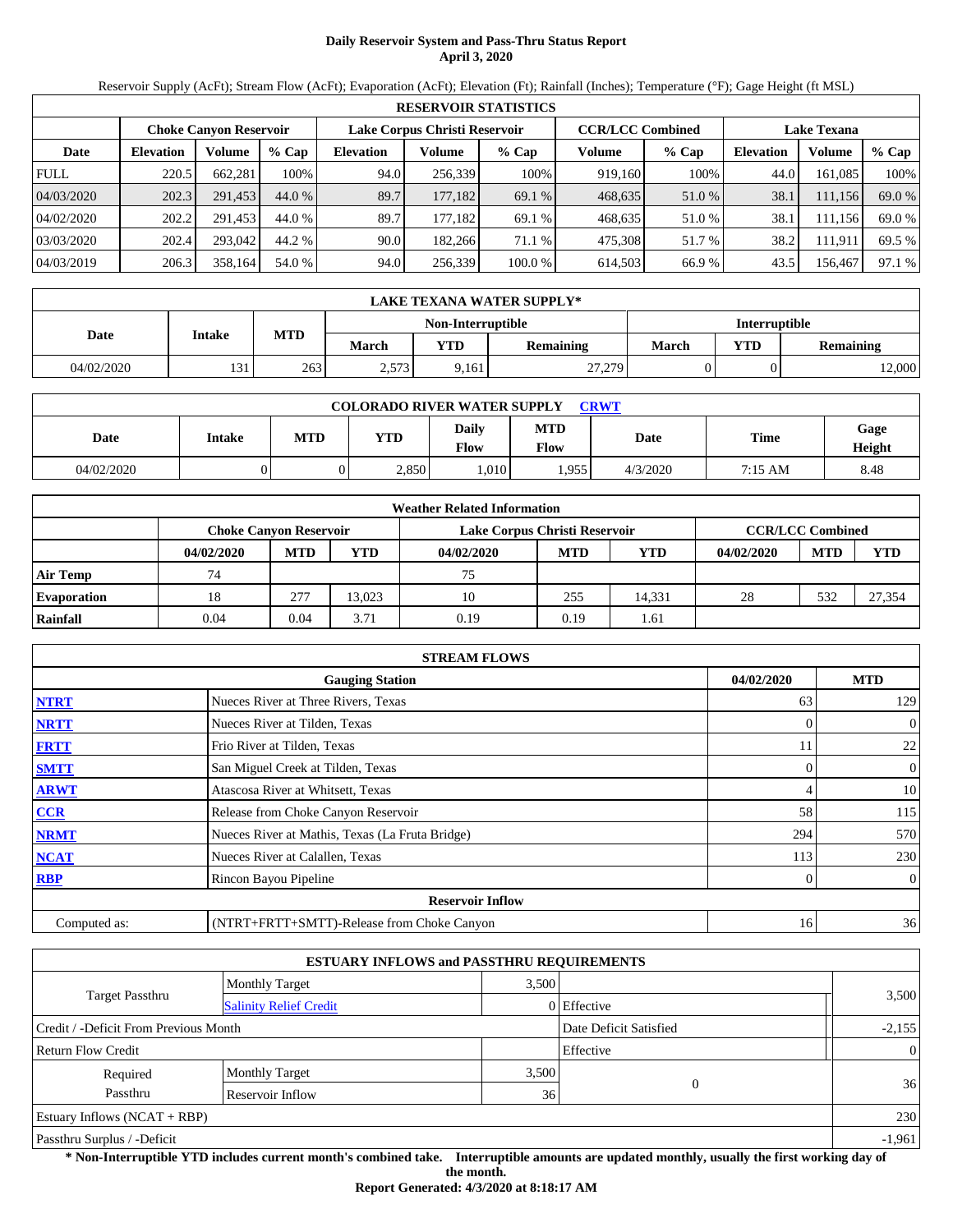# **Daily Reservoir System and Pass-Thru Status Report April 4, 2020**

Reservoir Supply (AcFt); Stream Flow (AcFt); Evaporation (AcFt); Elevation (Ft); Rainfall (Inches); Temperature (°F); Gage Height (ft MSL)

|             | <b>RESERVOIR STATISTICS</b> |         |         |                               |         |         |                         |         |                    |         |        |  |
|-------------|-----------------------------|---------|---------|-------------------------------|---------|---------|-------------------------|---------|--------------------|---------|--------|--|
|             | Choke Canvon Reservoir      |         |         | Lake Corpus Christi Reservoir |         |         | <b>CCR/LCC Combined</b> |         | <b>Lake Texana</b> |         |        |  |
| Date        | <b>Elevation</b>            | Volume  | $%$ Cap | <b>Elevation</b>              | Volume  | $%$ Cap | Volume                  | $%$ Cap | Elevation          | Volume  | % Cap  |  |
| <b>FULL</b> | 220.5                       | 662,281 | 100%    | 94.0                          | 256,339 | 100%    | 919,160                 | 100%    | 44.0               | 161.085 | 100%   |  |
| 04/04/2020  | 202.3                       | 291.453 | 44.0 %  | 90.0                          | 182,266 | 71.1 %  | 473,719                 | 51.5 %  | 38.1               | 111,156 | 69.0 % |  |
| 04/03/2020  | 202.3                       | 291.453 | 44.0 %  | 89.7                          | 177.182 | 69.1 %  | 468,635                 | 51.0 %  | 38.1               | 111.156 | 69.0 % |  |
| 03/04/2020  | 202.4                       | 293,042 | 44.2 %  | 90.0                          | 182.266 | 71.1 %  | 475.308                 | 51.7 %  | 38.2               | 111.911 | 69.5 % |  |
| 04/04/2019  | 206.2                       | 356,411 | 53.8 %  | 94.0                          | 256,339 | 100.0 % | 612,750                 | 66.7 %  | 43.5               | 156,467 | 97.1 % |  |

|            | LAKE TEXANA WATER SUPPLY* |     |              |       |                  |       |                         |        |  |  |  |
|------------|---------------------------|-----|--------------|-------|------------------|-------|-------------------------|--------|--|--|--|
|            | Non-Interruptible         |     |              |       |                  |       | <b>Interruptible</b>    |        |  |  |  |
| Date       | Intake                    | MTD | <b>March</b> | YTD   | <b>Remaining</b> | March | <b>YTD</b><br>Remaining |        |  |  |  |
| 04/03/2020 | 132                       | 394 | 2,573        | 9,161 | 27,279           |       |                         | 12,000 |  |  |  |

| <b>COLORADO RIVER WATER SUPPLY</b><br><b>CRWT</b> |        |     |            |                      |             |          |         |                |  |  |
|---------------------------------------------------|--------|-----|------------|----------------------|-------------|----------|---------|----------------|--|--|
| Date                                              | Intake | MTD | <b>YTD</b> | <b>Daily</b><br>Flow | MTD<br>Flow | Date     | Time    | Gage<br>Height |  |  |
| 04/03/2020                                        |        |     | 2,850      | つつち<br>ل ک∠ ہ        | 5,180       | 4/4/2020 | 7:15 AM | 8.79           |  |  |

|                    | <b>Weather Related Information</b>                             |            |            |            |            |                         |            |            |            |  |  |
|--------------------|----------------------------------------------------------------|------------|------------|------------|------------|-------------------------|------------|------------|------------|--|--|
|                    | Lake Corpus Christi Reservoir<br><b>Choke Canvon Reservoir</b> |            |            |            |            | <b>CCR/LCC Combined</b> |            |            |            |  |  |
|                    | 04/03/2020                                                     | <b>MTD</b> | <b>YTD</b> | 04/03/2020 | <b>MTD</b> | <b>YTD</b>              | 04/03/2020 | <b>MTD</b> | <b>YTD</b> |  |  |
| Air Temp           | 81                                                             |            |            | 86         |            |                         |            |            |            |  |  |
| <b>Evaporation</b> | 222                                                            | 499        | 13.245     |            | 255        | 14.331                  | 222        | 754        | 27,576     |  |  |
| Rainfall           | 0.95                                                           | 0.99       | 4.66       | 3.72       | 3.91       | 5.33                    |            |            |            |  |  |

|              | <b>STREAM FLOWS</b>                             |            |                |  |  |  |  |  |  |  |
|--------------|-------------------------------------------------|------------|----------------|--|--|--|--|--|--|--|
|              | <b>Gauging Station</b>                          | 04/03/2020 | <b>MTD</b>     |  |  |  |  |  |  |  |
| <b>NTRT</b>  | Nueces River at Three Rivers, Texas             | 64         | 193            |  |  |  |  |  |  |  |
| <b>NRTT</b>  | Nueces River at Tilden, Texas                   | 0          | $\overline{0}$ |  |  |  |  |  |  |  |
| <b>FRTT</b>  | Frio River at Tilden, Texas                     | 15         | 38             |  |  |  |  |  |  |  |
| <b>SMTT</b>  | San Miguel Creek at Tilden, Texas               | 15         | 15             |  |  |  |  |  |  |  |
| <b>ARWT</b>  | Atascosa River at Whitsett, Texas               |            | 15             |  |  |  |  |  |  |  |
| <b>CCR</b>   | Release from Choke Canyon Reservoir             | 58         | 173            |  |  |  |  |  |  |  |
| <b>NRMT</b>  | Nueces River at Mathis, Texas (La Fruta Bridge) | 322        | 891            |  |  |  |  |  |  |  |
| <b>NCAT</b>  | Nueces River at Calallen, Texas                 | 157        | 387            |  |  |  |  |  |  |  |
| <b>RBP</b>   | Rincon Bayou Pipeline                           |            | $\mathbf{0}$   |  |  |  |  |  |  |  |
|              | <b>Reservoir Inflow</b>                         |            |                |  |  |  |  |  |  |  |
| Computed as: | (NTRT+FRTT+SMTT)-Release from Choke Canyon      | 37         | 73             |  |  |  |  |  |  |  |

|                                       | <b>ESTUARY INFLOWS and PASSTHRU REQUIREMENTS</b> |       |                        |                 |  |  |  |
|---------------------------------------|--------------------------------------------------|-------|------------------------|-----------------|--|--|--|
|                                       | <b>Monthly Target</b>                            | 3,500 |                        |                 |  |  |  |
| <b>Target Passthru</b>                | <b>Salinity Relief Credit</b>                    |       | 0 Effective            | 3,500           |  |  |  |
| Credit / -Deficit From Previous Month |                                                  |       | Date Deficit Satisfied | $-2,155$        |  |  |  |
| <b>Return Flow Credit</b>             |                                                  |       | Effective              | $\vert 0 \vert$ |  |  |  |
| Required                              | <b>Monthly Target</b>                            | 3,500 |                        |                 |  |  |  |
| Passthru                              | Reservoir Inflow                                 | 73.   |                        | 73              |  |  |  |
| Estuary Inflows $(NCAT + RBP)$        |                                                  |       |                        |                 |  |  |  |
| Passthru Surplus / -Deficit           |                                                  |       |                        |                 |  |  |  |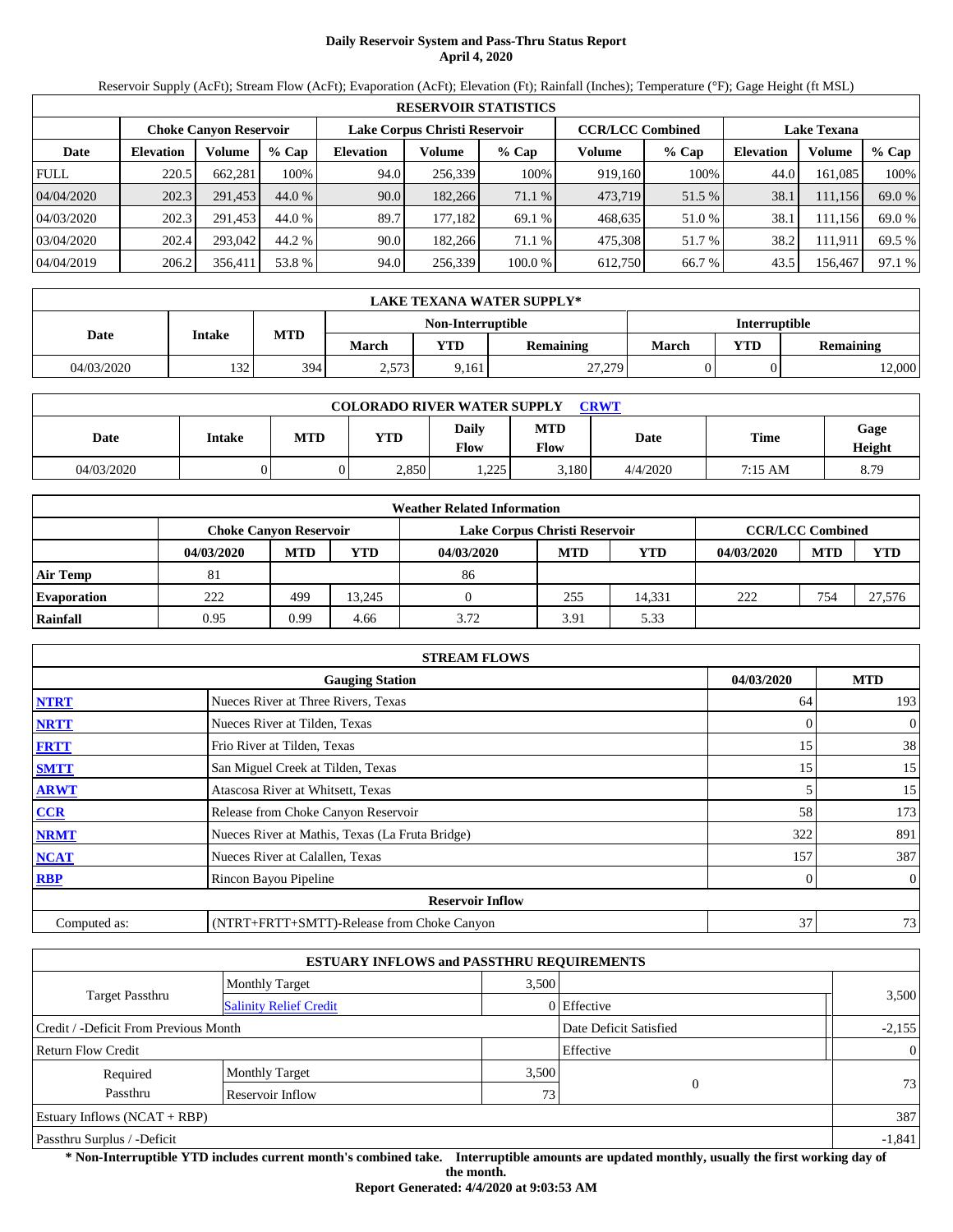# **Daily Reservoir System and Pass-Thru Status Report April 5, 2020**

Reservoir Supply (AcFt); Stream Flow (AcFt); Evaporation (AcFt); Elevation (Ft); Rainfall (Inches); Temperature (°F); Gage Height (ft MSL)

|             | <b>RESERVOIR STATISTICS</b> |         |         |                               |         |         |                         |         |                    |         |        |  |
|-------------|-----------------------------|---------|---------|-------------------------------|---------|---------|-------------------------|---------|--------------------|---------|--------|--|
|             | Choke Canvon Reservoir      |         |         | Lake Corpus Christi Reservoir |         |         | <b>CCR/LCC Combined</b> |         | <b>Lake Texana</b> |         |        |  |
| Date        | <b>Elevation</b>            | Volume  | $%$ Cap | <b>Elevation</b>              | Volume  | $%$ Cap | Volume                  | $%$ Cap | <b>Elevation</b>   | Volume  | % Cap  |  |
| <b>FULL</b> | 220.5                       | 662,281 | 100%    | 94.0                          | 256,339 | 100%    | 919,160                 | 100%    | 44.0               | 161.085 | 100%   |  |
| 04/05/2020  | 202.4                       | 293,042 | 44.2 %  | 90.1                          | 183,978 | 71.8 %  | 477,020                 | 51.9 %  | 38.6               | 114,966 | 71.4 % |  |
| 04/04/2020  | 202.3                       | 291.453 | 44.0 %  | 90.0                          | 182.266 | 71.1 %  | 473.719                 | 51.5 %  | 38.1               | 111.156 | 69.0 % |  |
| 03/05/2020  | 202.3                       | 291.453 | 44.0 %  | 90.1                          | 183.978 | 71.8 %  | 475.431                 | 51.7 %  | 38.2               | 111.911 | 69.5 % |  |
| 04/05/2019  | 206.3                       | 358.164 | 54.0 %  | 94.0                          | 256,339 | 100.0 % | 614.503                 | 66.9 %  | 43.5               | 156,467 | 97.1 % |  |

|            | LAKE TEXANA WATER SUPPLY* |            |              |                   |                  |                      |     |           |  |  |  |
|------------|---------------------------|------------|--------------|-------------------|------------------|----------------------|-----|-----------|--|--|--|
|            |                           | MTD        |              | Non-Interruptible |                  | <b>Interruptible</b> |     |           |  |  |  |
| Date       | Intake                    |            | <b>March</b> | <b>YTD</b>        | <b>Remaining</b> | March                | YTD | Remaining |  |  |  |
| 04/04/2020 | 132                       | 527<br>ے ر | 2,573        | 9,161             | 27,279           |                      |     | 12,000    |  |  |  |

|            | <b>COLORADO RIVER WATER SUPPLY</b><br><b>CRWT</b> |     |            |                      |             |          |         |                |  |  |
|------------|---------------------------------------------------|-----|------------|----------------------|-------------|----------|---------|----------------|--|--|
| Date       | Intake                                            | MTD | <b>YTD</b> | <b>Daily</b><br>Flow | MTD<br>Flow | Date     | Time    | Gage<br>Height |  |  |
| 04/04/2020 |                                                   |     | 2,850      | .616                 | .796<br>4   | 4/5/2020 | 7:15 AM | 9.40           |  |  |

|                    |                               |            |            | <b>Weather Related Information</b> |            |                         |            |            |            |
|--------------------|-------------------------------|------------|------------|------------------------------------|------------|-------------------------|------------|------------|------------|
|                    | <b>Choke Canvon Reservoir</b> |            |            | Lake Corpus Christi Reservoir      |            | <b>CCR/LCC Combined</b> |            |            |            |
|                    | 04/04/2020                    | <b>MTD</b> | <b>YTD</b> | 04/04/2020                         | <b>MTD</b> | <b>YTD</b>              | 04/04/2020 | <b>MTD</b> | <b>YTD</b> |
| Air Temp           | 59                            |            |            | -61                                |            |                         |            |            |            |
| <b>Evaporation</b> | 56                            | 555        | 13.301     | 40                                 | 295        | 14.371                  | 96         | 850        | 27,672     |
| Rainfall           | 0.44                          | 1.43       | 5.10       | 0.81                               | 4.72       | 6.14                    |            |            |            |

|              | <b>STREAM FLOWS</b>                             |            |     |                |
|--------------|-------------------------------------------------|------------|-----|----------------|
|              | 04/04/2020                                      | <b>MTD</b> |     |                |
| <b>NTRT</b>  | Nueces River at Three Rivers, Texas             |            | 558 | 751            |
| <b>NRTT</b>  | Nueces River at Tilden, Texas                   |            | 322 | 322            |
| <b>FRTT</b>  | Frio River at Tilden, Texas                     |            | 41  | 79             |
| <b>SMTT</b>  | San Miguel Creek at Tilden, Texas               |            | 15  | 30             |
| <b>ARWT</b>  | Atascosa River at Whitsett, Texas               |            |     | 20             |
| <b>CCR</b>   | Release from Choke Canyon Reservoir             |            | 58  | 230            |
| <b>NRMT</b>  | Nueces River at Mathis, Texas (La Fruta Bridge) |            | 415 | 1,306          |
| <b>NCAT</b>  | Nueces River at Calallen, Texas                 |            | 397 | 784            |
| <b>RBP</b>   | Rincon Bayou Pipeline                           |            |     | $\overline{0}$ |
|              | <b>Reservoir Inflow</b>                         |            |     |                |
| Computed as: | (NTRT+FRTT+SMTT)-Release from Choke Canyon      |            | 557 | 630            |

|                                       | <b>ESTUARY INFLOWS and PASSTHRU REQUIREMENTS</b> |       |                        |                |
|---------------------------------------|--------------------------------------------------|-------|------------------------|----------------|
|                                       | <b>Monthly Target</b>                            | 3,500 |                        |                |
| <b>Target Passthru</b>                | <b>Salinity Relief Credit</b>                    |       | 0 Effective            | 3,500          |
| Credit / -Deficit From Previous Month |                                                  |       | Date Deficit Satisfied | $-2,155$       |
| <b>Return Flow Credit</b>             |                                                  |       | Effective              | $\overline{0}$ |
| Required                              | <b>Monthly Target</b>                            | 3,500 |                        |                |
| Passthru                              | Reservoir Inflow                                 | 630   |                        | 630            |
| Estuary Inflows $(NCAT + RBP)$        |                                                  |       |                        | 784            |
| Passthru Surplus / -Deficit           |                                                  |       |                        | $-2,000$       |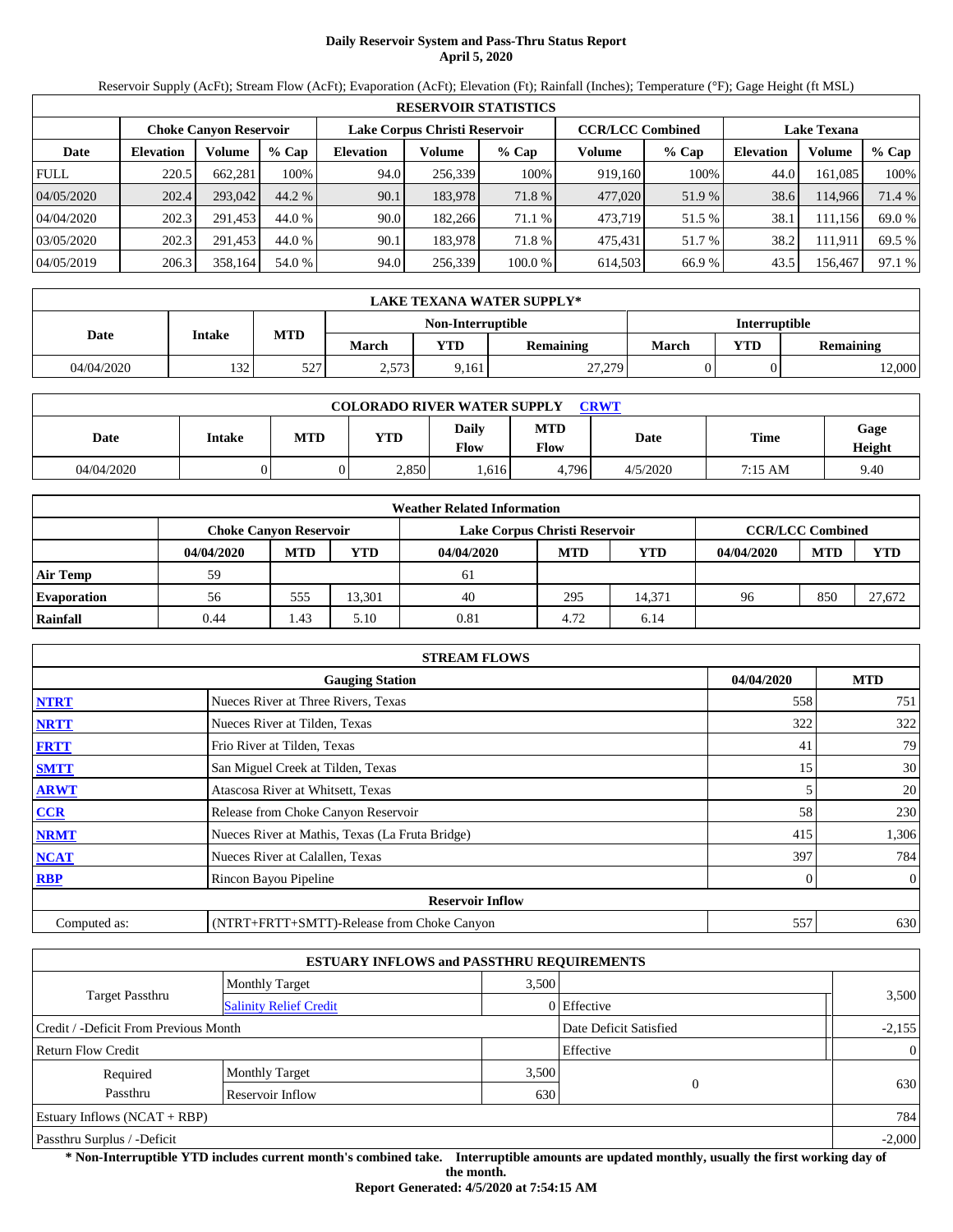# **Daily Reservoir System and Pass-Thru Status Report April 6, 2020**

Reservoir Supply (AcFt); Stream Flow (AcFt); Evaporation (AcFt); Elevation (Ft); Rainfall (Inches); Temperature (°F); Gage Height (ft MSL)

|             | <b>RESERVOIR STATISTICS</b> |                               |         |                  |                               |         |                         |         |                    |         |        |  |
|-------------|-----------------------------|-------------------------------|---------|------------------|-------------------------------|---------|-------------------------|---------|--------------------|---------|--------|--|
|             |                             | <b>Choke Canvon Reservoir</b> |         |                  | Lake Corpus Christi Reservoir |         | <b>CCR/LCC Combined</b> |         | <b>Lake Texana</b> |         |        |  |
| Date        | <b>Elevation</b>            | Volume                        | $%$ Cap | <b>Elevation</b> | Volume                        | $%$ Cap | Volume                  | $%$ Cap | <b>Elevation</b>   | Volume  | % Cap  |  |
| <b>FULL</b> | 220.5                       | 662,281                       | 100%    | 94.0             | 256,339                       | 100%    | 919,160                 | 100%    | 44.0               | 161.085 | 100%   |  |
| 04/06/2020  | 202.4                       | 293,042                       | 44.2 %  | 90.0             | 183,978                       | 71.8 %  | 477,020                 | 51.9%   | 39.6               | 122,849 | 76.3 % |  |
| 04/05/2020  | 202.4                       | 293,042                       | 44.2 %  | 90.1             | 183.978                       | 71.8%   | 477,020                 | 51.9%   | 38.6               | 114.966 | 71.4 % |  |
| 03/06/2020  | 202.3                       | 291,453                       | 44.0 %  | 90.0             | 182.266                       | 71.1 %  | 473,719                 | 51.5 %  | 38.2               | 111,911 | 69.5 % |  |
| 04/06/2019  | 206.3                       | 358,164                       | 54.0 %  | 94.0             | 256,339                       | 100.0 % | 614,503                 | 66.9%   | 43.5               | 156,467 | 97.1 % |  |

|            | LAKE TEXANA WATER SUPPLY* |            |              |                   |                  |                      |     |                  |  |  |  |
|------------|---------------------------|------------|--------------|-------------------|------------------|----------------------|-----|------------------|--|--|--|
|            |                           | <b>MTD</b> |              | Non-Interruptible |                  | <b>Interruptible</b> |     |                  |  |  |  |
| Date       | Intake                    |            | <b>March</b> | YTD               | <b>Remaining</b> | March                | YTD | <b>Remaining</b> |  |  |  |
| 04/05/2020 | 133                       | 660        | 2,573        | 9,161             | 27,279           |                      |     | 2,000            |  |  |  |

|            | <b>COLORADO RIVER WATER SUPPLY</b><br><b>CRWT</b> |     |            |                      |             |          |         |                |  |  |
|------------|---------------------------------------------------|-----|------------|----------------------|-------------|----------|---------|----------------|--|--|
| Date       | Intake                                            | MTD | <b>YTD</b> | <b>Daily</b><br>Flow | MTD<br>Flow | Date     | Time    | Gage<br>Height |  |  |
| 04/05/2020 |                                                   |     | 2,850      | 3,335                | 8,131       | 4/6/2020 | 7:15 AM | 14.44          |  |  |

|                    |                               |            |            | <b>Weather Related Information</b> |                         |        |            |            |            |
|--------------------|-------------------------------|------------|------------|------------------------------------|-------------------------|--------|------------|------------|------------|
|                    | <b>Choke Canvon Reservoir</b> |            |            | Lake Corpus Christi Reservoir      | <b>CCR/LCC Combined</b> |        |            |            |            |
|                    | 04/05/2020                    | <b>MTD</b> | <b>YTD</b> | 04/05/2020                         | <b>MTD</b>              | YTD    | 04/05/2020 | <b>MTD</b> | <b>YTD</b> |
| <b>Air Temp</b>    | 69                            |            |            | 70                                 |                         |        |            |            |            |
| <b>Evaporation</b> | 65                            | 620        | 13.366     | 30                                 | 325                     | 14.401 | 95         | 945        | 27.767     |
| Rainfall           | 0.02                          | 1.45       | 5.12       | 0.02                               | 4.74                    | 6.16   |            |            |            |

|              | <b>STREAM FLOWS</b>                             |            |          |  |  |  |  |  |  |
|--------------|-------------------------------------------------|------------|----------|--|--|--|--|--|--|
|              | 04/05/2020                                      | <b>MTD</b> |          |  |  |  |  |  |  |
| <b>NTRT</b>  | Nueces River at Three Rivers, Texas             | 687        | 1,438    |  |  |  |  |  |  |
| <b>NRTT</b>  | Nueces River at Tilden, Texas                   | 168        | 490      |  |  |  |  |  |  |
| <b>FRTT</b>  | Frio River at Tilden, Texas                     | 31         | 109      |  |  |  |  |  |  |
| <b>SMTT</b>  | San Miguel Creek at Tilden, Texas               |            | 32       |  |  |  |  |  |  |
| <b>ARWT</b>  | Atascosa River at Whitsett, Texas               | 419        | 439      |  |  |  |  |  |  |
| <b>CCR</b>   | Release from Choke Canyon Reservoir             | 58         | 288      |  |  |  |  |  |  |
| <b>NRMT</b>  | Nueces River at Mathis, Texas (La Fruta Bridge) | 343        | 1,650    |  |  |  |  |  |  |
| <b>NCAT</b>  | Nueces River at Calallen, Texas                 | 635        | 1,419    |  |  |  |  |  |  |
| <b>RBP</b>   | Rincon Bayou Pipeline                           | 0          | $\theta$ |  |  |  |  |  |  |
|              | <b>Reservoir Inflow</b>                         |            |          |  |  |  |  |  |  |
| Computed as: | (NTRT+FRTT+SMTT)-Release from Choke Canyon      | 662        | 1,291    |  |  |  |  |  |  |

|                                       |                               | <b>ESTUARY INFLOWS and PASSTHRU REQUIREMENTS</b> |                        |                |
|---------------------------------------|-------------------------------|--------------------------------------------------|------------------------|----------------|
|                                       | <b>Monthly Target</b>         | 3,500                                            |                        | 3,500          |
| Target Passthru                       | <b>Salinity Relief Credit</b> |                                                  | $0$ Effective          |                |
| Credit / -Deficit From Previous Month |                               |                                                  | Date Deficit Satisfied | $-2,155$       |
| <b>Return Flow Credit</b>             |                               |                                                  | Effective              | $\overline{0}$ |
| Required                              | <b>Monthly Target</b>         | 3,500                                            |                        |                |
| Passthru                              | Reservoir Inflow              | 1,291                                            | $\Omega$               | 1,291          |
| Estuary Inflows $(NCAT + RBP)$        |                               |                                                  |                        | 1,419          |
| Passthru Surplus / -Deficit           |                               |                                                  |                        | $-2,027$       |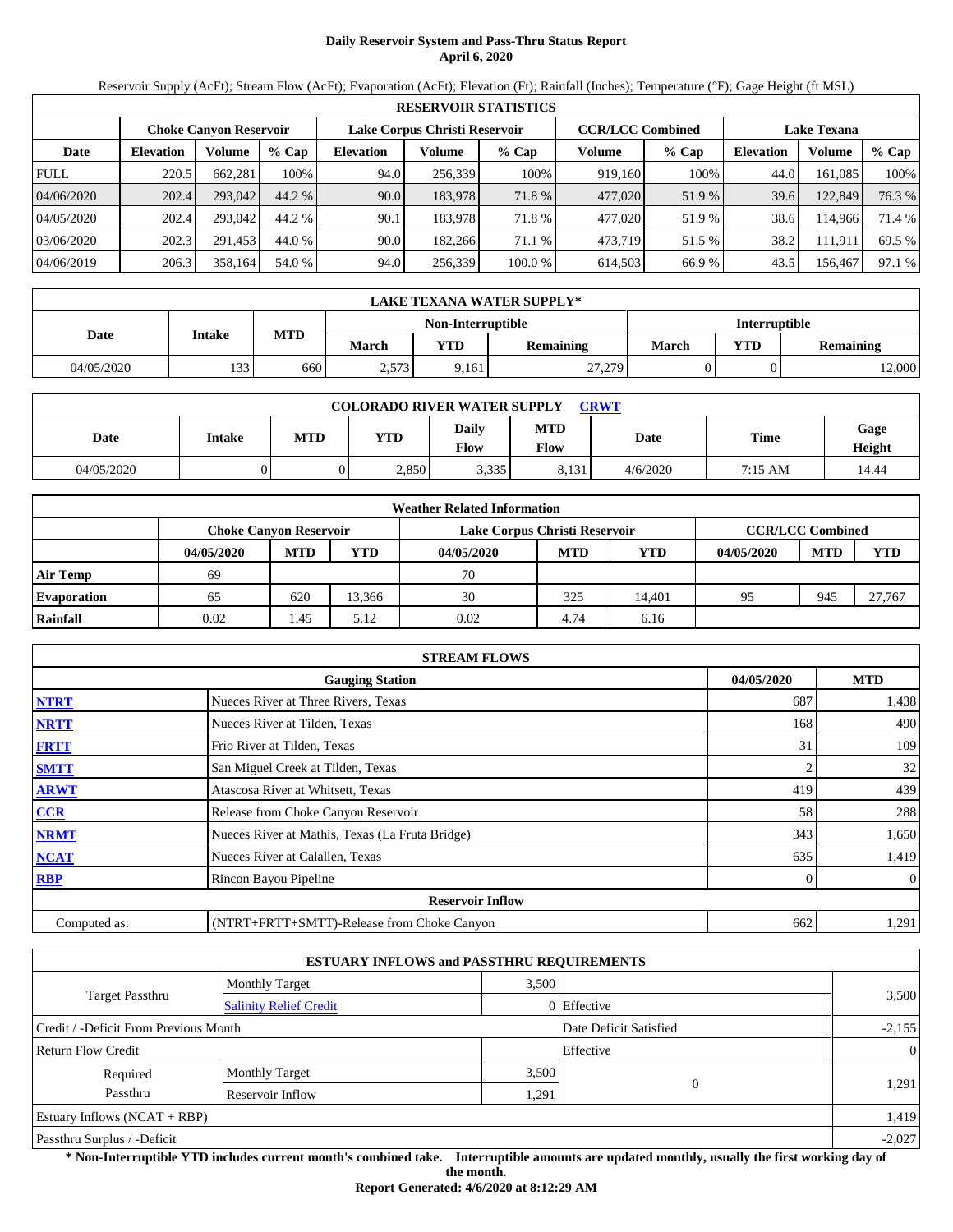# **Daily Reservoir System and Pass-Thru Status Report April 7, 2020**

Reservoir Supply (AcFt); Stream Flow (AcFt); Evaporation (AcFt); Elevation (Ft); Rainfall (Inches); Temperature (°F); Gage Height (ft MSL)

|             | <b>RESERVOIR STATISTICS</b> |                               |         |                               |         |         |                         |         |                    |         |        |  |  |
|-------------|-----------------------------|-------------------------------|---------|-------------------------------|---------|---------|-------------------------|---------|--------------------|---------|--------|--|--|
|             |                             | <b>Choke Canvon Reservoir</b> |         | Lake Corpus Christi Reservoir |         |         | <b>CCR/LCC Combined</b> |         | <b>Lake Texana</b> |         |        |  |  |
| Date        | <b>Elevation</b>            | Volume                        | $%$ Cap | <b>Elevation</b>              | Volume  | $%$ Cap | Volume                  | $%$ Cap | <b>Elevation</b>   | Volume  | % Cap  |  |  |
| <b>FULL</b> | 220.5                       | 662,281                       | 100%    | 94.0                          | 256,339 | 100%    | 919,160                 | 100%    | 44.0               | 161,085 | 100%   |  |  |
| 04/07/2020  | 202.4                       | 293,042                       | 44.2 %  | 90.1                          | 183.978 | 71.8 %  | 477,020                 | 51.9 %  | 40.4               | 129,400 | 80.3%  |  |  |
| 04/06/2020  | 202.4                       | 293,042                       | 44.2 %  | 90.0                          | 183.978 | 71.8 %  | 477,020                 | 51.9%   | 39.6               | 122,849 | 76.3 % |  |  |
| 03/07/2020  | 202.3                       | 291,453                       | 44.0 %  | 90.0                          | 182,266 | 71.1 %  | 473,719                 | 51.5 %  | 38.1               | 111,156 | 69.0 % |  |  |
| 04/07/2019  | 206.9                       | 368,788                       | 55.6 %  | 94.0                          | 256,339 | 100.0%  | 625,127                 | 68.0 %  | 43.5               | 156,467 | 97.1 % |  |  |

|            | LAKE TEXANA WATER SUPPLY* |            |                                                |                   |        |                      |            |                  |  |  |  |
|------------|---------------------------|------------|------------------------------------------------|-------------------|--------|----------------------|------------|------------------|--|--|--|
|            |                           |            |                                                | Non-Interruptible |        | <b>Interruptible</b> |            |                  |  |  |  |
| Date       | Intake                    | <b>MTD</b> | <b>YTD</b><br><b>March</b><br><b>Remaining</b> |                   |        | March                | <b>YTD</b> | <b>Remaining</b> |  |  |  |
| 04/06/2020 | 134                       | 794.       | 2,573                                          | 9,161             | 27,279 |                      |            | 2,000            |  |  |  |

| <b>COLORADO RIVER WATER SUPPLY</b><br><b>CRWT</b> |        |            |            |               |                    |          |             |                |  |  |
|---------------------------------------------------|--------|------------|------------|---------------|--------------------|----------|-------------|----------------|--|--|
| Date                                              | Intake | <b>MTD</b> | <b>YTD</b> | Daily<br>Flow | <b>MTD</b><br>Flow | Date     | <b>Time</b> | Gage<br>Height |  |  |
| 04/06/2020                                        |        |            | 2.850      | 10,104        | 18.234             | 4/7/2020 | 7:15 AM     | 15.50          |  |  |

| <b>Weather Related Information</b> |                               |            |            |                               |                         |        |            |            |            |  |  |
|------------------------------------|-------------------------------|------------|------------|-------------------------------|-------------------------|--------|------------|------------|------------|--|--|
|                                    | <b>Choke Canvon Reservoir</b> |            |            | Lake Corpus Christi Reservoir | <b>CCR/LCC Combined</b> |        |            |            |            |  |  |
|                                    | 04/06/2020                    | <b>MTD</b> | <b>YTD</b> | 04/06/2020                    | <b>MTD</b>              | YTD    | 04/06/2020 | <b>MTD</b> | <b>YTD</b> |  |  |
| <b>Air Temp</b>                    | 77                            |            |            | 77                            |                         |        |            |            |            |  |  |
| <b>Evaporation</b>                 | 65                            | 685        | 13.431     | 50                            | 375                     | 14.451 | 115        | ,060       | 27.882     |  |  |
| Rainfall                           | 0.00                          | 1.45       | 5.12       | 0.04                          | 4.78                    | 6.20   |            |            |            |  |  |

|              | <b>STREAM FLOWS</b>                             |            |            |  |  |  |  |  |  |  |
|--------------|-------------------------------------------------|------------|------------|--|--|--|--|--|--|--|
|              | <b>Gauging Station</b>                          | 04/06/2020 | <b>MTD</b> |  |  |  |  |  |  |  |
| <b>NTRT</b>  | Nueces River at Three Rivers, Texas             | 937        | 2,375      |  |  |  |  |  |  |  |
| <b>NRTT</b>  | Nueces River at Tilden, Texas                   | 26         | 516        |  |  |  |  |  |  |  |
| <b>FRTT</b>  | Frio River at Tilden, Texas                     | 24         | 133        |  |  |  |  |  |  |  |
| <b>SMTT</b>  | San Miguel Creek at Tilden, Texas               | 0          | 32         |  |  |  |  |  |  |  |
| <b>ARWT</b>  | Atascosa River at Whitsett, Texas               | 703        | 1,142      |  |  |  |  |  |  |  |
| CCR          | Release from Choke Canyon Reservoir             | 58         | 345        |  |  |  |  |  |  |  |
| <b>NRMT</b>  | Nueces River at Mathis, Texas (La Fruta Bridge) | 335        | 1,985      |  |  |  |  |  |  |  |
| <b>NCAT</b>  | Nueces River at Calallen, Texas                 | 387        | 1,806      |  |  |  |  |  |  |  |
| <b>RBP</b>   | Rincon Bayou Pipeline                           | 0          | $\Omega$   |  |  |  |  |  |  |  |
|              | <b>Reservoir Inflow</b>                         |            |            |  |  |  |  |  |  |  |
| Computed as: | (NTRT+FRTT+SMTT)-Release from Choke Canyon      | 903        | 2,194      |  |  |  |  |  |  |  |

|                                       |                               | <b>ESTUARY INFLOWS and PASSTHRU REQUIREMENTS</b> |                        |                |
|---------------------------------------|-------------------------------|--------------------------------------------------|------------------------|----------------|
|                                       | <b>Monthly Target</b>         | 3,500                                            |                        |                |
| <b>Target Passthru</b>                | <b>Salinity Relief Credit</b> |                                                  | 0 Effective            | 3,500          |
| Credit / -Deficit From Previous Month |                               |                                                  | Date Deficit Satisfied |                |
| <b>Return Flow Credit</b>             |                               |                                                  | Effective              | $\overline{0}$ |
| Required                              | <b>Monthly Target</b>         | 3,500                                            |                        |                |
| Passthru                              | Reservoir Inflow              | 2,194                                            |                        | 2,194          |
| Estuary Inflows $(NCAT + RBP)$        |                               |                                                  |                        | 1,806          |
| Passthru Surplus / -Deficit           |                               |                                                  |                        | $-2,543$       |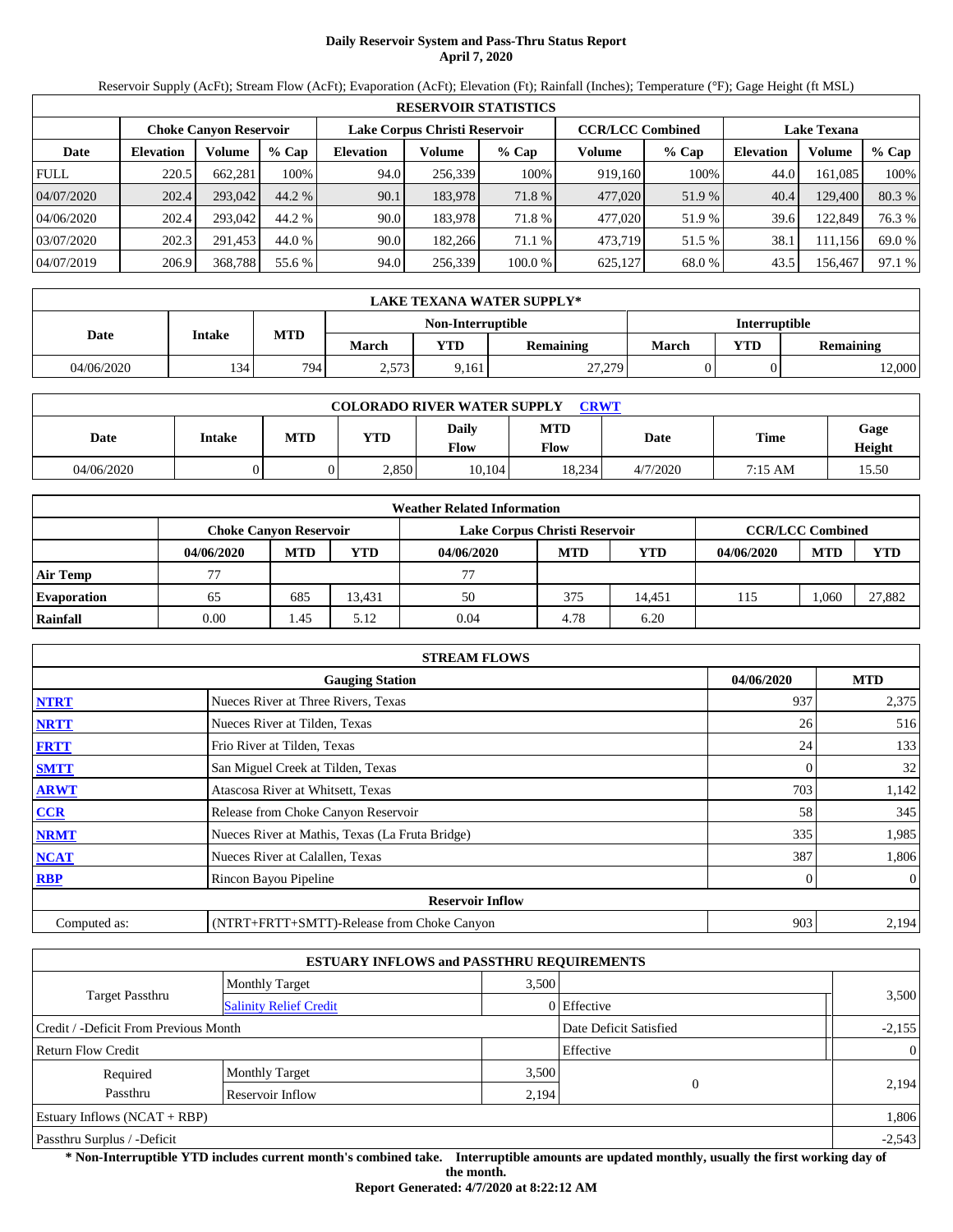# **Daily Reservoir System and Pass-Thru Status Report April 8, 2020**

Reservoir Supply (AcFt); Stream Flow (AcFt); Evaporation (AcFt); Elevation (Ft); Rainfall (Inches); Temperature (°F); Gage Height (ft MSL)

| <b>RESERVOIR STATISTICS</b> |                  |                               |         |                  |         |                                                          |         |         |                    |         |        |  |
|-----------------------------|------------------|-------------------------------|---------|------------------|---------|----------------------------------------------------------|---------|---------|--------------------|---------|--------|--|
|                             |                  | <b>Choke Canvon Reservoir</b> |         |                  |         | <b>CCR/LCC Combined</b><br>Lake Corpus Christi Reservoir |         |         | <b>Lake Texana</b> |         |        |  |
| Date                        | <b>Elevation</b> | <b>Volume</b>                 | $%$ Cap | <b>Elevation</b> | Volume  | $%$ Cap                                                  | Volume  | $%$ Cap | <b>Elevation</b>   | Volume  | % Cap  |  |
| <b>FULL</b>                 | 220.5            | 662.281                       | 100%    | 94.0             | 256,339 | 100%                                                     | 919,160 | 100%    | 44.0               | 161.085 | 100%   |  |
| 04/08/2020                  | 202.4            | 293,042                       | 44.2 %  | 90.1             | 183,978 | 71.8 %                                                   | 477,020 | 51.9 %  | 40.4               | 129,400 | 80.3%  |  |
| 04/07/2020                  | 202.4            | 293,042                       | 44.2 %  | 90.1             | 183.978 | 71.8%                                                    | 477,020 | 51.9 %  | 40.4               | 129.400 | 80.3 % |  |
| 03/08/2020                  | 202.3            | 291.453                       | 44.0 %  | 89.9             | 180.563 | 70.4 %                                                   | 472,016 | 51.4 %  | 38.1               | 111,156 | 69.0 % |  |
| 04/08/2019                  | 206.9            | 368,788                       | 55.6 %  | 94.4             | 256,339 | 100.0 %                                                  | 625,127 | 68.0 %  | 43.5               | 156,467 | 97.1 % |  |

|            | LAKE TEXANA WATER SUPPLY*             |     |       |                   |                  |                      |            |           |  |  |  |
|------------|---------------------------------------|-----|-------|-------------------|------------------|----------------------|------------|-----------|--|--|--|
|            |                                       |     |       | Non-Interruptible |                  | <b>Interruptible</b> |            |           |  |  |  |
|            | MTD<br>Intake<br>Date<br><b>March</b> |     |       | YTD               | <b>Remaining</b> | March                | <b>YTD</b> | Remaining |  |  |  |
| 04/07/2020 | 1341                                  | 928 | 2,573 | 9,161             | 27,279           |                      |            | 12,000    |  |  |  |

| <b>COLORADO RIVER WATER SUPPLY</b><br><b>CRWT</b> |        |            |            |               |                    |          |         |                |  |  |
|---------------------------------------------------|--------|------------|------------|---------------|--------------------|----------|---------|----------------|--|--|
| Date                                              | Intake | <b>MTD</b> | <b>YTD</b> | Daily<br>Flow | <b>MTD</b><br>Flow | Date     | Time    | Gage<br>Height |  |  |
| 04/07/2020                                        |        |            | 2,850      | 10,699        | 28.933             | 4/8/2020 | 7:15 AM | 13.88          |  |  |

| <b>Weather Related Information</b> |                               |            |            |                               |                         |        |            |            |            |  |  |
|------------------------------------|-------------------------------|------------|------------|-------------------------------|-------------------------|--------|------------|------------|------------|--|--|
|                                    | <b>Choke Canvon Reservoir</b> |            |            | Lake Corpus Christi Reservoir | <b>CCR/LCC Combined</b> |        |            |            |            |  |  |
|                                    | 04/07/2020                    | <b>MTD</b> | <b>YTD</b> | 04/07/2020                    | <b>MTD</b>              | YTD    | 04/07/2020 | <b>MTD</b> | <b>YTD</b> |  |  |
| <b>Air Temp</b>                    | 84                            |            |            | 86                            |                         |        |            |            |            |  |  |
| <b>Evaporation</b>                 | 139                           | 824        | 13.570     | 200                           | 575                     | 14.651 | 339        | .399       | 28,221     |  |  |
| Rainfall                           | 0.00                          | 1.45       | 5.12       | 0.00                          | 4.78                    | 6.20   |            |            |            |  |  |

|              | <b>STREAM FLOWS</b>                             |     |                |  |  |  |  |  |  |  |
|--------------|-------------------------------------------------|-----|----------------|--|--|--|--|--|--|--|
|              | <b>Gauging Station</b>                          |     |                |  |  |  |  |  |  |  |
| <b>NTRT</b>  | Nueces River at Three Rivers, Texas             | 562 | 2,936          |  |  |  |  |  |  |  |
| <b>NRTT</b>  | Nueces River at Tilden, Texas                   | 11  | 527            |  |  |  |  |  |  |  |
| <b>FRTT</b>  | Frio River at Tilden, Texas                     | 23  | 156            |  |  |  |  |  |  |  |
| <b>SMTT</b>  | San Miguel Creek at Tilden, Texas               |     | 32             |  |  |  |  |  |  |  |
| <b>ARWT</b>  | Atascosa River at Whitsett, Texas               | 115 | 1,256          |  |  |  |  |  |  |  |
| <b>CCR</b>   | Release from Choke Canyon Reservoir             | 58  | 403            |  |  |  |  |  |  |  |
| <b>NRMT</b>  | Nueces River at Mathis, Texas (La Fruta Bridge) | 484 | 2,469          |  |  |  |  |  |  |  |
| <b>NCAT</b>  | Nueces River at Calallen, Texas                 | 290 | 2,096          |  |  |  |  |  |  |  |
| <b>RBP</b>   | Rincon Bayou Pipeline                           |     | $\overline{0}$ |  |  |  |  |  |  |  |
|              | <b>Reservoir Inflow</b>                         |     |                |  |  |  |  |  |  |  |
| Computed as: | (NTRT+FRTT+SMTT)-Release from Choke Canyon      | 527 | 2,722          |  |  |  |  |  |  |  |

|                                       |                               | <b>ESTUARY INFLOWS and PASSTHRU REQUIREMENTS</b> |                        |          |
|---------------------------------------|-------------------------------|--------------------------------------------------|------------------------|----------|
|                                       | <b>Monthly Target</b>         | 3,500                                            |                        |          |
| <b>Target Passthru</b>                | <b>Salinity Relief Credit</b> |                                                  | 0 Effective            | 3,500    |
| Credit / -Deficit From Previous Month |                               |                                                  | Date Deficit Satisfied | $-2,155$ |
| <b>Return Flow Credit</b>             |                               |                                                  | Effective              | $\Omega$ |
| Required                              | <b>Monthly Target</b>         | 3,500                                            |                        |          |
| Passthru                              | Reservoir Inflow              | 2,722                                            | $\Omega$               | 2,722    |
| Estuary Inflows $(NCAT + RBP)$        |                               |                                                  |                        | 2,096    |
| Passthru Surplus / -Deficit           |                               |                                                  |                        | $-2,780$ |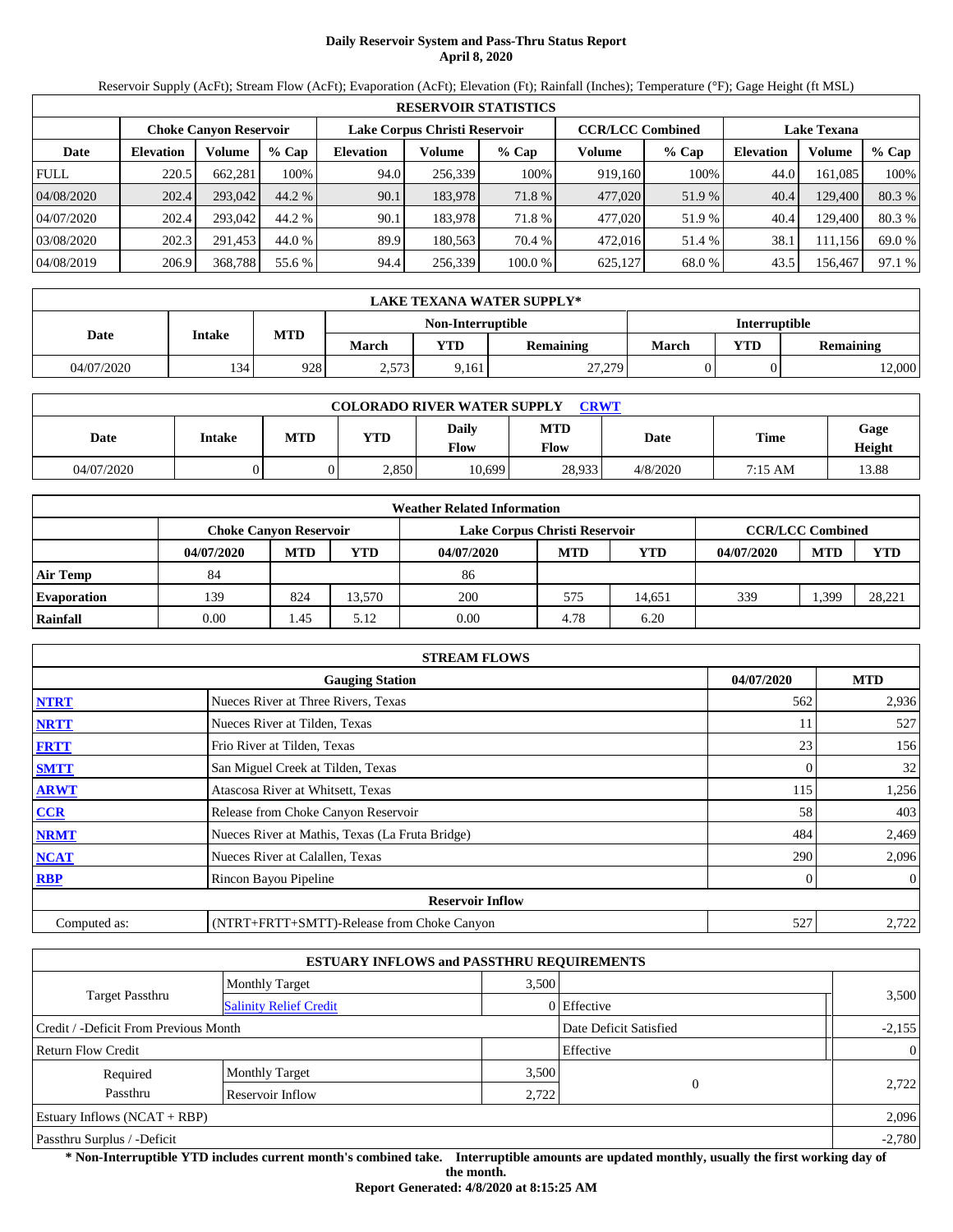# **Daily Reservoir System and Pass-Thru Status Report April 9, 2020**

Reservoir Supply (AcFt); Stream Flow (AcFt); Evaporation (AcFt); Elevation (Ft); Rainfall (Inches); Temperature (°F); Gage Height (ft MSL)

|             | <b>RESERVOIR STATISTICS</b> |                               |         |                               |         |         |                         |        |                    |         |        |  |
|-------------|-----------------------------|-------------------------------|---------|-------------------------------|---------|---------|-------------------------|--------|--------------------|---------|--------|--|
|             |                             | <b>Choke Canvon Reservoir</b> |         | Lake Corpus Christi Reservoir |         |         | <b>CCR/LCC Combined</b> |        | <b>Lake Texana</b> |         |        |  |
| Date        | <b>Elevation</b>            | Volume                        | $%$ Cap | <b>Elevation</b>              | Volume  | $%$ Cap | Volume                  | % Cap  | <b>Elevation</b>   | Volume  | % Cap  |  |
| <b>FULL</b> | 220.5                       | 662,281                       | 100%    | 94.0                          | 256.339 | 100%    | 919,160                 | 100%   | 44.0               | 161,085 | 100%   |  |
| 04/09/2020  | 202.4                       | 293,042                       | 44.2 %  | 90.1                          | 183.978 | 71.8 %  | 477,020                 | 51.9 % | 40.4               | 129,400 | 80.3 % |  |
| 04/08/2020  | 202.4                       | 293,042                       | 44.2 %  | 90.1                          | 183.978 | 71.8 %  | 477,020                 | 51.9%  | 40.4               | 129,400 | 80.3 % |  |
| 03/09/2020  | 202.3                       | 291.453                       | 44.0 %  | 89.9                          | 180.563 | 70.4 %  | 472,016                 | 51.4 % | 38.1               | 111.156 | 69.0 % |  |
| 04/09/2019  | 206.8                       | 367,005                       | 55.4 %  | 94.0                          | 256,339 | 100.0%  | 623,344                 | 67.8 % | 43.5               | 156,467 | 97.1 % |  |

|            | LAKE TEXANA WATER SUPPLY* |      |       |                   |           |               |            |                  |  |  |  |
|------------|---------------------------|------|-------|-------------------|-----------|---------------|------------|------------------|--|--|--|
|            |                           |      |       | Non-Interruptible |           | Interruptible |            |                  |  |  |  |
| Date       | Intake                    | MTD  | March | <b>VTD</b>        | Remaining | March         | <b>YTD</b> | <b>Remaining</b> |  |  |  |
| 04/08/2020 | 134                       | .061 | 2,573 | 9,161             | 27,279    |               |            | 2,000            |  |  |  |

| <b>COLORADO RIVER WATER SUPPLY</b><br><b>CRWT</b> |        |            |            |               |                    |          |             |                |  |  |  |
|---------------------------------------------------|--------|------------|------------|---------------|--------------------|----------|-------------|----------------|--|--|--|
| Date                                              | Intake | <b>MTD</b> | <b>YTD</b> | Daily<br>Flow | <b>MTD</b><br>Flow | Date     | <b>Time</b> | Gage<br>Height |  |  |  |
| 04/08/2020                                        |        |            | 2.850      | 7,682         | 36.615             | 4/9/2020 | 7:15 AM     | 12.22<br>12.ZZ |  |  |  |

|                    |                               |            |            | <b>Weather Related Information</b> |            |        |            |                         |            |
|--------------------|-------------------------------|------------|------------|------------------------------------|------------|--------|------------|-------------------------|------------|
|                    | <b>Choke Canvon Reservoir</b> |            |            | Lake Corpus Christi Reservoir      |            |        |            | <b>CCR/LCC Combined</b> |            |
|                    | 04/08/2020                    | <b>MTD</b> | <b>YTD</b> | 04/08/2020                         | <b>MTD</b> | YTD    | 04/08/2020 | <b>MTD</b>              | <b>YTD</b> |
| <b>Air Temp</b>    | 89                            |            |            | 90                                 |            |        |            |                         |            |
| <b>Evaporation</b> | 241                           | 1.065      | 13.811     | 170                                | 745        | 14.821 | 411        | .810                    | 28.632     |
| Rainfall           | 0.00                          | 1.45       | 5.12       | 0.00                               | 4.78       | 6.20   |            |                         |            |

|              | <b>STREAM FLOWS</b>                             |            |            |
|--------------|-------------------------------------------------|------------|------------|
|              | <b>Gauging Station</b>                          | 04/08/2020 | <b>MTD</b> |
| <b>NTRT</b>  | Nueces River at Three Rivers, Texas             | 194        | 3,131      |
| <b>NRTT</b>  | Nueces River at Tilden, Texas                   | 153        | 680        |
| <b>FRTT</b>  | Frio River at Tilden, Texas                     | 27         | 183        |
| <b>SMTT</b>  | San Miguel Creek at Tilden, Texas               | $\theta$   | 32         |
| <b>ARWT</b>  | Atascosa River at Whitsett, Texas               | 56         | 1,312      |
| <b>CCR</b>   | Release from Choke Canyon Reservoir             | 58         | 461        |
| <b>NRMT</b>  | Nueces River at Mathis, Texas (La Fruta Bridge) | 568        | 3,037      |
| <b>NCAT</b>  | Nueces River at Calallen, Texas                 | 365        | 2,461      |
| <b>RBP</b>   | Rincon Bayou Pipeline                           | 0          | $\theta$   |
|              | <b>Reservoir Inflow</b>                         |            |            |
| Computed as: | (NTRT+FRTT+SMTT)-Release from Choke Canyon      | 164        | 2,885      |

|                                                  |                       |       | <b>ESTUARY INFLOWS and PASSTHRU REQUIREMENTS</b> |            |          |
|--------------------------------------------------|-----------------------|-------|--------------------------------------------------|------------|----------|
|                                                  | <b>Monthly Target</b> | 3.500 |                                                  |            |          |
| Target Passthru<br><b>Salinity Relief Credit</b> |                       |       | 0 Effective                                      |            | 3,500    |
| Credit / -Deficit From Previous Month            |                       |       | Date Deficit Satisfied                           |            | $-2,155$ |
| <b>Return Flow Credit</b>                        |                       |       | Effective                                        | 04/01/2020 | 500      |
| Required                                         | <b>Monthly Target</b> | 3,500 |                                                  |            |          |
| Passthru                                         | Reservoir Inflow      | 2,885 | $\Omega$                                         |            | 2,885    |
| Estuary Inflows $(NCAT + RBP)$                   |                       |       |                                                  |            | 2,461    |
| Passthru Surplus / -Deficit                      |                       |       |                                                  |            | $-2,079$ |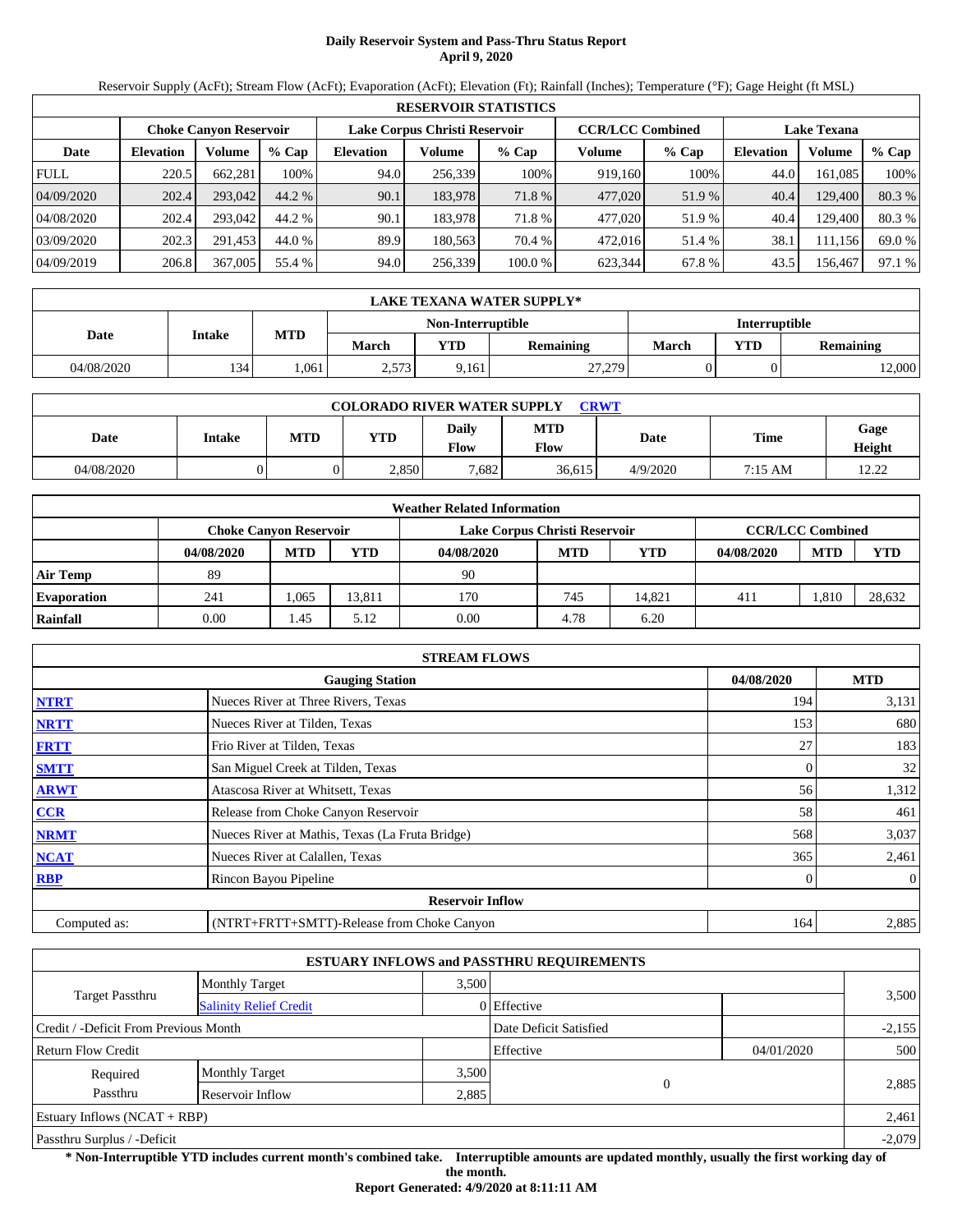# **Daily Reservoir System and Pass-Thru Status Report April 10, 2020**

Reservoir Supply (AcFt); Stream Flow (AcFt); Evaporation (AcFt); Elevation (Ft); Rainfall (Inches); Temperature (°F); Gage Height (ft MSL)

|             | <b>RESERVOIR STATISTICS</b>   |         |         |                  |                               |         |                         |         |                    |         |        |  |
|-------------|-------------------------------|---------|---------|------------------|-------------------------------|---------|-------------------------|---------|--------------------|---------|--------|--|
|             | <b>Choke Canvon Reservoir</b> |         |         |                  | Lake Corpus Christi Reservoir |         | <b>CCR/LCC Combined</b> |         | <b>Lake Texana</b> |         |        |  |
| Date        | <b>Elevation</b>              | Volume  | $%$ Cap | <b>Elevation</b> | Volume                        | $%$ Cap | Volume                  | $%$ Cap | <b>Elevation</b>   | Volume  | % Cap  |  |
| <b>FULL</b> | 220.5                         | 662,281 | 100%    | 94.0             | 256,339                       | 100%    | 919,160                 | 100%    | 44.0               | 161,085 | 100%   |  |
| 04/10/2020  | 202.4                         | 293,042 | 44.2 %  | 90.1             | 183.978                       | 71.8 %  | 477,020                 | 51.9 %  | 41.0               | 135,282 | 84.0 % |  |
| 04/09/2020  | 202.4                         | 293,042 | 44.2 %  | 90.1             | 183.978                       | 71.8 %  | 477,020                 | 51.9%   | 40.4               | 129,400 | 80.3 % |  |
| 03/10/2020  | 202.3                         | 291,453 | 44.0 %  | 89.9             | 180,563                       | 70.4 %  | 472,016                 | 51.4 %  | 38.0               | 110.405 | 68.5 % |  |
| 04/10/2019  | 206.7                         | 365,226 | 55.1 %  | 94.0             | 256,339                       | 100.0%  | 621,565                 | 67.6 %  | 43.5               | 156,467 | 97.1 % |  |

|            | LAKE TEXANA WATER SUPPLY* |       |       |                   |           |               |            |                  |  |  |  |
|------------|---------------------------|-------|-------|-------------------|-----------|---------------|------------|------------------|--|--|--|
|            |                           |       |       | Non-Interruptible |           | Interruptible |            |                  |  |  |  |
| Date       | Intake                    | MTD   | March | <b>VTD</b>        | Remaining | March         | <b>YTD</b> | <b>Remaining</b> |  |  |  |
| 04/09/2020 | 92                        | 1,153 | 2,573 | 9,161             | 27,279    |               |            | 2,000            |  |  |  |

| <b>COLORADO RIVER WATER SUPPLY</b><br><b>CRWT</b> |        |            |            |                             |                    |           |         |                 |  |  |  |
|---------------------------------------------------|--------|------------|------------|-----------------------------|--------------------|-----------|---------|-----------------|--|--|--|
| Date                                              | Intake | <b>MTD</b> | <b>YTD</b> | <b>Daily</b><br><b>Flow</b> | <b>MTD</b><br>Flow | Date      | Time    | Gage<br>Height  |  |  |  |
| 04/09/2020                                        | 42     | 42         | 2,893      | 5,340                       | 41.955             | 4/10/2020 | 7:15 AM | 11 23<br>ر∠…د ا |  |  |  |

|                    |                               |            |            | <b>Weather Related Information</b> |            |        |            |                         |            |
|--------------------|-------------------------------|------------|------------|------------------------------------|------------|--------|------------|-------------------------|------------|
|                    | <b>Choke Canvon Reservoir</b> |            |            | Lake Corpus Christi Reservoir      |            |        |            | <b>CCR/LCC Combined</b> |            |
|                    | 04/09/2020                    | <b>MTD</b> | <b>YTD</b> | 04/09/2020                         | <b>MTD</b> | YTD    | 04/09/2020 | <b>MTD</b>              | <b>YTD</b> |
| <b>Air Temp</b>    | 87                            |            |            | 86                                 |            |        |            |                         |            |
| <b>Evaporation</b> | 185                           | 1,250      | 13.996     | 190                                | 935        | 15.011 | 375        | 2,185                   | 29,007     |
| Rainfall           | 0.14                          | 1.59       | 5.26       | 0.03                               | 4.81       | 6.23   |            |                         |            |

|              | <b>STREAM FLOWS</b>                             |            |                |
|--------------|-------------------------------------------------|------------|----------------|
|              | <b>Gauging Station</b>                          | 04/09/2020 | <b>MTD</b>     |
| <b>NTRT</b>  | Nueces River at Three Rivers, Texas             | 147        | 3,277          |
| <b>NRTT</b>  | Nueces River at Tilden, Texas                   | 232        | 912            |
| <b>FRTT</b>  | Frio River at Tilden, Texas                     | 22         | 205            |
| <b>SMTT</b>  | San Miguel Creek at Tilden, Texas               | 0          | 32             |
| <b>ARWT</b>  | Atascosa River at Whitsett, Texas               | 40         | 1,352          |
| CCR          | Release from Choke Canyon Reservoir             | 58         | 518            |
| <b>NRMT</b>  | Nueces River at Mathis, Texas (La Fruta Bridge) | 568        | 3,605          |
| <b>NCAT</b>  | Nueces River at Calallen, Texas                 | 447        | 2,908          |
| <b>RBP</b>   | Rincon Bayou Pipeline                           | 0          | $\overline{0}$ |
|              | <b>Reservoir Inflow</b>                         |            |                |
| Computed as: | (NTRT+FRTT+SMTT)-Release from Choke Canyon      | 111        | 2,996          |

|                                                  |                       |                        | <b>ESTUARY INFLOWS and PASSTHRU REQUIREMENTS</b> |            |          |
|--------------------------------------------------|-----------------------|------------------------|--------------------------------------------------|------------|----------|
|                                                  | <b>Monthly Target</b> | 3,500                  |                                                  |            |          |
| Target Passthru<br><b>Salinity Relief Credit</b> |                       |                        | 0 Effective                                      |            | 3,500    |
| Credit / -Deficit From Previous Month            |                       | Date Deficit Satisfied |                                                  | $-2,155$   |          |
| <b>Return Flow Credit</b>                        |                       |                        | Effective                                        | 04/01/2020 | 500      |
| Required                                         | <b>Monthly Target</b> | 3,500                  |                                                  |            |          |
| Passthru<br>Reservoir Inflow<br>2.996            |                       |                        | $\theta$                                         |            | 2,996    |
| Estuary Inflows $(NCAT + RBP)$                   |                       |                        |                                                  |            | 2,908    |
| Passthru Surplus / -Deficit                      |                       |                        |                                                  |            | $-1,743$ |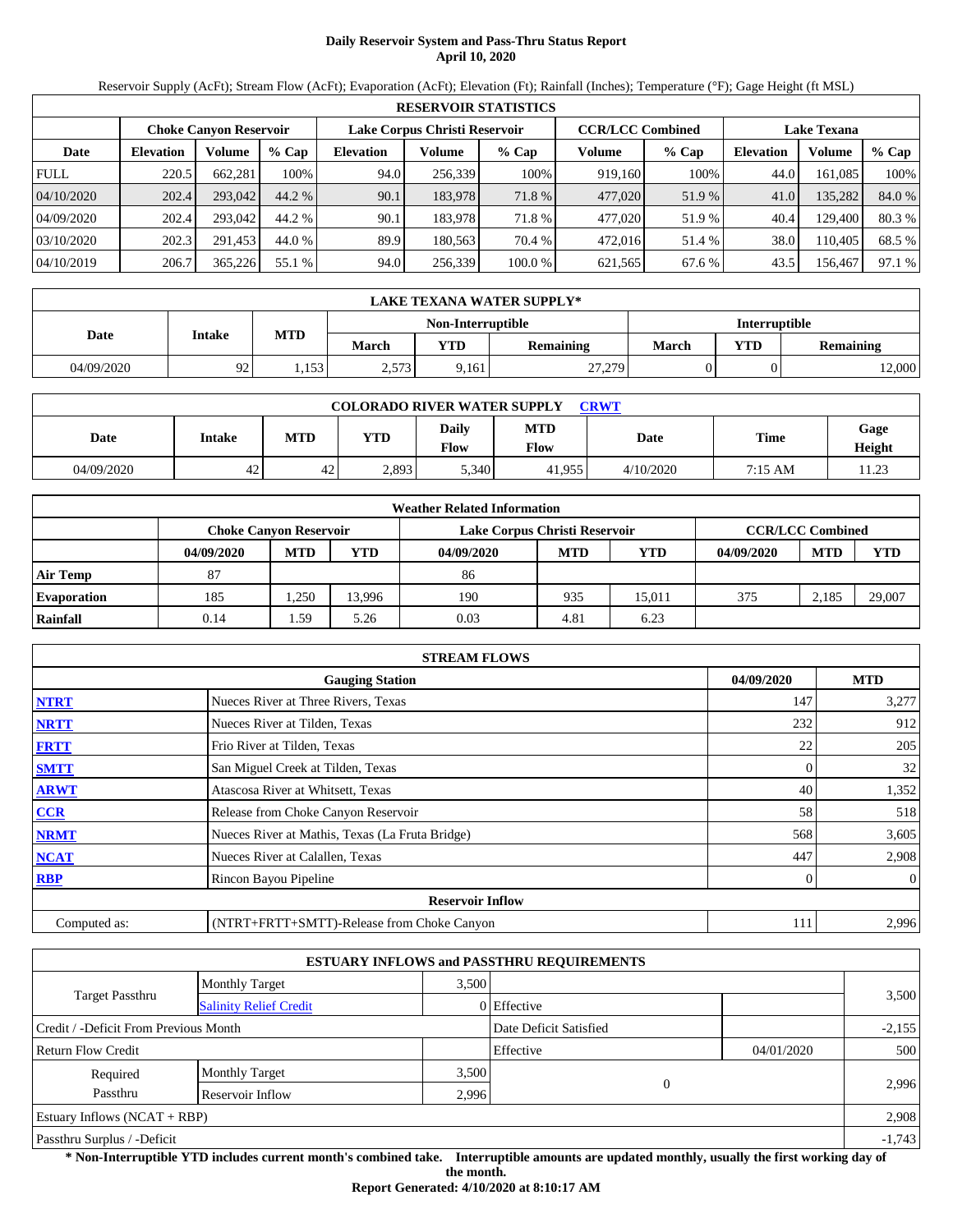# **Daily Reservoir System and Pass-Thru Status Report April 11, 2020**

Reservoir Supply (AcFt); Stream Flow (AcFt); Evaporation (AcFt); Elevation (Ft); Rainfall (Inches); Temperature (°F); Gage Height (ft MSL)

|             | <b>RESERVOIR STATISTICS</b>   |         |         |                               |         |         |                         |         |                    |         |        |  |
|-------------|-------------------------------|---------|---------|-------------------------------|---------|---------|-------------------------|---------|--------------------|---------|--------|--|
|             | <b>Choke Canvon Reservoir</b> |         |         | Lake Corpus Christi Reservoir |         |         | <b>CCR/LCC Combined</b> |         | <b>Lake Texana</b> |         |        |  |
| Date        | <b>Elevation</b>              | Volume  | $%$ Cap | <b>Elevation</b>              | Volume  | $%$ Cap | Volume                  | $%$ Cap | <b>Elevation</b>   | Volume  | % Cap  |  |
| <b>FULL</b> | 220.5                         | 662,281 | 100%    | 94.0                          | 256,339 | 100%    | 919,160                 | 100%    | 44.0               | 161,085 | 100%   |  |
| 04/11/2020  | 202.5                         | 294.634 | 44.5 %  | 90.0                          | 182,266 | 71.1 %  | 476,900                 | 51.9 %  | 41.1               | 135,282 | 84.0 % |  |
| 04/10/2020  | 202.4                         | 293,042 | 44.2 %  | 90.1                          | 183.978 | 71.8 %  | 477,020                 | 51.9%   | 41.1               | 135,282 | 84.0 % |  |
| 03/11/2020  | 202.3                         | 291,453 | 44.0 %  | 89.9                          | 180,563 | 70.4 %  | 472,016                 | 51.4 %  | 38.0               | 110.405 | 68.5 % |  |
| 04/11/2019  | 206.7                         | 365,226 | 55.1 %  | 94.0                          | 256,339 | 100.0%  | 621,565                 | 67.6 %  | 43.4               | 155,551 | 96.6 % |  |

|            | LAKE TEXANA WATER SUPPLY* |            |       |                   |           |                      |            |                  |  |  |  |
|------------|---------------------------|------------|-------|-------------------|-----------|----------------------|------------|------------------|--|--|--|
|            | Intake                    |            |       | Non-Interruptible |           | <b>Interruptible</b> |            |                  |  |  |  |
| Date       |                           | <b>MTD</b> | March | <b>VTD</b>        | Remaining | <b>March</b>         | <b>YTD</b> | <b>Remaining</b> |  |  |  |
| 04/10/2020 | -7<br>$\sigma$            | .220       | 2,573 | 9,161             | 27,279    |                      |            | 12,000           |  |  |  |

| <b>COLORADO RIVER WATER SUPPLY</b><br><b>CRWT</b> |        |            |            |                             |                    |           |         |                |  |  |  |
|---------------------------------------------------|--------|------------|------------|-----------------------------|--------------------|-----------|---------|----------------|--|--|--|
| Date                                              | Intake | <b>MTD</b> | <b>YTD</b> | <b>Daily</b><br><b>Flow</b> | <b>MTD</b><br>Flow | Date      | Time    | Gage<br>Height |  |  |  |
| 04/10/2020                                        | 68     | 110.       | 2,960      | 4,208                       | 46.163             | 4/11/2020 | 7:15 AM | 10.79          |  |  |  |

|                    |                               |            |            | <b>Weather Related Information</b> |            |            |            |                         |            |
|--------------------|-------------------------------|------------|------------|------------------------------------|------------|------------|------------|-------------------------|------------|
|                    | <b>Choke Canvon Reservoir</b> |            |            | Lake Corpus Christi Reservoir      |            |            |            | <b>CCR/LCC Combined</b> |            |
|                    | 04/10/2020                    | <b>MTD</b> | <b>YTD</b> | 04/10/2020                         | <b>MTD</b> | <b>YTD</b> | 04/10/2020 | <b>MTD</b>              | <b>YTD</b> |
| <b>Air Temp</b>    | 73                            |            |            | 74                                 |            |            |            |                         |            |
| <b>Evaporation</b> | 74                            | 324.       | 14.070     | 50                                 | 985        | 15.061     | 124        | 2.309                   | 29,131     |
| Rainfall           | 0.00                          | 1.59       | 5.26       | 0.02                               | 4.83       | 6.25       |            |                         |            |

|              | <b>STREAM FLOWS</b>                             |            |                |
|--------------|-------------------------------------------------|------------|----------------|
|              | <b>Gauging Station</b>                          | 04/10/2020 | <b>MTD</b>     |
| <b>NTRT</b>  | Nueces River at Three Rivers, Texas             | 288        | 3,565          |
| <b>NRTT</b>  | Nueces River at Tilden, Texas                   | 108        | 1,019          |
| <b>FRTT</b>  | Frio River at Tilden, Texas                     | 19         | 224            |
| <b>SMTT</b>  | San Miguel Creek at Tilden, Texas               | 0          | 32             |
| <b>ARWT</b>  | Atascosa River at Whitsett, Texas               | 108        | 1,460          |
| <b>CCR</b>   | Release from Choke Canyon Reservoir             | 58         | 576            |
| <b>NRMT</b>  | Nueces River at Mathis, Texas (La Fruta Bridge) | 568        | 4,172          |
| <b>NCAT</b>  | Nueces River at Calallen, Texas                 | 453        | 3,361          |
| <b>RBP</b>   | Rincon Bayou Pipeline                           |            | $\overline{0}$ |
|              | <b>Reservoir Inflow</b>                         |            |                |
| Computed as: | (NTRT+FRTT+SMTT)-Release from Choke Canyon      | 249        | 3,246          |

|                                       |                               |                        | <b>ESTUARY INFLOWS and PASSTHRU REQUIREMENTS</b> |            |       |  |
|---------------------------------------|-------------------------------|------------------------|--------------------------------------------------|------------|-------|--|
|                                       | <b>Monthly Target</b>         | 3.500                  |                                                  |            |       |  |
| Target Passthru                       | <b>Salinity Relief Credit</b> |                        | 0 Effective                                      |            | 3,500 |  |
| Credit / -Deficit From Previous Month |                               | Date Deficit Satisfied |                                                  | $-2,155$   |       |  |
| <b>Return Flow Credit</b>             |                               |                        | Effective                                        | 04/01/2020 | 500   |  |
| Required                              | <b>Monthly Target</b>         | 3,500                  |                                                  |            |       |  |
| Passthru<br>Reservoir Inflow<br>3,246 |                               |                        |                                                  |            | 3,246 |  |
| Estuary Inflows $(NCAT + RBP)$        |                               |                        |                                                  |            | 3,361 |  |
| Passthru Surplus / -Deficit           |                               |                        |                                                  |            |       |  |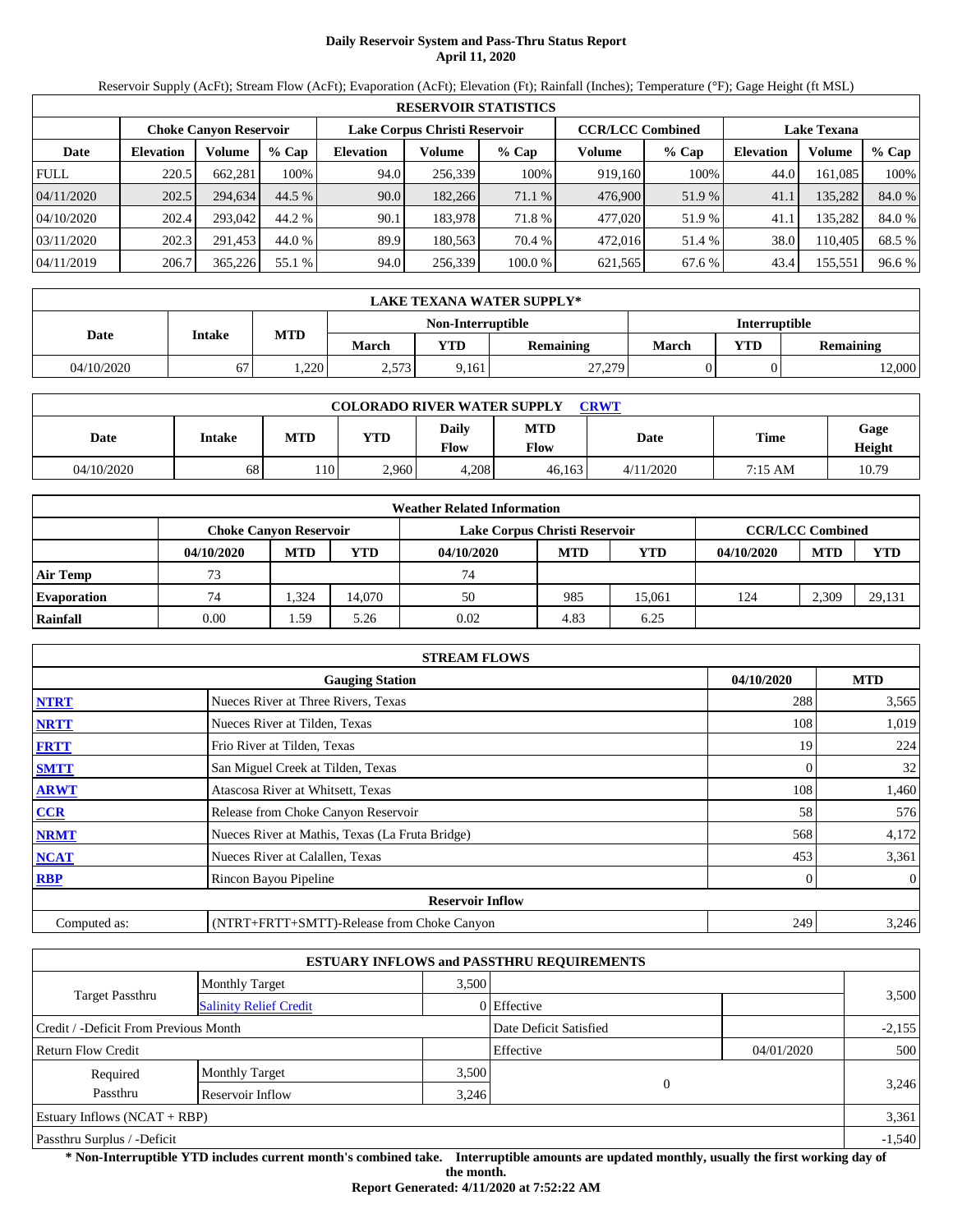# **Daily Reservoir System and Pass-Thru Status Report April 12, 2020**

Reservoir Supply (AcFt); Stream Flow (AcFt); Evaporation (AcFt); Elevation (Ft); Rainfall (Inches); Temperature (°F); Gage Height (ft MSL)

|             | <b>RESERVOIR STATISTICS</b> |                               |         |                               |         |         |                         |         |                    |         |        |  |
|-------------|-----------------------------|-------------------------------|---------|-------------------------------|---------|---------|-------------------------|---------|--------------------|---------|--------|--|
|             |                             | <b>Choke Canvon Reservoir</b> |         | Lake Corpus Christi Reservoir |         |         | <b>CCR/LCC Combined</b> |         | <b>Lake Texana</b> |         |        |  |
| Date        | <b>Elevation</b>            | <b>Volume</b>                 | $%$ Cap | <b>Elevation</b>              | Volume  | $%$ Cap | Volume                  | $%$ Cap | <b>Elevation</b>   | Volume  | % Cap  |  |
| <b>FULL</b> | 220.5                       | 662.281                       | 100%    | 94.0                          | 256,339 | 100%    | 919,160                 | 100%    | 44.0               | 161.085 | 100%   |  |
| 04/12/2020  | 202.4                       | 293,042                       | 44.2 %  | 90.0                          | 182,266 | 71.1 %  | 475,308                 | 51.7 %  | 41.0               | 134,434 | 83.5 % |  |
| 04/11/2020  | 202.5                       | 294.634                       | 44.5 %  | 90.0                          | 182.266 | 71.1 %  | 476,900                 | 51.9 %  | 41.1               | 135.282 | 84.0 % |  |
| 03/12/2020  | 202.3                       | 291.453                       | 44.0 %  | 89.8                          | 178.868 | 69.8%   | 470.321                 | 51.2 %  | 38.0               | 110,405 | 68.5 % |  |
| 04/12/2019  | 206.7                       | 365,226                       | 55.1 %  | 94.0                          | 256,339 | 100.0 % | 621,565                 | 67.6 %  | 43.5               | 156,467 | 97.1 % |  |

|            | <b>LAKE TEXANA WATER SUPPLY*</b> |       |              |                   |           |                      |            |           |  |  |  |
|------------|----------------------------------|-------|--------------|-------------------|-----------|----------------------|------------|-----------|--|--|--|
|            | Intake                           | MTD   |              | Non-Interruptible |           | <b>Interruptible</b> |            |           |  |  |  |
| Date       |                                  |       | <b>March</b> | <b>VTD</b>        | Remaining | March                | <b>YTD</b> | Remaining |  |  |  |
| 04/11/2020 | --<br>67                         | . 287 | 2,573        | 9,161             | 27,279    |                      |            | 2,000     |  |  |  |

| <b>COLORADO RIVER WATER SUPPLY</b><br><b>CRWT</b> |        |                  |            |                             |                    |           |             |                |  |  |  |
|---------------------------------------------------|--------|------------------|------------|-----------------------------|--------------------|-----------|-------------|----------------|--|--|--|
| Date                                              | Intake | <b>MTD</b>       | <b>YTD</b> | <b>Daily</b><br><b>Flow</b> | <b>MTD</b><br>Flow | Date      | <b>Time</b> | Gage<br>Height |  |  |  |
| 04/11/2020                                        | 68     | 178 <sub>1</sub> | 3.028      | 3.533                       | 49.696             | 4/12/2020 | 7:15 AM     | 10.27          |  |  |  |

|                    |            |                               |            | <b>Weather Related Information</b> |            |            |            |                         |            |
|--------------------|------------|-------------------------------|------------|------------------------------------|------------|------------|------------|-------------------------|------------|
|                    |            | <b>Choke Canvon Reservoir</b> |            | Lake Corpus Christi Reservoir      |            |            |            | <b>CCR/LCC Combined</b> |            |
|                    | 04/11/2020 | <b>MTD</b>                    | <b>YTD</b> | 04/11/2020                         | <b>MTD</b> | <b>YTD</b> | 04/11/2020 | <b>MTD</b>              | <b>YTD</b> |
| <b>Air Temp</b>    | 80         |                               |            | 80                                 |            |            |            |                         |            |
| <b>Evaporation</b> | 102        | .426                          | 14.172     | 90                                 | 1.075      | 15.151     | 192        | 2.501                   | 29,323     |
| Rainfall           | 0.00       | 1.59                          | 5.26       | 0.00                               | 4.83       | 6.25       |            |                         |            |

|              | <b>STREAM FLOWS</b>                             |            |                |
|--------------|-------------------------------------------------|------------|----------------|
|              | <b>Gauging Station</b>                          | 04/11/2020 | <b>MTD</b>     |
| <b>NTRT</b>  | Nueces River at Three Rivers, Texas             | 445        | 4,010          |
| <b>NRTT</b>  | Nueces River at Tilden, Texas                   | 49         | 1,069          |
| <b>FRTT</b>  | Frio River at Tilden, Texas                     | 18         | 242            |
| <b>SMTT</b>  | San Miguel Creek at Tilden, Texas               | $\Omega$   | 32             |
| <b>ARWT</b>  | Atascosa River at Whitsett, Texas               | 353        | 1,813          |
| CCR          | Release from Choke Canyon Reservoir             | 58         | 633            |
| <b>NRMT</b>  | Nueces River at Mathis, Texas (La Fruta Bridge) | 566        | 4,738          |
| <b>NCAT</b>  | Nueces River at Calallen, Texas                 | 466        | 3,827          |
| <b>RBP</b>   | Rincon Bayou Pipeline                           | 0          | $\overline{0}$ |
|              | <b>Reservoir Inflow</b>                         |            |                |
| Computed as: | (NTRT+FRTT+SMTT)-Release from Choke Canyon      | 405        | 3,651          |

|                                       |                               |       | <b>ESTUARY INFLOWS and PASSTHRU REQUIREMENTS</b> |            |          |  |
|---------------------------------------|-------------------------------|-------|--------------------------------------------------|------------|----------|--|
|                                       | <b>Monthly Target</b>         | 3.500 |                                                  |            |          |  |
| Target Passthru                       | <b>Salinity Relief Credit</b> |       | 0 Effective                                      |            | 3,500    |  |
| Credit / -Deficit From Previous Month |                               |       | Date Deficit Satisfied                           |            | $-2,155$ |  |
| <b>Return Flow Credit</b>             |                               |       | Effective                                        | 04/01/2020 | 500      |  |
| Required                              | <b>Monthly Target</b>         | 3,500 |                                                  |            |          |  |
| Passthru                              | Reservoir Inflow              | 3,651 | $\theta$                                         |            | 3,500    |  |
| Estuary Inflows $(NCAT + RBP)$        |                               |       |                                                  |            | 3,827    |  |
| Passthru Surplus / -Deficit           |                               |       |                                                  |            | $-1,328$ |  |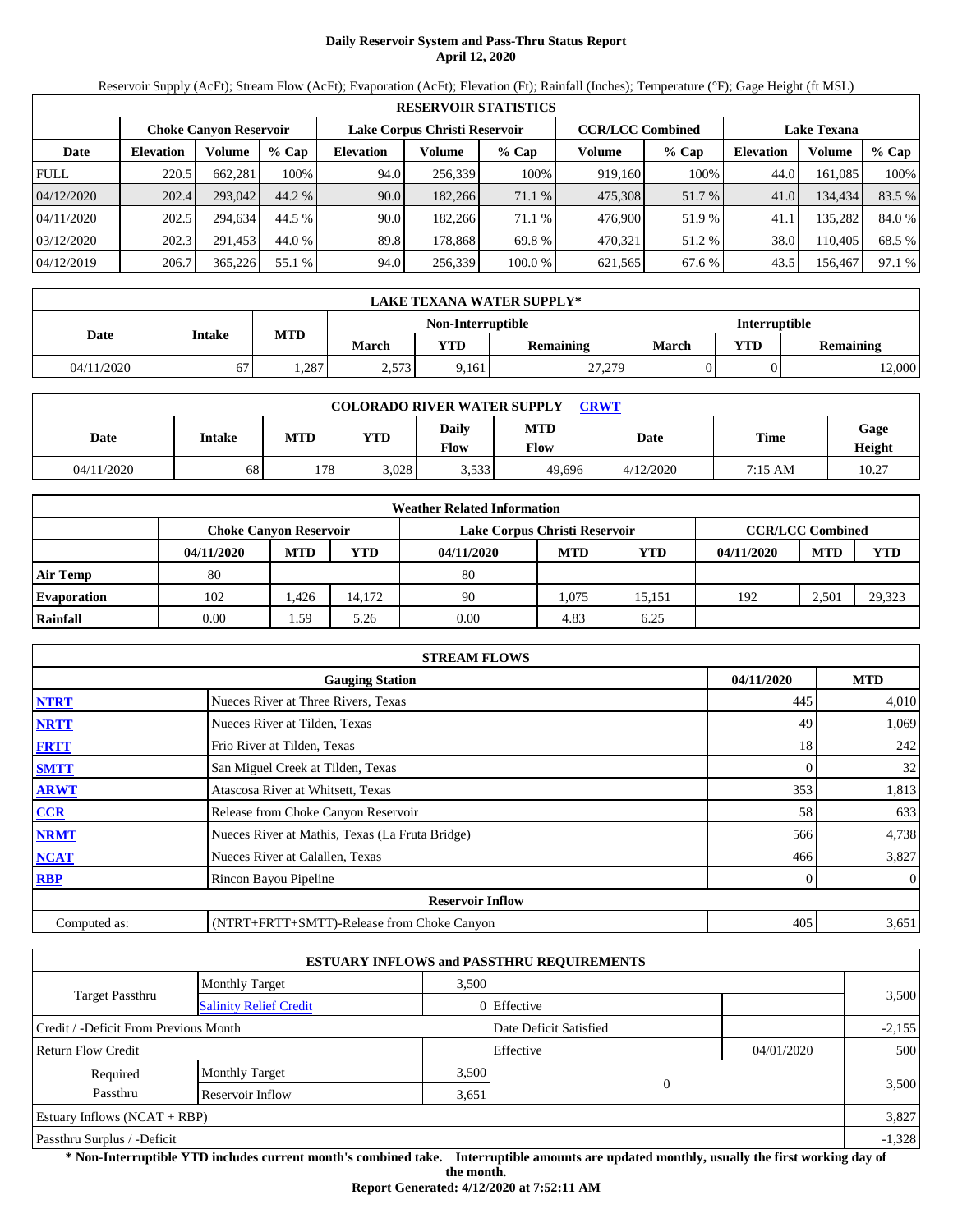# **Daily Reservoir System and Pass-Thru Status Report April 13, 2020**

Reservoir Supply (AcFt); Stream Flow (AcFt); Evaporation (AcFt); Elevation (Ft); Rainfall (Inches); Temperature (°F); Gage Height (ft MSL)

|             | <b>RESERVOIR STATISTICS</b> |                               |         |                               |         |         |                         |        |                    |         |        |  |
|-------------|-----------------------------|-------------------------------|---------|-------------------------------|---------|---------|-------------------------|--------|--------------------|---------|--------|--|
|             |                             | <b>Choke Canvon Reservoir</b> |         | Lake Corpus Christi Reservoir |         |         | <b>CCR/LCC Combined</b> |        | <b>Lake Texana</b> |         |        |  |
| Date        | <b>Elevation</b>            | Volume                        | $%$ Cap | <b>Elevation</b>              | Volume  | $%$ Cap | Volume                  | % Cap  | <b>Elevation</b>   | Volume  | % Cap  |  |
| <b>FULL</b> | 220.5                       | 662,281                       | 100%    | 94.0                          | 256.339 | 100%    | 919,160                 | 100%   | 44.0               | 161,085 | 100%   |  |
| 04/13/2020  | 202.4                       | 293,042                       | 44.2 %  | 90.1                          | 183.978 | 71.8 %  | 477,020                 | 51.9 % | 41.1               | 136,132 | 84.5 % |  |
| 04/12/2020  | 202.4                       | 293,042                       | 44.2 %  | 90.0                          | 182.266 | 71.1 %  | 475.308                 | 51.7 % | 41.0               | 134.434 | 83.5 % |  |
| 03/13/2020  | 202.2                       | 289,869                       | 43.7 %  | 89.8                          | 178.868 | 69.8 %  | 468,737                 | 51.0 % | 38.0               | 110.405 | 68.5 % |  |
| 04/13/2019  | 206.7                       | 365,226                       | 55.1 %  | 94.0                          | 256,339 | 100.0%  | 621,565                 | 67.6 % | 43.4               | 155,551 | 96.6 % |  |

|            | LAKE TEXANA WATER SUPPLY*       |                            |       |                   |        |               |                  |       |  |  |  |
|------------|---------------------------------|----------------------------|-------|-------------------|--------|---------------|------------------|-------|--|--|--|
|            |                                 |                            |       | Non-Interruptible |        | Interruptible |                  |       |  |  |  |
| Date       | Intake                          | MTD<br><b>VTD</b><br>March |       | Remaining         | March  | <b>YTD</b>    | <b>Remaining</b> |       |  |  |  |
| 04/12/2020 | $\overline{\phantom{a}}$<br>ו ס | .353                       | 2,573 | 9,161             | 27,279 |               |                  | 2,000 |  |  |  |

| <b>COLORADO RIVER WATER SUPPLY</b><br><b>CRWT</b> |        |     |            |                             |                    |           |         |                |  |  |  |
|---------------------------------------------------|--------|-----|------------|-----------------------------|--------------------|-----------|---------|----------------|--|--|--|
| Date                                              | Intake | MTD | <b>YTD</b> | <b>Daily</b><br><b>Flow</b> | <b>MTD</b><br>Flow | Date      | Time    | Gage<br>Height |  |  |  |
| 04/12/2020                                        | 68     | 246 | 3,096      | 2,978                       | 52,674             | 4/13/2020 | 7:15 AM | 10.02          |  |  |  |

|                    | <b>Weather Related Information</b> |            |            |                               |            |        |            |                         |            |  |  |
|--------------------|------------------------------------|------------|------------|-------------------------------|------------|--------|------------|-------------------------|------------|--|--|
|                    | <b>Choke Canyon Reservoir</b>      |            |            | Lake Corpus Christi Reservoir |            |        |            | <b>CCR/LCC Combined</b> |            |  |  |
|                    | 04/12/2020                         | <b>MTD</b> | <b>YTD</b> | 04/12/2020                    | <b>MTD</b> | YTD    | 04/12/2020 | <b>MTD</b>              | <b>YTD</b> |  |  |
| <b>Air Temp</b>    | 88                                 |            |            | 90                            |            |        |            |                         |            |  |  |
| <b>Evaporation</b> | 417                                | . 843      | 14.589     | 510                           | .585       | 15.661 | 927        | 3.428                   | 30,250     |  |  |
| Rainfall           | 0.00                               | 1.59       | 5.26       | 0.00                          | 4.83       | 6.25   |            |                         |            |  |  |

|              | <b>STREAM FLOWS</b>                             |                |            |
|--------------|-------------------------------------------------|----------------|------------|
|              | <b>Gauging Station</b>                          | 04/12/2020     | <b>MTD</b> |
| <b>NTRT</b>  | Nueces River at Three Rivers, Texas             | 365            | 4,375      |
| <b>NRTT</b>  | Nueces River at Tilden, Texas                   | 21             | 1,090      |
| <b>FRTT</b>  | Frio River at Tilden, Texas                     | 13             | 255        |
| <b>SMTT</b>  | San Miguel Creek at Tilden, Texas               | $\overline{0}$ | 32         |
| <b>ARWT</b>  | Atascosa River at Whitsett, Texas               | 84             | 1,897      |
| <b>CCR</b>   | Release from Choke Canyon Reservoir             | 58             | 691        |
| <b>NRMT</b>  | Nueces River at Mathis, Texas (La Fruta Bridge) | 564            | 5,302      |
| <b>NCAT</b>  | Nueces River at Calallen, Texas                 | 451            | 4,278      |
| <b>RBP</b>   | Rincon Bayou Pipeline                           | 0              | $\theta$   |
|              | <b>Reservoir Inflow</b>                         |                |            |
| Computed as: | (NTRT+FRTT+SMTT)-Release from Choke Canyon      | 321            | 3,972      |

|                                                  |                       |       | <b>ESTUARY INFLOWS and PASSTHRU REQUIREMENTS</b> |            |          |
|--------------------------------------------------|-----------------------|-------|--------------------------------------------------|------------|----------|
|                                                  | <b>Monthly Target</b> | 3,500 |                                                  |            |          |
| Target Passthru<br><b>Salinity Relief Credit</b> |                       |       | 0 Effective                                      |            | 3,500    |
| Credit / -Deficit From Previous Month            |                       |       | Date Deficit Satisfied                           |            | $-2,155$ |
| <b>Return Flow Credit</b>                        |                       |       | Effective                                        | 04/01/2020 | 500      |
| Required                                         | <b>Monthly Target</b> | 3,500 |                                                  |            |          |
| Passthru                                         | Reservoir Inflow      | 3,972 | $\overline{0}$                                   |            | 3,500    |
| Estuary Inflows $(NCAT + RBP)$                   |                       |       |                                                  |            | 4,278    |
| Passthru Surplus / -Deficit                      |                       |       |                                                  |            | $-.877$  |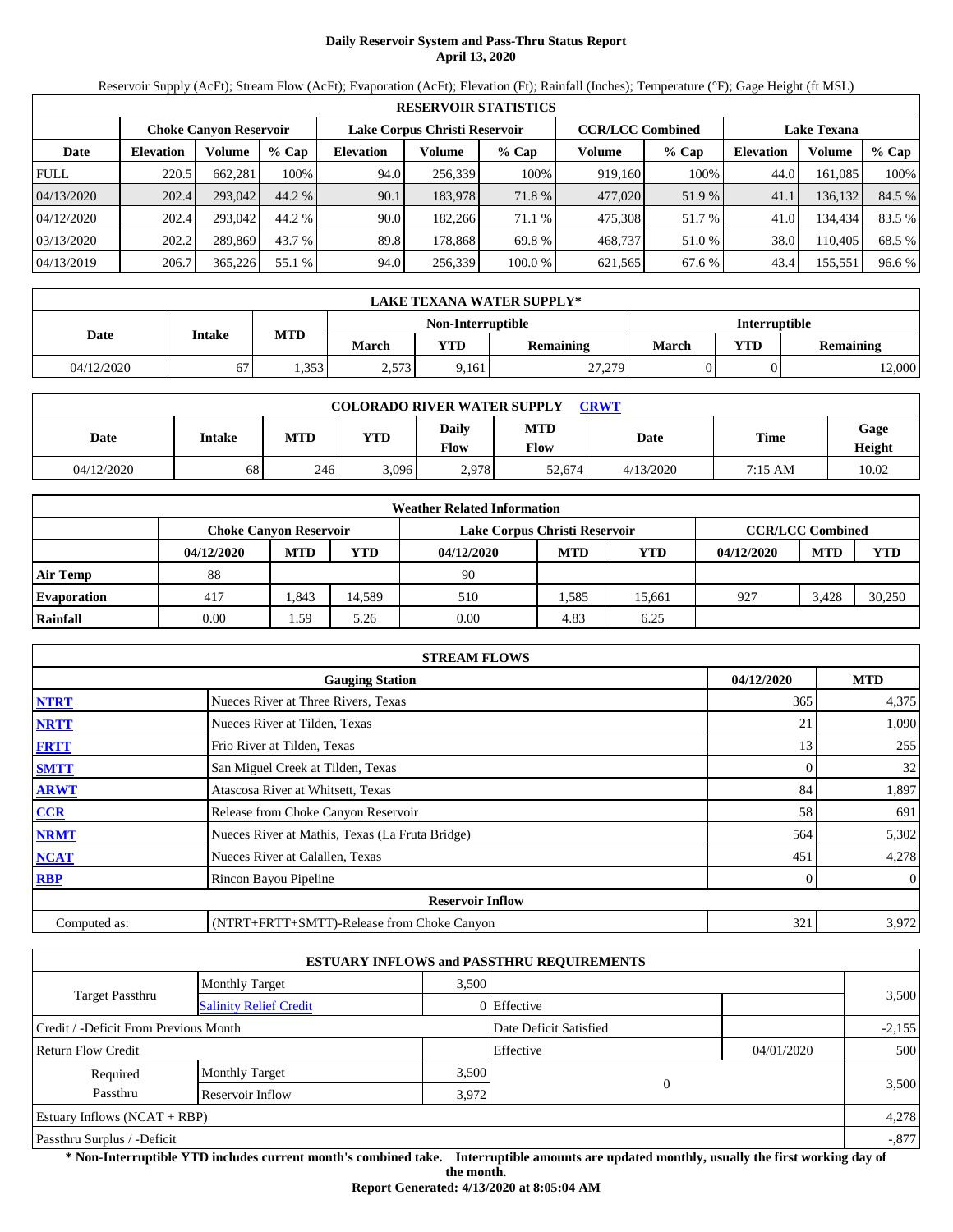# **Daily Reservoir System and Pass-Thru Status Report April 14, 2020**

Reservoir Supply (AcFt); Stream Flow (AcFt); Evaporation (AcFt); Elevation (Ft); Rainfall (Inches); Temperature (°F); Gage Height (ft MSL)

|             | <b>RESERVOIR STATISTICS</b> |                               |         |                  |                               |         |                         |        |                    |         |        |  |
|-------------|-----------------------------|-------------------------------|---------|------------------|-------------------------------|---------|-------------------------|--------|--------------------|---------|--------|--|
|             |                             | <b>Choke Canvon Reservoir</b> |         |                  | Lake Corpus Christi Reservoir |         | <b>CCR/LCC Combined</b> |        | <b>Lake Texana</b> |         |        |  |
| Date        | <b>Elevation</b>            | Volume                        | $%$ Cap | <b>Elevation</b> | Volume                        | $%$ Cap | Volume                  | % Cap  | <b>Elevation</b>   | Volume  | % Cap  |  |
| <b>FULL</b> | 220.5                       | 662,281                       | 100%    | 94.0             | 256,339                       | 100%    | 919,160                 | 100%   | 44.0               | 161,085 | 100%   |  |
| 04/14/2020  | 202.3                       | 291.453                       | 44.0 %  | 90.0             | 182,266                       | 71.1 %  | 473,719                 | 51.5 % | 41.0               | 134.434 | 83.5 % |  |
| 04/13/2020  | 202.4                       | 293,042                       | 44.2 %  | 90.1             | 183.978                       | 71.8 %  | 477,020                 | 51.9%  | 41.2               | 136.132 | 84.5 % |  |
| 03/14/2020  | 202.2                       | 289,869                       | 43.7 %  | 89.8             | 178.868                       | 69.8 %  | 468,737                 | 51.0 % | 38.0               | 110.405 | 68.5 % |  |
| 04/14/2019  | 206.7                       | 365,226                       | 55.1 %  | 94.0             | 256,339                       | 100.0%  | 621,565                 | 67.6 % | 43.4               | 155,551 | 96.6 % |  |

|            | LAKE TEXANA WATER SUPPLY* |      |       |                   |           |               |            |                  |  |  |  |
|------------|---------------------------|------|-------|-------------------|-----------|---------------|------------|------------------|--|--|--|
|            |                           | MTD  |       | Non-Interruptible |           | Interruptible |            |                  |  |  |  |
| Date       | Intake                    |      | March | <b>VTD</b>        | Remaining | March         | <b>YTD</b> | <b>Remaining</b> |  |  |  |
| 04/13/2020 | 65                        | .418 | 2,573 | 9,161             | 27,279    |               |            | 2,000            |  |  |  |

| <b>COLORADO RIVER WATER SUPPLY</b><br><b>CRWT</b> |        |            |            |                             |                    |           |             |                |  |  |  |
|---------------------------------------------------|--------|------------|------------|-----------------------------|--------------------|-----------|-------------|----------------|--|--|--|
| Date                                              | Intake | <b>MTD</b> | <b>YTD</b> | <b>Daily</b><br><b>Flow</b> | <b>MTD</b><br>Flow | Date      | <b>Time</b> | Gage<br>Height |  |  |  |
| 04/13/2020                                        | 68     | 313        | 3.164      | 2,739                       | 55.413             | 4/14/2020 | 7:15 AM     | 9.85           |  |  |  |

|                    | <b>Weather Related Information</b> |            |            |                               |            |        |            |                         |            |  |  |
|--------------------|------------------------------------|------------|------------|-------------------------------|------------|--------|------------|-------------------------|------------|--|--|
|                    | <b>Choke Canyon Reservoir</b>      |            |            | Lake Corpus Christi Reservoir |            |        |            | <b>CCR/LCC Combined</b> |            |  |  |
|                    | 04/13/2020                         | <b>MTD</b> | <b>YTD</b> | 04/13/2020                    | <b>MTD</b> | YTD    | 04/13/2020 | <b>MTD</b>              | <b>YTD</b> |  |  |
| <b>Air Temp</b>    | 70                                 |            |            | 73                            |            |        |            |                         |            |  |  |
| <b>Evaporation</b> | 259                                | 2.102      | 14.848     | 30                            | 1,615      | 15.691 | 289        | 3.717                   | 30,539     |  |  |
| Rainfall           | 0.00                               | 1.59       | 5.26       | 0.00                          | 4.83       | 6.25   |            |                         |            |  |  |

|              | <b>STREAM FLOWS</b>                             |                |              |
|--------------|-------------------------------------------------|----------------|--------------|
|              | <b>Gauging Station</b>                          | 04/13/2020     | <b>MTD</b>   |
| <b>NTRT</b>  | Nueces River at Three Rivers, Texas             | 185            | 4,561        |
| <b>NRTT</b>  | Nueces River at Tilden, Texas                   | 8              | 1,098        |
| <b>FRTT</b>  | Frio River at Tilden, Texas                     | 27             | 282          |
| <b>SMTT</b>  | San Miguel Creek at Tilden, Texas               | $\overline{0}$ | 32           |
| <b>ARWT</b>  | Atascosa River at Whitsett, Texas               | 52             | 1,948        |
| <b>CCR</b>   | Release from Choke Canyon Reservoir             | 58             | 748          |
| <b>NRMT</b>  | Nueces River at Mathis, Texas (La Fruta Bridge) | 568            | 5,870        |
| <b>NCAT</b>  | Nueces River at Calallen, Texas                 | 441            | 4,718        |
| <b>RBP</b>   | Rincon Bayou Pipeline                           |                | $\mathbf{0}$ |
|              | <b>Reservoir Inflow</b>                         |                |              |
| Computed as: | (NTRT+FRTT+SMTT)-Release from Choke Canyon      | 155            | 4,126        |

|                                                  |                       |       | <b>ESTUARY INFLOWS and PASSTHRU REQUIREMENTS</b> |            |          |
|--------------------------------------------------|-----------------------|-------|--------------------------------------------------|------------|----------|
|                                                  | <b>Monthly Target</b> | 3.500 |                                                  |            |          |
| Target Passthru<br><b>Salinity Relief Credit</b> |                       |       | 0 Effective                                      |            | 3,500    |
| Credit / -Deficit From Previous Month            |                       |       | Date Deficit Satisfied                           |            | $-2,155$ |
| <b>Return Flow Credit</b>                        |                       |       | Effective                                        | 04/01/2020 | 500      |
| Required                                         | <b>Monthly Target</b> | 3,500 |                                                  |            |          |
| Passthru                                         | Reservoir Inflow      | 4,126 | $\theta$                                         |            | 3,500    |
| Estuary Inflows $(NCAT + RBP)$                   |                       |       |                                                  |            | 4,718    |
| Passthru Surplus / -Deficit                      |                       |       |                                                  |            | $-437$   |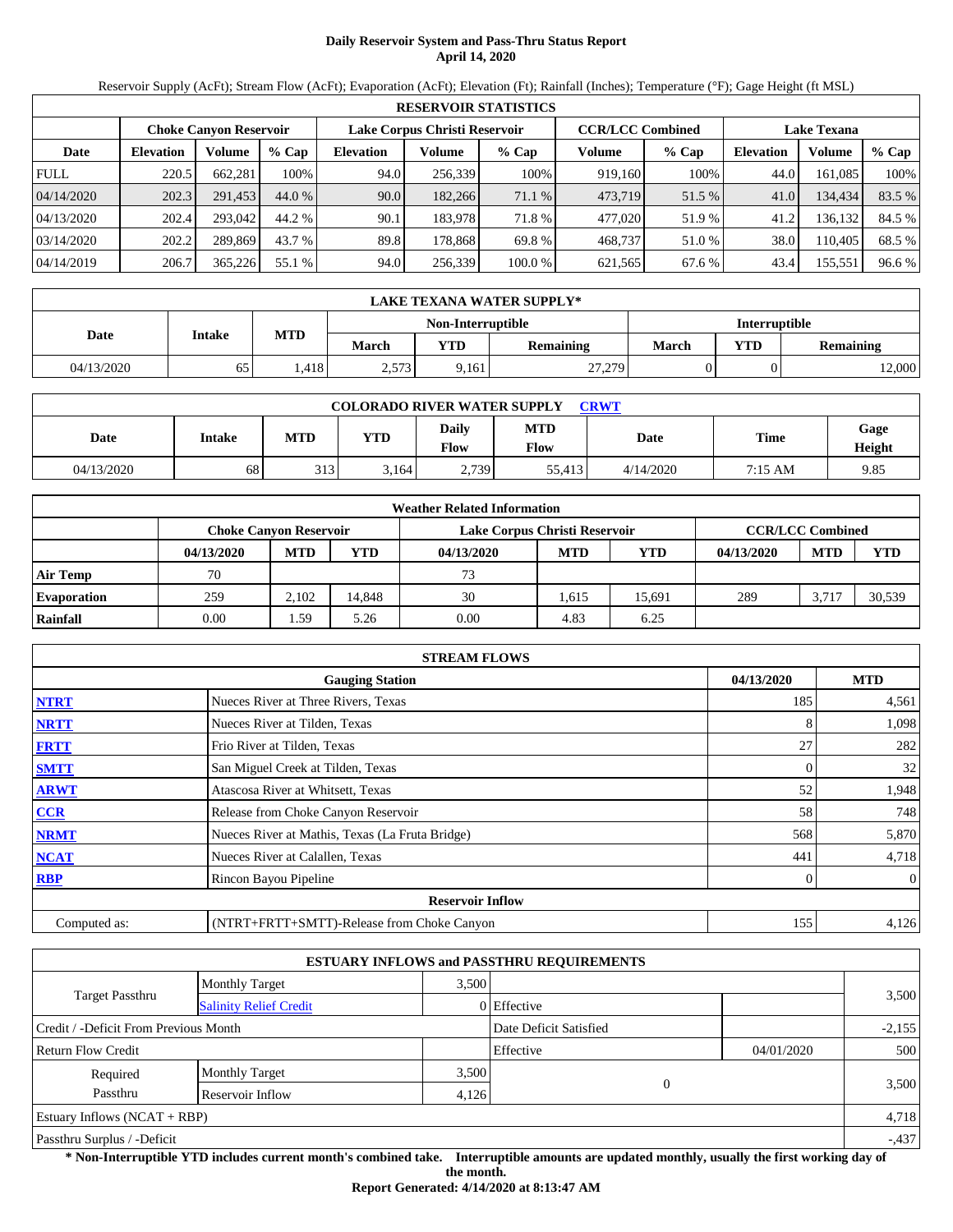# **Daily Reservoir System and Pass-Thru Status Report April 15, 2020**

Reservoir Supply (AcFt); Stream Flow (AcFt); Evaporation (AcFt); Elevation (Ft); Rainfall (Inches); Temperature (°F); Gage Height (ft MSL)

|             | <b>RESERVOIR STATISTICS</b> |                               |         |                               |         |         |                         |        |                    |         |        |  |
|-------------|-----------------------------|-------------------------------|---------|-------------------------------|---------|---------|-------------------------|--------|--------------------|---------|--------|--|
|             |                             | <b>Choke Canvon Reservoir</b> |         | Lake Corpus Christi Reservoir |         |         | <b>CCR/LCC Combined</b> |        | <b>Lake Texana</b> |         |        |  |
| Date        | <b>Elevation</b>            | Volume                        | $%$ Cap | <b>Elevation</b>              | Volume  | $%$ Cap | Volume                  | % Cap  | <b>Elevation</b>   | Volume  | % Cap  |  |
| <b>FULL</b> | 220.5                       | 662,281                       | 100%    | 94.0                          | 256,339 | 100%    | 919,160                 | 100%   | 44.0               | 161,085 | 100%   |  |
| 04/15/2020  | 202.3                       | 291.453                       | 44.0 %  | 89.9                          | 180,563 | 70.4 %  | 472,016                 | 51.4 % | 40.8               | 132,746 | 82.4 % |  |
| 04/14/2020  | 202.3                       | 291.453                       | 44.0 %  | 90.0                          | 182.266 | 71.1 %  | 473.719                 | 51.5 % | 41.0               | 134.434 | 83.5 % |  |
| 03/15/2020  | 202.2                       | 289,869                       | 43.7 %  | 89.8                          | 178.868 | 69.8 %  | 468,737                 | 51.0 % | 38.0               | 110.405 | 68.5 % |  |
| 04/15/2019  | 206.6                       | 363,453                       | 54.8 %  | 94.2                          | 256,339 | 100.0%  | 619,792                 | 67.4 % | 43.3               | 154,639 | 96.0%  |  |

|            | LAKE TEXANA WATER SUPPLY* |      |       |                   |           |               |            |                  |  |  |  |
|------------|---------------------------|------|-------|-------------------|-----------|---------------|------------|------------------|--|--|--|
|            | Intake                    |      |       | Non-Interruptible |           | Interruptible |            |                  |  |  |  |
| Date       |                           | MTD  | March | <b>VTD</b>        | Remaining | March         | <b>YTD</b> | <b>Remaining</b> |  |  |  |
| 04/14/2020 | 65                        | .484 | 2,573 | 9,161             | 27,279    |               |            | 2,000            |  |  |  |

| <b>COLORADO RIVER WATER SUPPLY</b><br><b>CRWT</b> |        |            |            |                             |                    |           |         |                |  |  |  |
|---------------------------------------------------|--------|------------|------------|-----------------------------|--------------------|-----------|---------|----------------|--|--|--|
| Date                                              | Intake | <b>MTD</b> | <b>YTD</b> | <b>Daily</b><br><b>Flow</b> | <b>MTD</b><br>Flow | Date      | Time    | Gage<br>Height |  |  |  |
| 04/14/2020                                        | 68     | 381        | 3,231      | 2,541                       | 57.954             | 4/15/2020 | 7:15 AM | 9.69           |  |  |  |

|                    |            |                               |            | <b>Weather Related Information</b> |                         |            |            |            |            |
|--------------------|------------|-------------------------------|------------|------------------------------------|-------------------------|------------|------------|------------|------------|
|                    |            | <b>Choke Canvon Reservoir</b> |            | Lake Corpus Christi Reservoir      | <b>CCR/LCC Combined</b> |            |            |            |            |
|                    | 04/14/2020 | <b>MTD</b>                    | <b>YTD</b> | 04/14/2020                         | <b>MTD</b>              | <b>YTD</b> | 04/14/2020 | <b>MTD</b> | <b>YTD</b> |
| <b>Air Temp</b>    | 67         |                               |            | -69                                |                         |            |            |            |            |
| <b>Evaporation</b> | 222        | 2.324                         | 15.070     | 238                                | . 853                   | 15.929     | 460        | 4.177      | 30,999     |
| Rainfall           | 0.00       | 1.59                          | 5.26       | 0.00                               | 4.83                    | 6.25       |            |            |            |

|              | <b>STREAM FLOWS</b>                             |            |                |
|--------------|-------------------------------------------------|------------|----------------|
|              | <b>Gauging Station</b>                          | 04/14/2020 | <b>MTD</b>     |
| <b>NTRT</b>  | Nueces River at Three Rivers, Texas             | 135        | 4,696          |
| <b>NRTT</b>  | Nueces River at Tilden, Texas                   |            | 1,099          |
| <b>FRTT</b>  | Frio River at Tilden, Texas                     | 35         | 317            |
| <b>SMTT</b>  | San Miguel Creek at Tilden, Texas               | 0          | 32             |
| <b>ARWT</b>  | Atascosa River at Whitsett, Texas               | 34         | 1,983          |
| <b>CCR</b>   | Release from Choke Canyon Reservoir             | 58         | 806            |
| <b>NRMT</b>  | Nueces River at Mathis, Texas (La Fruta Bridge) | 474        | 6,344          |
| <b>NCAT</b>  | Nueces River at Calallen, Texas                 | 468        | 5,187          |
| <b>RBP</b>   | Rincon Bayou Pipeline                           | 0          | $\overline{0}$ |
|              | <b>Reservoir Inflow</b>                         |            |                |
| Computed as: | (NTRT+FRTT+SMTT)-Release from Choke Canyon      | 112        | 4,239          |

|                                       |                               |       | <b>ESTUARY INFLOWS and PASSTHRU REQUIREMENTS</b> |            |          |
|---------------------------------------|-------------------------------|-------|--------------------------------------------------|------------|----------|
|                                       | <b>Monthly Target</b>         | 3.500 |                                                  |            |          |
| Target Passthru                       | <b>Salinity Relief Credit</b> |       | 0 Effective                                      |            | 3,500    |
| Credit / -Deficit From Previous Month |                               |       | Date Deficit Satisfied                           |            | $-2,155$ |
| <b>Return Flow Credit</b>             |                               |       | Effective                                        | 04/01/2020 | 500      |
| Required                              | <b>Monthly Target</b>         | 3,500 |                                                  |            |          |
| Passthru                              | Reservoir Inflow              | 4,239 | 0                                                |            | 3,500    |
| Estuary Inflows $(NCAT + RBP)$        |                               |       |                                                  |            | 5,187    |
| Passthru Surplus / -Deficit           |                               |       |                                                  |            | 32       |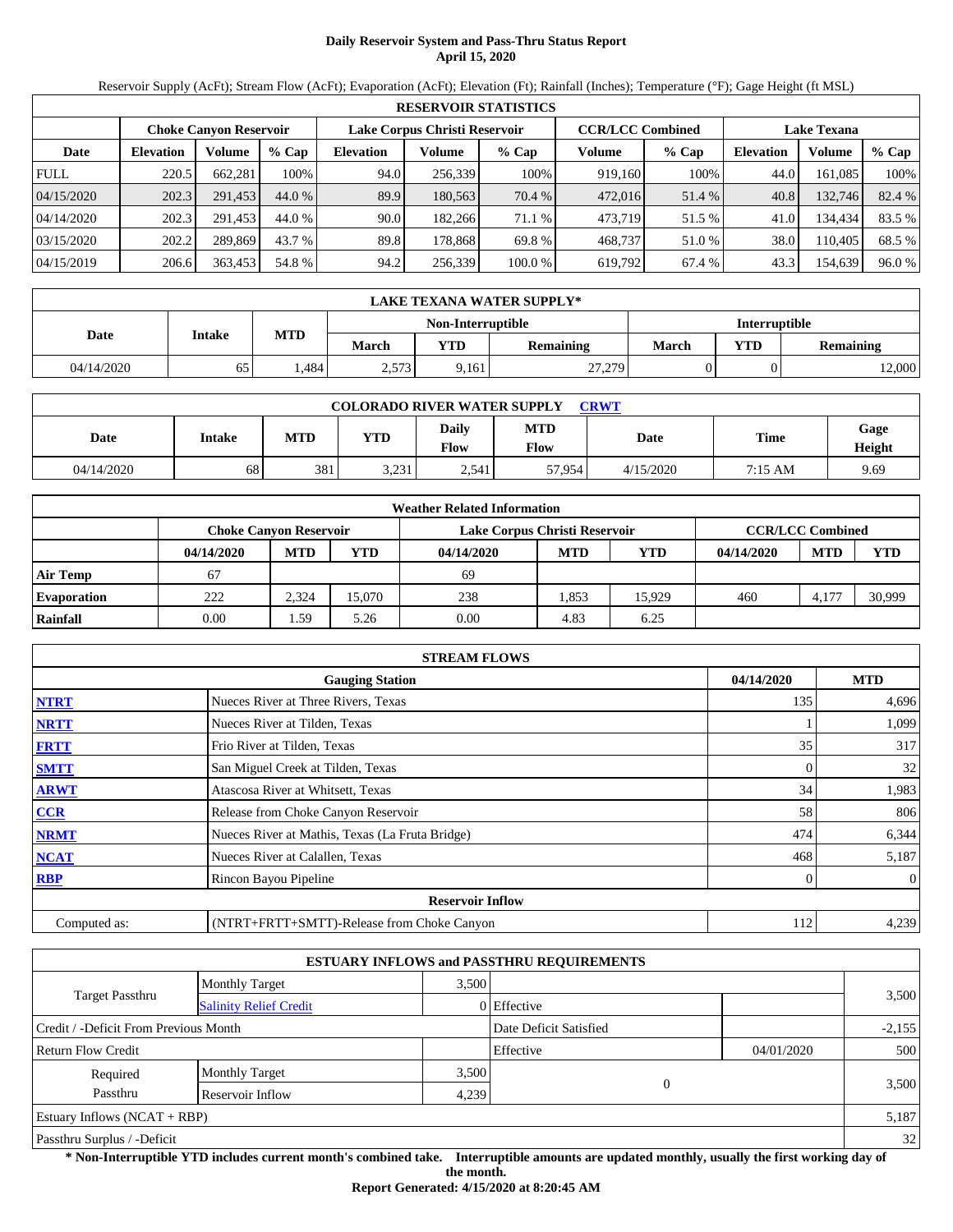# **Daily Reservoir System and Pass-Thru Status Report April 16, 2020**

Reservoir Supply (AcFt); Stream Flow (AcFt); Evaporation (AcFt); Elevation (Ft); Rainfall (Inches); Temperature (°F); Gage Height (ft MSL)

|             | <b>RESERVOIR STATISTICS</b> |                               |         |                               |         |         |                         |         |                    |         |        |  |
|-------------|-----------------------------|-------------------------------|---------|-------------------------------|---------|---------|-------------------------|---------|--------------------|---------|--------|--|
|             |                             | <b>Choke Canvon Reservoir</b> |         | Lake Corpus Christi Reservoir |         |         | <b>CCR/LCC Combined</b> |         | <b>Lake Texana</b> |         |        |  |
| Date        | <b>Elevation</b>            | Volume                        | $%$ Cap | <b>Elevation</b>              | Volume  | $%$ Cap | Volume                  | $%$ Cap | <b>Elevation</b>   | Volume  | % Cap  |  |
| <b>FULL</b> | 220.5                       | 662,281                       | 100%    | 94.0                          | 256,339 | 100%    | 919,160                 | 100%    | 44.0               | 161,085 | 100%   |  |
| 04/16/2020  | 202.4                       | 293,042                       | 44.2 %  | 89.9                          | 180,563 | 70.4 %  | 473,605                 | 51.5 %  | 40.7               | 131,905 | 81.9%  |  |
| 04/15/2020  | 202.3                       | 291.453                       | 44.0 %  | 89.9                          | 180.563 | 70.4 %  | 472,016                 | 51.4 %  | 40.8               | 132,746 | 82.4 % |  |
| 03/16/2020  | 202.2                       | 289,869                       | 43.7 %  | 89.8                          | 178.868 | 69.8 %  | 468,737                 | 51.0 %  | 38.0               | 110.405 | 68.5 % |  |
| 04/16/2019  | 206.6                       | 363,453                       | 54.8 %  | 94.0                          | 256,339 | 100.0%  | 619,792                 | 67.4 %  | 43.2               | 153,730 | 95.4 % |  |

|            | LAKE TEXANA WATER SUPPLY* |       |       |                   |           |               |            |                  |  |  |  |
|------------|---------------------------|-------|-------|-------------------|-----------|---------------|------------|------------------|--|--|--|
|            | Intake                    |       |       | Non-Interruptible |           | Interruptible |            |                  |  |  |  |
| Date       |                           | MTD   | March | <b>VTD</b>        | Remaining | March         | <b>YTD</b> | <b>Remaining</b> |  |  |  |
| 04/15/2020 | 65                        | . 549 | 2,573 | 9,161             | 27,279    |               |            | 2,000            |  |  |  |

| <b>COLORADO RIVER WATER SUPPLY</b><br><b>CRWT</b> |        |            |            |                             |                    |           |             |                |  |  |  |
|---------------------------------------------------|--------|------------|------------|-----------------------------|--------------------|-----------|-------------|----------------|--|--|--|
| Date                                              | Intake | <b>MTD</b> | <b>YTD</b> | <b>Daily</b><br><b>Flow</b> | <b>MTD</b><br>Flow | Date      | <b>Time</b> | Gage<br>Height |  |  |  |
| 04/15/2020                                        | 67     | 449        | 3,299      | 2.184                       | 60.138             | 4/16/2020 | 7:15 AM     | 9.21           |  |  |  |

|                    |            |                               |            | <b>Weather Related Information</b> |            |            |            |                         |            |
|--------------------|------------|-------------------------------|------------|------------------------------------|------------|------------|------------|-------------------------|------------|
|                    |            | <b>Choke Canvon Reservoir</b> |            | Lake Corpus Christi Reservoir      |            |            |            | <b>CCR/LCC Combined</b> |            |
|                    | 04/15/2020 | <b>MTD</b>                    | <b>YTD</b> | 04/15/2020                         | <b>MTD</b> | <b>YTD</b> | 04/15/2020 | <b>MTD</b>              | <b>YTD</b> |
| <b>Air Temp</b>    | 70         |                               |            | 71                                 |            |            |            |                         |            |
| <b>Evaporation</b> | 167        | 2.491                         | 15.237     | 139                                | .992       | 16.068     | 306        | 4.483                   | 31,305     |
| Rainfall           | 0.00       | 1.59                          | 5.26       | 0.00                               | 4.83       | 6.25       |            |                         |            |

|              | <b>STREAM FLOWS</b>                             |            |                |
|--------------|-------------------------------------------------|------------|----------------|
|              | <b>Gauging Station</b>                          | 04/15/2020 | <b>MTD</b>     |
| <b>NTRT</b>  | Nueces River at Three Rivers, Texas             | 109        | 4,805          |
| <b>NRTT</b>  | Nueces River at Tilden, Texas                   |            | 1,099          |
| <b>FRTT</b>  | Frio River at Tilden, Texas                     | 28         | 345            |
| <b>SMTT</b>  | San Miguel Creek at Tilden, Texas               | $\Omega$   | 32             |
| <b>ARWT</b>  | Atascosa River at Whitsett, Texas               | 23         | 2,006          |
| <b>CCR</b>   | Release from Choke Canyon Reservoir             | 58         | 863            |
| <b>NRMT</b>  | Nueces River at Mathis, Texas (La Fruta Bridge) | 228        | 6,572          |
| <b>NCAT</b>  | Nueces River at Calallen, Texas                 | 393        | 5,580          |
| <b>RBP</b>   | Rincon Bayou Pipeline                           | 0          | $\overline{0}$ |
|              | <b>Reservoir Inflow</b>                         |            |                |
| Computed as: | (NTRT+FRTT+SMTT)-Release from Choke Canyon      | 80         | 4,318          |

|                                       |                               |             | <b>ESTUARY INFLOWS and PASSTHRU REQUIREMENTS</b> |            |          |  |
|---------------------------------------|-------------------------------|-------------|--------------------------------------------------|------------|----------|--|
|                                       | <b>Monthly Target</b>         | 3.500       |                                                  |            |          |  |
| Target Passthru                       | <b>Salinity Relief Credit</b> | 0 Effective |                                                  |            | 3,500    |  |
| Credit / -Deficit From Previous Month |                               |             | Date Deficit Satisfied                           |            | $-2,155$ |  |
| <b>Return Flow Credit</b>             |                               |             | Effective                                        | 04/01/2020 | 500      |  |
| Required                              | <b>Monthly Target</b>         | 3,500       |                                                  |            |          |  |
| Passthru                              | Reservoir Inflow              | 4,318       | 0                                                |            | 3,500    |  |
| Estuary Inflows $(NCAT + RBP)$        |                               |             |                                                  |            | 5,580    |  |
| Passthru Surplus / -Deficit           |                               |             |                                                  |            | 425      |  |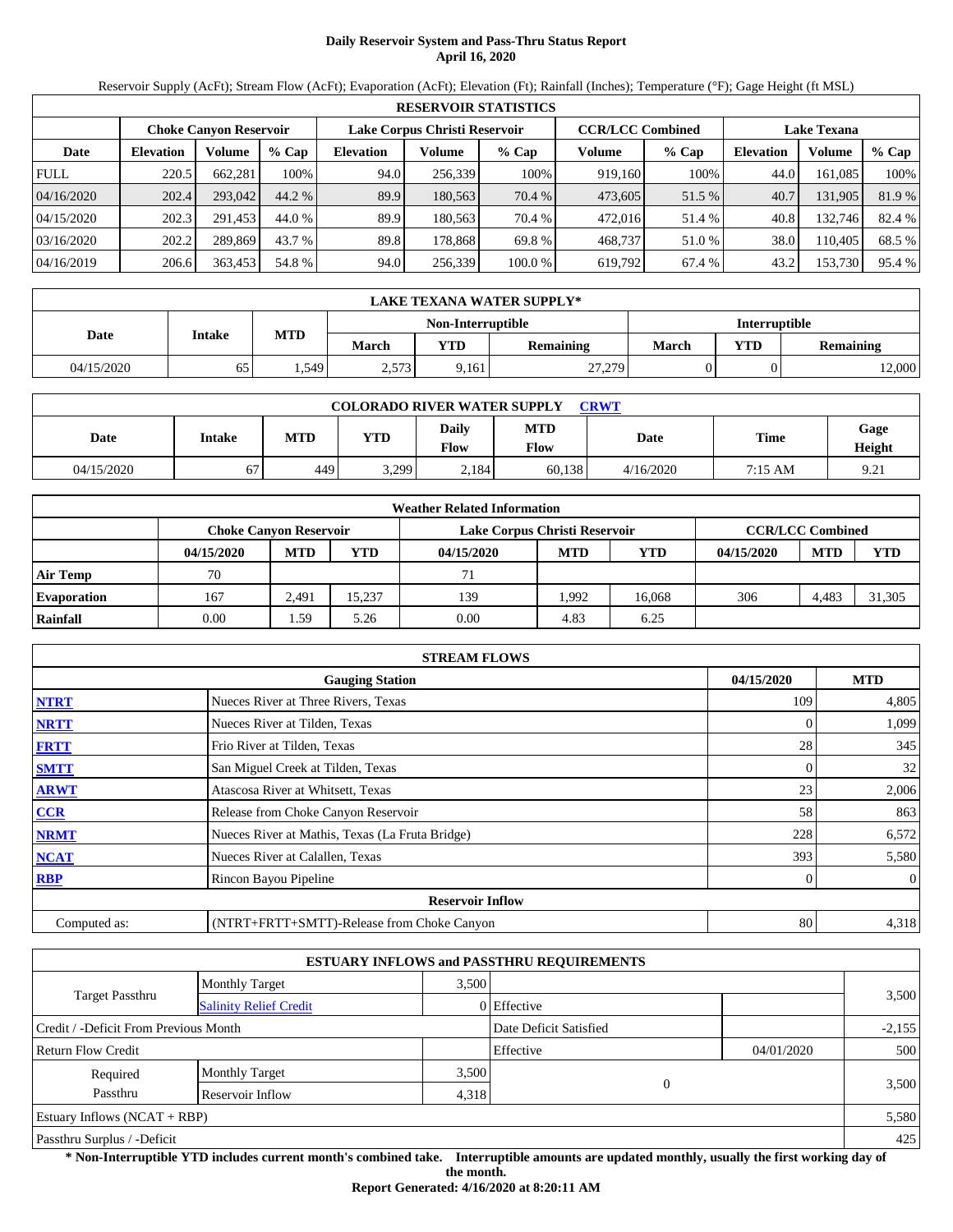# **Daily Reservoir System and Pass-Thru Status Report April 17, 2020**

Reservoir Supply (AcFt); Stream Flow (AcFt); Evaporation (AcFt); Elevation (Ft); Rainfall (Inches); Temperature (°F); Gage Height (ft MSL)

|             | <b>RESERVOIR STATISTICS</b> |                               |         |                               |         |         |                         |         |                    |         |        |  |  |
|-------------|-----------------------------|-------------------------------|---------|-------------------------------|---------|---------|-------------------------|---------|--------------------|---------|--------|--|--|
|             |                             | <b>Choke Canyon Reservoir</b> |         | Lake Corpus Christi Reservoir |         |         | <b>CCR/LCC Combined</b> |         | <b>Lake Texana</b> |         |        |  |  |
| Date        | <b>Elevation</b>            | Volume                        | $%$ Cap | <b>Elevation</b>              | Volume  | $%$ Cap | Volume                  | $%$ Cap | <b>Elevation</b>   | Volume  | % Cap  |  |  |
| <b>FULL</b> | 220.5                       | 662,281                       | 100%    | 94.0                          | 256.339 | 100%    | 919.160                 | 100%    | 44.0               | 161.085 | 100%   |  |  |
| 04/17/2020  | 202.3                       | 291.453                       | 44.0 %  | 89.8                          | 178,868 | 69.8 %  | 470,321                 | 51.2 %  | 40.6               | 131,068 | 81.4 % |  |  |
| 04/16/2020  | 202.4                       | 293,042                       | 44.2 %  | 89.9                          | 180.563 | 70.4 %  | 473,605                 | 51.5 %  | 40.7               | 131.905 | 81.9 % |  |  |
| 03/17/2020  | 202.2                       | 289,869                       | 43.7 %  | 89.8                          | 178.868 | 69.8 %  | 468,737                 | 51.0 %  | 37.9               | 109.657 | 68.1 % |  |  |
| 04/17/2019  | 206.6                       | 363,453                       | 54.8 %  | 94.1                          | 256,339 | 100.0%  | 619,792                 | 67.4 %  | 43.2               | 153,730 | 95.4 % |  |  |

|            | LAKE TEXANA WATER SUPPLY* |            |       |                   |           |               |                         |       |  |  |  |
|------------|---------------------------|------------|-------|-------------------|-----------|---------------|-------------------------|-------|--|--|--|
|            |                           |            |       | Non-Interruptible |           | Interruptible |                         |       |  |  |  |
| Date       | Intake                    | <b>MTD</b> | March | VTD               | Remaining | <b>March</b>  | <b>VTD</b><br>Remaining |       |  |  |  |
| 04/16/2020 | 66                        | .615       | 2,573 | 9,161             | 27,279    |               |                         | 2,000 |  |  |  |

| <b>COLORADO RIVER WATER SUPPLY</b><br><b>CRWT</b> |        |            |            |                             |                    |           |             |                |  |  |  |
|---------------------------------------------------|--------|------------|------------|-----------------------------|--------------------|-----------|-------------|----------------|--|--|--|
| Date                                              | Intake | <b>MTD</b> | <b>YTD</b> | <b>Daily</b><br><b>Flow</b> | <b>MTD</b><br>Flow | Date      | <b>Time</b> | Gage<br>Height |  |  |  |
| 04/16/2020                                        | 67     | 516        | 3.366      | 0.832                       | 61.970             | 4/17/2020 | 7:15 AM     | 9.06           |  |  |  |

|                    | <b>Weather Related Information</b>                                                        |            |            |            |            |        |            |            |            |  |  |  |
|--------------------|-------------------------------------------------------------------------------------------|------------|------------|------------|------------|--------|------------|------------|------------|--|--|--|
|                    | <b>CCR/LCC Combined</b><br>Lake Corpus Christi Reservoir<br><b>Choke Canvon Reservoir</b> |            |            |            |            |        |            |            |            |  |  |  |
|                    | 04/16/2020                                                                                | <b>MTD</b> | <b>YTD</b> | 04/16/2020 | <b>MTD</b> | YTD    | 04/16/2020 | <b>MTD</b> | <b>YTD</b> |  |  |  |
| <b>Air Temp</b>    | 77                                                                                        |            |            | 76         |            |        |            |            |            |  |  |  |
| <b>Evaporation</b> | 250                                                                                       | 2.741      | 15.487     | 246        | 2,238      | 16.314 | 496        | 4.979      | 31,801     |  |  |  |
| Rainfall           | 0.00                                                                                      | 1.59       | 5.26       | 0.00       | 4.83       | 6.25   |            |            |            |  |  |  |

|              | <b>STREAM FLOWS</b>                             |            |                |
|--------------|-------------------------------------------------|------------|----------------|
|              | <b>Gauging Station</b>                          | 04/16/2020 | <b>MTD</b>     |
| <b>NTRT</b>  | Nueces River at Three Rivers, Texas             | 92         | 4,897          |
| <b>NRTT</b>  | Nueces River at Tilden, Texas                   |            | 1,101          |
| <b>FRTT</b>  | Frio River at Tilden, Texas                     | 23         | 368            |
| <b>SMTT</b>  | San Miguel Creek at Tilden, Texas               | 0          | 32             |
| <b>ARWT</b>  | Atascosa River at Whitsett, Texas               | 16         | 2,022          |
| <b>CCR</b>   | Release from Choke Canyon Reservoir             | 58         | 921            |
| <b>NRMT</b>  | Nueces River at Mathis, Texas (La Fruta Bridge) | 177        | 6,749          |
| <b>NCAT</b>  | Nueces River at Calallen, Texas                 | 168        | 5,748          |
| <b>RBP</b>   | Rincon Bayou Pipeline                           | 0          | $\overline{0}$ |
|              | <b>Reservoir Inflow</b>                         |            |                |
| Computed as: | (NTRT+FRTT+SMTT)-Release from Choke Canyon      | 58         | 4,376          |

|                                       |                               |       | <b>ESTUARY INFLOWS and PASSTHRU REQUIREMENTS</b> |            |          |  |
|---------------------------------------|-------------------------------|-------|--------------------------------------------------|------------|----------|--|
|                                       | <b>Monthly Target</b>         | 3.500 |                                                  |            |          |  |
| Target Passthru                       | <b>Salinity Relief Credit</b> |       | 0 Effective                                      |            | 3,500    |  |
| Credit / -Deficit From Previous Month |                               |       | Date Deficit Satisfied                           |            | $-2,155$ |  |
| <b>Return Flow Credit</b>             |                               |       | Effective                                        | 04/01/2020 | 500      |  |
| Required                              | <b>Monthly Target</b>         | 3,500 |                                                  |            |          |  |
| Passthru                              | Reservoir Inflow              | 4,376 | $\theta$                                         |            | 3,500    |  |
| Estuary Inflows $(NCAT + RBP)$        |                               |       |                                                  |            | 5,748    |  |
| Passthru Surplus / -Deficit           |                               |       |                                                  |            | 593      |  |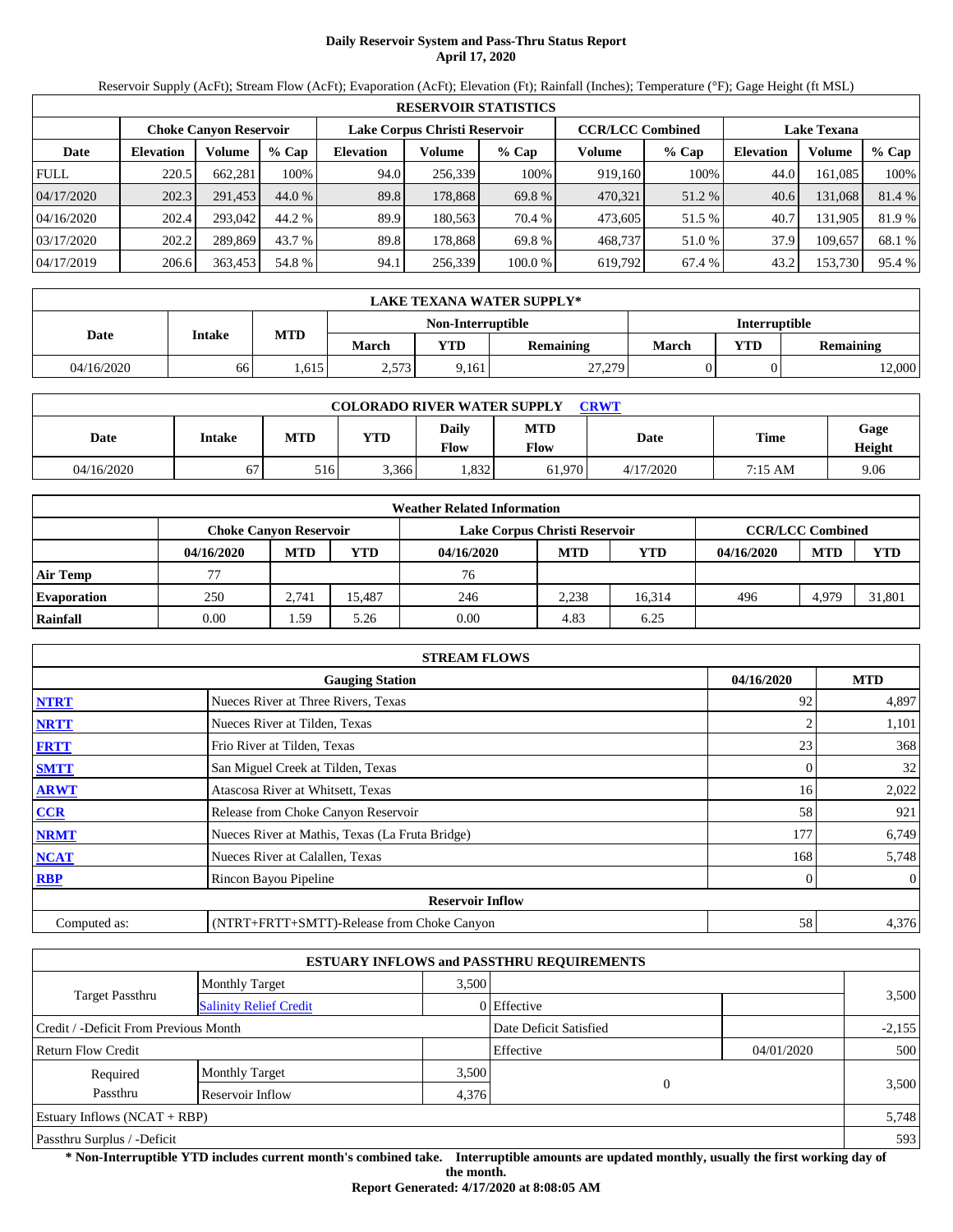# **Daily Reservoir System and Pass-Thru Status Report April 18, 2020**

Reservoir Supply (AcFt); Stream Flow (AcFt); Evaporation (AcFt); Elevation (Ft); Rainfall (Inches); Temperature (°F); Gage Height (ft MSL)

|             | <b>RESERVOIR STATISTICS</b> |                               |         |                  |                               |         |                         |         |                    |         |        |  |  |
|-------------|-----------------------------|-------------------------------|---------|------------------|-------------------------------|---------|-------------------------|---------|--------------------|---------|--------|--|--|
|             |                             | <b>Choke Canvon Reservoir</b> |         |                  | Lake Corpus Christi Reservoir |         | <b>CCR/LCC Combined</b> |         | <b>Lake Texana</b> |         |        |  |  |
| Date        | <b>Elevation</b>            | <b>Volume</b>                 | $%$ Cap | <b>Elevation</b> | Volume                        | $%$ Cap | Volume                  | $%$ Cap | <b>Elevation</b>   | Volume  | % Cap  |  |  |
| <b>FULL</b> | 220.5                       | 662.281                       | 100%    | 94.0             | 256,339                       | 100%    | 919,160                 | 100%    | 44.0               | 161.085 | 100%   |  |  |
| 04/18/2020  | 202.3                       | 291,453                       | 44.0 %  | 89.9             | 180,563                       | 70.4 %  | 472,016                 | 51.4 %  | 40.6               | 131,068 | 81.4 % |  |  |
| 04/17/2020  | 202.3                       | 291,453                       | 44.0 %  | 89.8             | 178.868                       | 69.8 %  | 470.321                 | 51.2 %  | 40.6               | 131.068 | 81.4 % |  |  |
| 03/18/2020  | 202.2                       | 289,869                       | 43.7 %  | 89.7             | 177.182                       | 69.1 %  | 467,051                 | 50.8 %  | 37.9               | 109.657 | 68.1 % |  |  |
| 04/18/2019  | 206.7                       | 365,226                       | 55.1 %  | 94.0             | 256,339                       | 100.0 % | 621,565                 | 67.6 %  | 43.3               | 154,639 | 96.0 % |  |  |

|            | LAKE TEXANA WATER SUPPLY* |      |              |                   |                  |                      |  |                  |  |  |  |
|------------|---------------------------|------|--------------|-------------------|------------------|----------------------|--|------------------|--|--|--|
|            |                           |      |              | Non-Interruptible |                  | <b>Interruptible</b> |  |                  |  |  |  |
| Date       | Intake                    | MTD  | <b>March</b> | <b>VTD</b>        | <b>Remaining</b> | <b>YTD</b><br>March  |  | <b>Remaining</b> |  |  |  |
| 04/17/2020 | 66                        | .680 | 2,573        | 9,161             | 27,279           |                      |  | 2,000            |  |  |  |

| <b>COLORADO RIVER WATER SUPPLY</b><br><b>CRWT</b> |        |            |            |                             |                    |           |             |                |  |  |  |
|---------------------------------------------------|--------|------------|------------|-----------------------------|--------------------|-----------|-------------|----------------|--|--|--|
| Date                                              | Intake | <b>MTD</b> | <b>YTD</b> | <b>Daily</b><br><b>Flow</b> | <b>MTD</b><br>Flow | Date      | <b>Time</b> | Gage<br>Height |  |  |  |
| 04/17/2020                                        | 67     | 583        | 3.434      | .6001                       | 63,570             | 4/18/2020 | 7:15 AM     | 8.73           |  |  |  |

|                    | <b>Weather Related Information</b>                                                        |            |            |            |            |            |            |            |            |  |  |  |
|--------------------|-------------------------------------------------------------------------------------------|------------|------------|------------|------------|------------|------------|------------|------------|--|--|--|
|                    | <b>CCR/LCC Combined</b><br>Lake Corpus Christi Reservoir<br><b>Choke Canyon Reservoir</b> |            |            |            |            |            |            |            |            |  |  |  |
|                    | 04/17/2020                                                                                | <b>MTD</b> | <b>YTD</b> | 04/17/2020 | <b>MTD</b> | <b>YTD</b> | 04/17/2020 | <b>MTD</b> | <b>YTD</b> |  |  |  |
| <b>Air Temp</b>    | 76                                                                                        |            |            | 76         |            |            |            |            |            |  |  |  |
| <b>Evaporation</b> | 83                                                                                        | 2.824      | 15,570     | 49         | 2.287      | 16.363     | 132        | 5.111      | 31,933     |  |  |  |
| Rainfall           | 0.07                                                                                      | 1.66       | 5.33       | 0.18       | 5.01       | 6.43       |            |            |            |  |  |  |

|              | <b>STREAM FLOWS</b>                             |            |                |
|--------------|-------------------------------------------------|------------|----------------|
|              | <b>Gauging Station</b>                          | 04/17/2020 | <b>MTD</b>     |
| <b>NTRT</b>  | Nueces River at Three Rivers, Texas             | 82         | 4,979          |
| <b>NRTT</b>  | Nueces River at Tilden, Texas                   |            | 1,101          |
| <b>FRTT</b>  | Frio River at Tilden, Texas                     | 19         | 387            |
| <b>SMTT</b>  | San Miguel Creek at Tilden, Texas               | 0          | 32             |
| <b>ARWT</b>  | Atascosa River at Whitsett, Texas               | 12         | 2,034          |
| CCR          | Release from Choke Canyon Reservoir             | 58         | 979            |
| <b>NRMT</b>  | Nueces River at Mathis, Texas (La Fruta Bridge) | 208        | 6,958          |
| <b>NCAT</b>  | Nueces River at Calallen, Texas                 | 79         | 5,827          |
| <b>RBP</b>   | Rincon Bayou Pipeline                           | 0          | $\overline{0}$ |
|              | <b>Reservoir Inflow</b>                         |            |                |
| Computed as: | (NTRT+FRTT+SMTT)-Release from Choke Canyon      | 44         | 4,420          |

|                                                  |                       |       | <b>ESTUARY INFLOWS and PASSTHRU REQUIREMENTS</b> |            |          |  |  |
|--------------------------------------------------|-----------------------|-------|--------------------------------------------------|------------|----------|--|--|
|                                                  | <b>Monthly Target</b> | 3.500 |                                                  |            |          |  |  |
| Target Passthru<br><b>Salinity Relief Credit</b> |                       |       | 0 Effective                                      |            | 3,500    |  |  |
| Credit / -Deficit From Previous Month            |                       |       | Date Deficit Satisfied                           |            | $-2,155$ |  |  |
| <b>Return Flow Credit</b>                        |                       |       | Effective                                        | 04/01/2020 | 500      |  |  |
| Required                                         | <b>Monthly Target</b> | 3,500 |                                                  |            |          |  |  |
| Passthru                                         | Reservoir Inflow      | 4.420 | $\theta$                                         |            | 3,500    |  |  |
| Estuary Inflows $(NCAT + RBP)$                   |                       |       |                                                  |            | 5,827    |  |  |
| Passthru Surplus / -Deficit                      |                       |       |                                                  |            |          |  |  |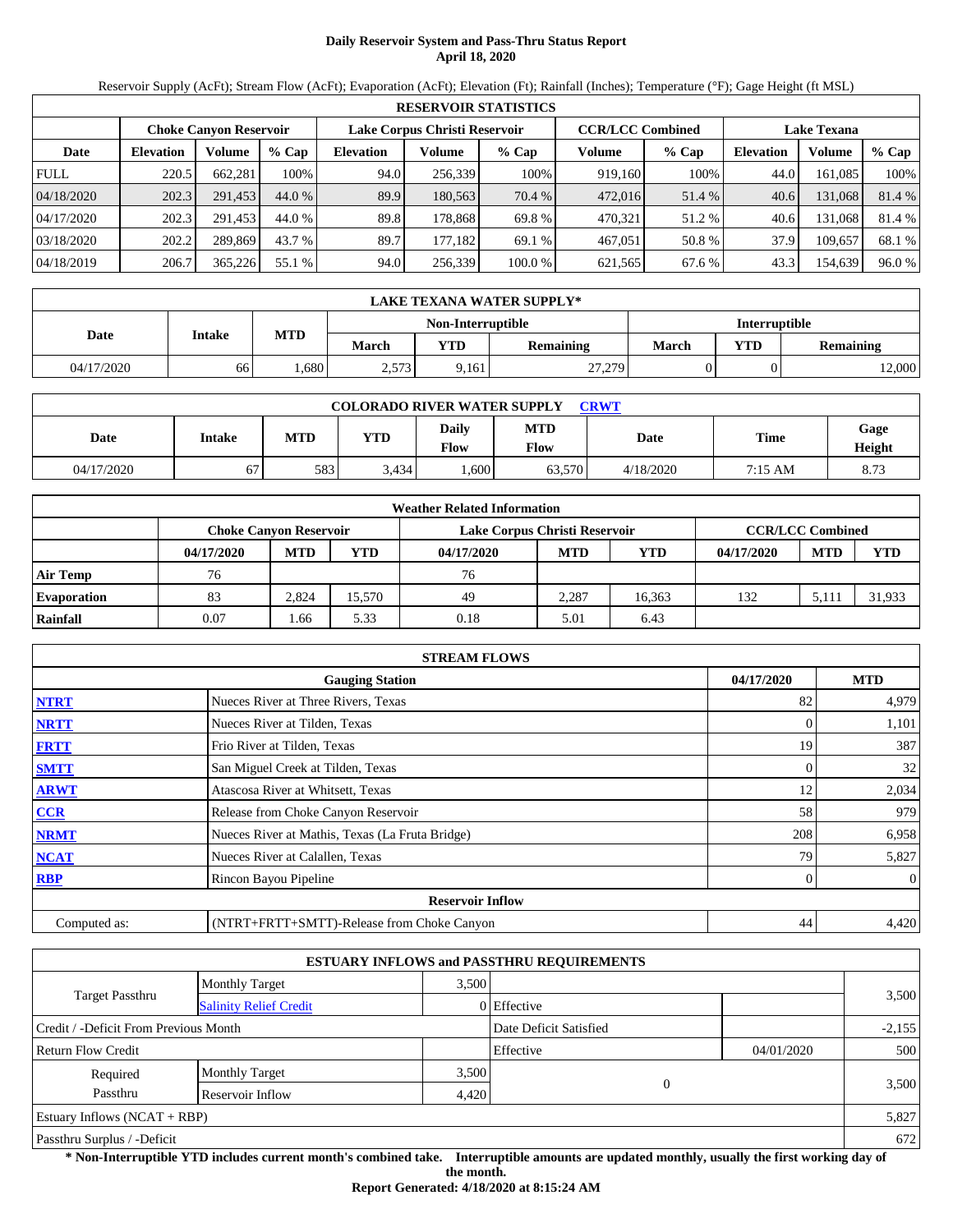# **Daily Reservoir System and Pass-Thru Status Report April 19, 2020**

Reservoir Supply (AcFt); Stream Flow (AcFt); Evaporation (AcFt); Elevation (Ft); Rainfall (Inches); Temperature (°F); Gage Height (ft MSL)

|             | <b>RESERVOIR STATISTICS</b> |                               |         |                  |                               |         |                         |         |                    |         |        |  |
|-------------|-----------------------------|-------------------------------|---------|------------------|-------------------------------|---------|-------------------------|---------|--------------------|---------|--------|--|
|             |                             | <b>Choke Canvon Reservoir</b> |         |                  | Lake Corpus Christi Reservoir |         | <b>CCR/LCC Combined</b> |         | <b>Lake Texana</b> |         |        |  |
| Date        | <b>Elevation</b>            | <b>Volume</b>                 | $%$ Cap | <b>Elevation</b> | Volume                        | $%$ Cap | Volume                  | $%$ Cap | <b>Elevation</b>   | Volume  | % Cap  |  |
| <b>FULL</b> | 220.5                       | 662.281                       | 100%    | 94.0             | 256,339                       | 100%    | 919,160                 | 100%    | 44.0               | 161.085 | 100%   |  |
| 04/19/2020  | 202.3                       | 291,453                       | 44.0 %  | 89.8             | 178,868                       | 69.8 %  | 470,321                 | 51.2 %  | 40.5               | 131,068 | 81.4 % |  |
| 04/18/2020  | 202.3                       | 291,453                       | 44.0 %  | 89.9             | 180.563                       | 70.4 %  | 472,016                 | 51.4 %  | 40.6               | 131.068 | 81.4 % |  |
| 03/19/2020  | 202.2                       | 289,869                       | 43.7 %  | 89.7             | 177.182                       | 69.1 %  | 467,051                 | 50.8 %  | 37.9               | 109.657 | 68.1 % |  |
| 04/19/2019  | 206.6                       | 363,453                       | 54.8 %  | 94.0             | 256,339                       | 100.0 % | 619,792                 | 67.4 %  | 43.2               | 153,730 | 95.4 % |  |

|            | LAKE TEXANA WATER SUPPLY* |      |       |                   |           |                      |            |           |  |  |
|------------|---------------------------|------|-------|-------------------|-----------|----------------------|------------|-----------|--|--|
|            |                           |      |       | Non-Interruptible |           | <b>Interruptible</b> |            |           |  |  |
| Date       | Intake                    | MTD  | March | <b>VTD</b>        | Remaining | March                | <b>YTD</b> | Remaining |  |  |
| 04/18/2020 | 66                        | .746 | 2,573 | 9,161             | 27,279    |                      |            | 12,000    |  |  |

| <b>COLORADO RIVER WATER SUPPLY</b><br><b>CRWT</b> |        |            |            |                             |                    |           |             |                |  |  |  |
|---------------------------------------------------|--------|------------|------------|-----------------------------|--------------------|-----------|-------------|----------------|--|--|--|
| Date                                              | Intake | <b>MTD</b> | <b>YTD</b> | <b>Daily</b><br><b>Flow</b> | <b>MTD</b><br>Flow | Date      | <b>Time</b> | Gage<br>Height |  |  |  |
| 04/18/2020                                        | 68     | 651        | 3,501      | .324                        | 64.894             | 4/19/2020 | 7:15 AM     | 8.48           |  |  |  |

|                    |                               |            |            | <b>Weather Related Information</b> |            |            |            |                         |            |
|--------------------|-------------------------------|------------|------------|------------------------------------|------------|------------|------------|-------------------------|------------|
|                    | <b>Choke Canvon Reservoir</b> |            |            | Lake Corpus Christi Reservoir      |            |            |            | <b>CCR/LCC Combined</b> |            |
|                    | 04/18/2020                    | <b>MTD</b> | <b>YTD</b> | 04/18/2020                         | <b>MTD</b> | <b>YTD</b> | 04/18/2020 | <b>MTD</b>              | <b>YTD</b> |
| <b>Air Temp</b>    | 69                            |            |            | 72                                 |            |            |            |                         |            |
| <b>Evaporation</b> | 55                            | 2.879      | 15.625     | 30                                 | 2.317      | 16.393     | 85         | 5.196                   | 32,018     |
| Rainfall           | 0.04                          | 1.70       | 5.37       | 0.05                               | 5.06       | 6.48       |            |                         |            |

|              | <b>STREAM FLOWS</b>                             |            |                |
|--------------|-------------------------------------------------|------------|----------------|
|              | <b>Gauging Station</b>                          | 04/18/2020 | <b>MTD</b>     |
| <b>NTRT</b>  | Nueces River at Three Rivers, Texas             | 75         | 5,053          |
| <b>NRTT</b>  | Nueces River at Tilden, Texas                   |            | 1,101          |
| <b>FRTT</b>  | Frio River at Tilden, Texas                     | 17         | 404            |
| <b>SMTT</b>  | San Miguel Creek at Tilden, Texas               | 0          | 32             |
| <b>ARWT</b>  | Atascosa River at Whitsett, Texas               | 9          | 2,043          |
| CCR          | Release from Choke Canyon Reservoir             | 58         | 1,036          |
| <b>NRMT</b>  | Nueces River at Mathis, Texas (La Fruta Bridge) | 175        | 7,133          |
| <b>NCAT</b>  | Nueces River at Calallen, Texas                 | 116        | 5,942          |
| <b>RBP</b>   | Rincon Bayou Pipeline                           | 0          | $\overline{0}$ |
|              | <b>Reservoir Inflow</b>                         |            |                |
| Computed as: | (NTRT+FRTT+SMTT)-Release from Choke Canyon      | 34         | 4,454          |

|                                       |                               |       | <b>ESTUARY INFLOWS and PASSTHRU REQUIREMENTS</b> |            |          |
|---------------------------------------|-------------------------------|-------|--------------------------------------------------|------------|----------|
|                                       | <b>Monthly Target</b>         | 3.500 |                                                  |            |          |
| Target Passthru                       | <b>Salinity Relief Credit</b> |       | 0 Effective                                      |            | 3,500    |
| Credit / -Deficit From Previous Month |                               |       | Date Deficit Satisfied                           |            | $-2,155$ |
| <b>Return Flow Credit</b>             |                               |       | Effective                                        | 04/01/2020 | 500      |
| Required                              | <b>Monthly Target</b>         | 3,500 |                                                  |            |          |
| Passthru                              | Reservoir Inflow              | 4,454 | $\overline{0}$                                   |            | 3,500    |
| Estuary Inflows $(NCAT + RBP)$        |                               |       |                                                  |            | 5,942    |
| Passthru Surplus / -Deficit           |                               |       |                                                  |            | 787      |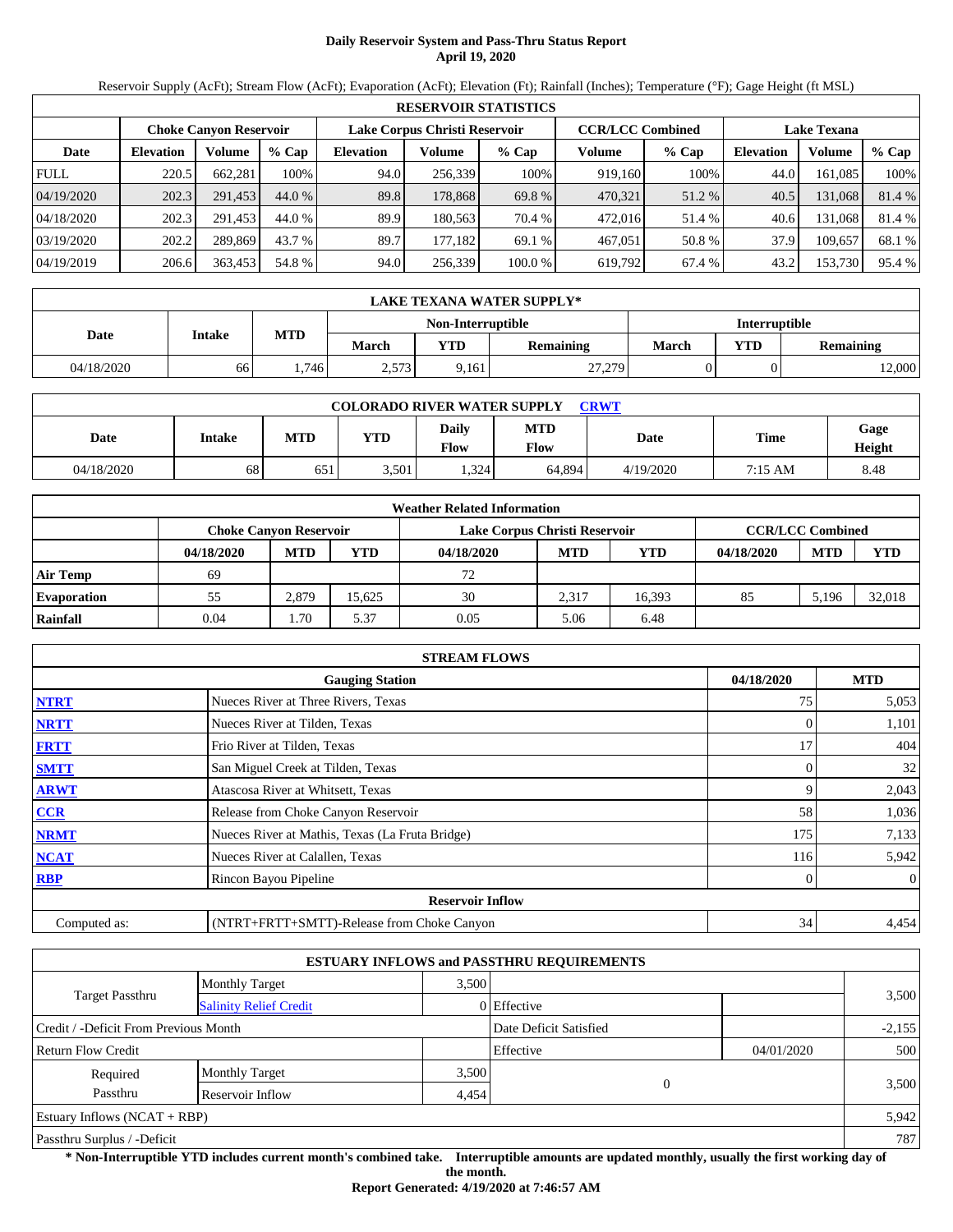# **Daily Reservoir System and Pass-Thru Status Report April 20, 2020**

Reservoir Supply (AcFt); Stream Flow (AcFt); Evaporation (AcFt); Elevation (Ft); Rainfall (Inches); Temperature (°F); Gage Height (ft MSL)

|             | <b>RESERVOIR STATISTICS</b> |                               |         |                  |                               |         |                         |         |                    |         |        |  |
|-------------|-----------------------------|-------------------------------|---------|------------------|-------------------------------|---------|-------------------------|---------|--------------------|---------|--------|--|
|             |                             | <b>Choke Canvon Reservoir</b> |         |                  | Lake Corpus Christi Reservoir |         | <b>CCR/LCC Combined</b> |         | <b>Lake Texana</b> |         |        |  |
| Date        | <b>Elevation</b>            | <b>Volume</b>                 | $%$ Cap | <b>Elevation</b> | Volume                        | $%$ Cap | Volume                  | $%$ Cap | <b>Elevation</b>   | Volume  | % Cap  |  |
| <b>FULL</b> | 220.5                       | 662.281                       | 100%    | 94.0             | 256,339                       | 100%    | 919,160                 | 100%    | 44.0               | 161.085 | 100%   |  |
| 04/20/2020  | 202.3                       | 291,453                       | 44.0 %  | 89.8             | 178,868                       | 69.8 %  | 470,321                 | 51.2 %  | 40.6               | 131,068 | 81.4 % |  |
| 04/19/2020  | 202.3                       | 291,453                       | 44.0 %  | 89.8             | 178.868                       | 69.8 %  | 470.321                 | 51.2 %  | 40.6               | 131.068 | 81.4 % |  |
| 03/20/2020  | 202.2                       | 289,869                       | 43.7 %  | 89.7             | 177.182                       | 69.1 %  | 467,051                 | 50.8 %  | 37.9               | 109.657 | 68.1 % |  |
| 04/20/2019  | 206.6                       | 363,453                       | 54.8 %  | 94.0             | 256,339                       | 100.0 % | 619,792                 | 67.4 %  | 43.2               | 153,730 | 95.4 % |  |

|            | LAKE TEXANA WATER SUPPLY* |      |              |                   |                  |                      |            |                  |  |  |  |
|------------|---------------------------|------|--------------|-------------------|------------------|----------------------|------------|------------------|--|--|--|
|            |                           |      |              | Non-Interruptible |                  | <b>Interruptible</b> |            |                  |  |  |  |
| Date       | Intake                    | MTD  | <b>March</b> | <b>VTD</b>        | <b>Remaining</b> | March                | <b>YTD</b> | <b>Remaining</b> |  |  |  |
| 04/19/2020 | 66                        | .812 | 2,573        | 9,161             | 27,279           |                      |            | 2,000            |  |  |  |

| <b>COLORADO RIVER WATER SUPPLY</b><br><b>CRWT</b> |        |                  |            |                             |                    |           |             |                |  |  |  |
|---------------------------------------------------|--------|------------------|------------|-----------------------------|--------------------|-----------|-------------|----------------|--|--|--|
| Date                                              | Intake | <b>MTD</b>       | <b>YTD</b> | <b>Daily</b><br><b>Flow</b> | <b>MTD</b><br>Flow | Date      | <b>Time</b> | Gage<br>Height |  |  |  |
| 04/19/2020                                        | 68     | 719 <sub>1</sub> | 3,569      | .243                        | 66.136             | 4/20/2020 | 7:15 AM     | 8.76           |  |  |  |

|                    |                               |            |            | <b>Weather Related Information</b> |            |            |            |                         |        |
|--------------------|-------------------------------|------------|------------|------------------------------------|------------|------------|------------|-------------------------|--------|
|                    | <b>Choke Canvon Reservoir</b> |            |            | Lake Corpus Christi Reservoir      |            |            |            | <b>CCR/LCC Combined</b> |        |
|                    | 04/19/2020                    | <b>MTD</b> | <b>YTD</b> | 04/19/2020                         | <b>MTD</b> | <b>YTD</b> | 04/19/2020 | <b>MTD</b>              | YTD    |
| <b>Air Temp</b>    | 87                            |            |            | 86                                 |            |            |            |                         |        |
| <b>Evaporation</b> | 185                           | 3.064      | 15.810     | 108                                | 2.425      | 16.501     | 293        | 5.489                   | 32,311 |
| Rainfall           | 0.00                          | 1.70       | 5.37       | 0.03                               | 5.09       | 6.51       |            |                         |        |

|              | <b>STREAM FLOWS</b>                             |            |                |
|--------------|-------------------------------------------------|------------|----------------|
|              | <b>Gauging Station</b>                          | 04/19/2020 | <b>MTD</b>     |
| <b>NTRT</b>  | Nueces River at Three Rivers, Texas             | 73         | 5,126          |
| <b>NRTT</b>  | Nueces River at Tilden, Texas                   |            | 1,101          |
| <b>FRTT</b>  | Frio River at Tilden, Texas                     | 16         | 420            |
| <b>SMTT</b>  | San Miguel Creek at Tilden, Texas               | $\Omega$   | 32             |
| <b>ARWT</b>  | Atascosa River at Whitsett, Texas               | 9          | 2,052          |
| CCR          | Release from Choke Canyon Reservoir             | 58         | 1,094          |
| <b>NRMT</b>  | Nueces River at Mathis, Texas (La Fruta Bridge) | 162        | 7,295          |
| <b>NCAT</b>  | Nueces River at Calallen, Texas                 | 80         | 6,022          |
| <b>RBP</b>   | Rincon Bayou Pipeline                           | 0          | $\overline{0}$ |
|              | <b>Reservoir Inflow</b>                         |            |                |
| Computed as: | (NTRT+FRTT+SMTT)-Release from Choke Canyon      | 31         | 4,485          |

|                                                         |                       |       | <b>ESTUARY INFLOWS and PASSTHRU REQUIREMENTS</b> |            |          |
|---------------------------------------------------------|-----------------------|-------|--------------------------------------------------|------------|----------|
|                                                         | <b>Monthly Target</b> | 3,500 |                                                  |            |          |
| <b>Target Passthru</b><br><b>Salinity Relief Credit</b> |                       |       | 0 Effective                                      |            | 3,500    |
| Credit / -Deficit From Previous Month                   |                       |       | Date Deficit Satisfied                           |            | $-2,155$ |
| <b>Return Flow Credit</b>                               |                       |       | Effective                                        | 04/01/2020 | 500      |
| Required                                                | <b>Monthly Target</b> | 3,500 |                                                  |            |          |
| Passthru                                                | Reservoir Inflow      | 4,485 | $\Omega$                                         |            | 3,500    |
| Estuary Inflows $(NCAT + RBP)$                          |                       |       |                                                  |            | 6,022    |
| Passthru Surplus / -Deficit                             |                       |       |                                                  |            | 867      |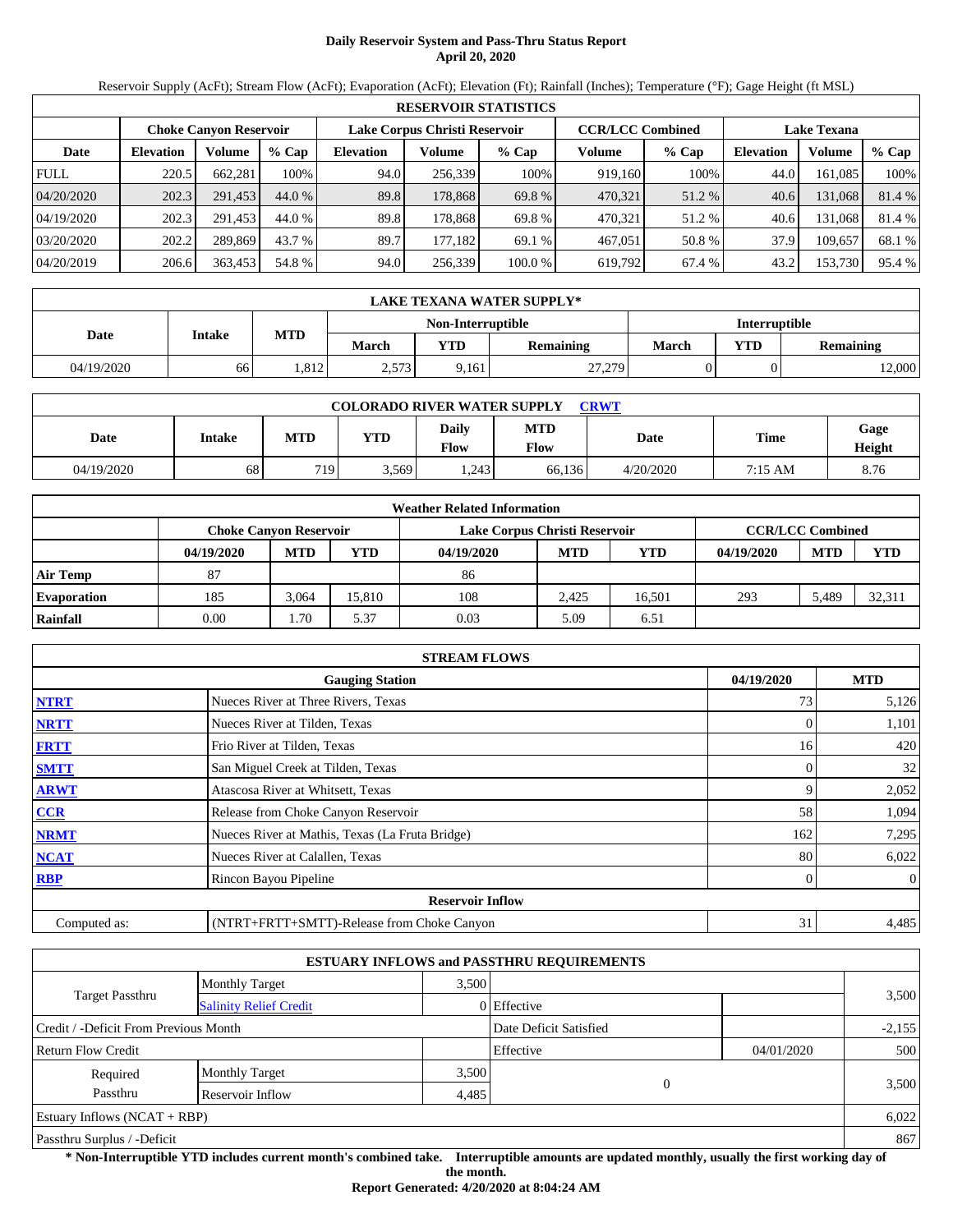# **Daily Reservoir System and Pass-Thru Status Report April 21, 2020**

Reservoir Supply (AcFt); Stream Flow (AcFt); Evaporation (AcFt); Elevation (Ft); Rainfall (Inches); Temperature (°F); Gage Height (ft MSL)

|             | <b>RESERVOIR STATISTICS</b> |                               |         |                               |         |         |                         |        |                    |         |        |  |
|-------------|-----------------------------|-------------------------------|---------|-------------------------------|---------|---------|-------------------------|--------|--------------------|---------|--------|--|
|             |                             | <b>Choke Canvon Reservoir</b> |         | Lake Corpus Christi Reservoir |         |         | <b>CCR/LCC Combined</b> |        | <b>Lake Texana</b> |         |        |  |
| Date        | <b>Elevation</b>            | Volume                        | $%$ Cap | <b>Elevation</b>              | Volume  | $%$ Cap | Volume                  | % Cap  | <b>Elevation</b>   | Volume  | % Cap  |  |
| <b>FULL</b> | 220.5                       | 662,281                       | 100%    | 94.0                          | 256,339 | 100%    | 919,160                 | 100%   | 44.0               | 161,085 | 100%   |  |
| 04/21/2020  | 202.2                       | 289,869                       | 43.7 %  | 89.9                          | 180,563 | 70.4 %  | 470,432                 | 51.2 % | 40.6               | 131,068 | 81.4 % |  |
| 04/20/2020  | 202.3                       | 291.453                       | 44.0 %  | 89.8                          | 178.868 | 69.8 %  | 470.321                 | 51.2 % | 40.6               | 131,068 | 81.4 % |  |
| 03/21/2020  | 202.2                       | 289,869                       | 43.7 %  | 89.9                          | 180.563 | 70.4 %  | 470.432                 | 51.2 % | 37.9               | 109.657 | 68.1 % |  |
| 04/21/2019  | 206.5                       | 361,685                       | 54.6 %  | 94.0                          | 256,339 | 100.0%  | 618,024                 | 67.2 % | 43.2               | 153,730 | 95.4 % |  |

|            | LAKE TEXANA WATER SUPPLY* |                   |       |                   |           |               |            |                  |  |  |  |
|------------|---------------------------|-------------------|-------|-------------------|-----------|---------------|------------|------------------|--|--|--|
|            | Intake                    | MTD               |       | Non-Interruptible |           | Interruptible |            |                  |  |  |  |
| Date       |                           |                   | March | <b>VTD</b>        | Remaining | March         | <b>YTD</b> | <b>Remaining</b> |  |  |  |
| 04/20/2020 | 66                        | .878 <sup>1</sup> | 2,573 | 9,161             | 27,279    |               |            | 2,000            |  |  |  |

| <b>COLORADO RIVER WATER SUPPLY</b><br><b>CRWT</b> |        |            |            |                      |                    |           |             |                |  |  |  |
|---------------------------------------------------|--------|------------|------------|----------------------|--------------------|-----------|-------------|----------------|--|--|--|
| Date                                              | Intake | <b>MTD</b> | <b>YTD</b> | Daily<br><b>Flow</b> | <b>MTD</b><br>Flow | Date      | <b>Time</b> | Gage<br>Height |  |  |  |
| 04/20/2020                                        | 67     | 786        | 3.636      | .407                 | 67.544             | 4/21/2020 | 7:15 AM     | 8.69           |  |  |  |

|                    | <b>Weather Related Information</b> |            |            |                               |                         |        |            |            |            |  |  |
|--------------------|------------------------------------|------------|------------|-------------------------------|-------------------------|--------|------------|------------|------------|--|--|
|                    | <b>Choke Canvon Reservoir</b>      |            |            | Lake Corpus Christi Reservoir | <b>CCR/LCC Combined</b> |        |            |            |            |  |  |
|                    | 04/20/2020                         | <b>MTD</b> | <b>YTD</b> | 04/20/2020                    | <b>MTD</b>              | YTD    | 04/20/2020 | <b>MTD</b> | <b>YTD</b> |  |  |
| <b>Air Temp</b>    | 95                                 |            |            | 93                            |                         |        |            |            |            |  |  |
| <b>Evaporation</b> | 332                                | 3,396      | 16.142     | 366                           | 2.791                   | 16,867 | 698        | 6,187      | 33,009     |  |  |
| Rainfall           | 0.00                               | 1.70       | 5.37       | 0.00                          | 5.09                    | 6.51   |            |            |            |  |  |

|              | <b>STREAM FLOWS</b>                             |            |                |
|--------------|-------------------------------------------------|------------|----------------|
|              | <b>Gauging Station</b>                          | 04/20/2020 | <b>MTD</b>     |
| <b>NTRT</b>  | Nueces River at Three Rivers, Texas             | 73         | 5,199          |
| <b>NRTT</b>  | Nueces River at Tilden, Texas                   |            | 1,101          |
| <b>FRTT</b>  | Frio River at Tilden, Texas                     | 15         | 435            |
| <b>SMTT</b>  | San Miguel Creek at Tilden, Texas               | 0          | 32             |
| <b>ARWT</b>  | Atascosa River at Whitsett, Texas               | 8          | 2,060          |
| CCR          | Release from Choke Canyon Reservoir             | 58         | 1,151          |
| <b>NRMT</b>  | Nueces River at Mathis, Texas (La Fruta Bridge) | 173        | 7,468          |
| <b>NCAT</b>  | Nueces River at Calallen, Texas                 | 65         | 6,087          |
| <b>RBP</b>   | Rincon Bayou Pipeline                           | 0          | $\overline{0}$ |
|              | <b>Reservoir Inflow</b>                         |            |                |
| Computed as: | (NTRT+FRTT+SMTT)-Release from Choke Canyon      | 30         | 4,515          |

|                                       |                               |       | <b>ESTUARY INFLOWS and PASSTHRU REQUIREMENTS</b> |            |          |  |  |
|---------------------------------------|-------------------------------|-------|--------------------------------------------------|------------|----------|--|--|
|                                       | <b>Monthly Target</b>         | 3.500 |                                                  |            |          |  |  |
| Target Passthru                       | <b>Salinity Relief Credit</b> |       | 0 Effective                                      |            | 3,500    |  |  |
| Credit / -Deficit From Previous Month |                               |       | Date Deficit Satisfied                           |            | $-2,155$ |  |  |
| <b>Return Flow Credit</b>             |                               |       | Effective                                        | 04/01/2020 | 500      |  |  |
| Required                              | <b>Monthly Target</b>         | 3,500 |                                                  |            |          |  |  |
| Passthru                              | Reservoir Inflow              | 4,515 | 0                                                |            | 3,500    |  |  |
| Estuary Inflows $(NCAT + RBP)$        |                               |       |                                                  |            | 6,087    |  |  |
| Passthru Surplus / -Deficit           |                               |       |                                                  |            |          |  |  |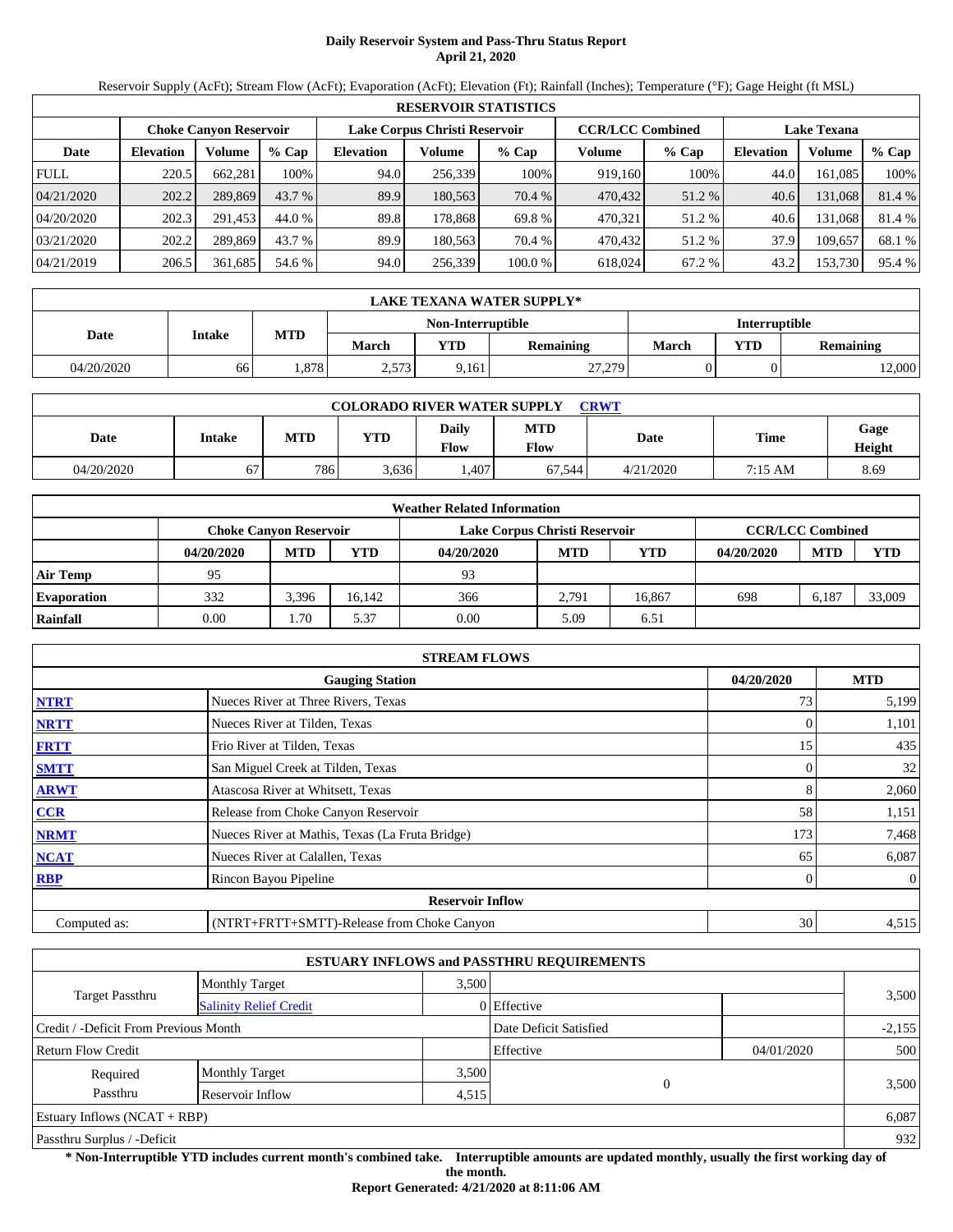# **Daily Reservoir System and Pass-Thru Status Report April 22, 2020**

Reservoir Supply (AcFt); Stream Flow (AcFt); Evaporation (AcFt); Elevation (Ft); Rainfall (Inches); Temperature (°F); Gage Height (ft MSL)

|             | <b>RESERVOIR STATISTICS</b> |                               |         |                  |                               |         |                         |         |                    |         |        |  |
|-------------|-----------------------------|-------------------------------|---------|------------------|-------------------------------|---------|-------------------------|---------|--------------------|---------|--------|--|
|             |                             | <b>Choke Canvon Reservoir</b> |         |                  | Lake Corpus Christi Reservoir |         | <b>CCR/LCC Combined</b> |         | <b>Lake Texana</b> |         |        |  |
| Date        | <b>Elevation</b>            | Volume                        | $%$ Cap | <b>Elevation</b> | Volume                        | $%$ Cap | Volume                  | $%$ Cap | <b>Elevation</b>   | Volume  | % Cap  |  |
| <b>FULL</b> | 220.5                       | 662,281                       | 100%    | 94.0             | 256,339                       | 100%    | 919,160                 | 100%    | 44.0               | 161.085 | 100%   |  |
| 04/22/2020  | 202.2                       | 289,869                       | 43.7 %  | 89.8             | 178,868                       | 69.8 %  | 468,737                 | 51.0 %  | 40.6               | 131,068 | 81.4 % |  |
| 04/21/2020  | 202.2                       | 289.869                       | 43.7 %  | 89.9             | 180.563                       | 70.4 %  | 470,432                 | 51.2 %  | 40.6               | 131.068 | 81.4 % |  |
| 03/22/2020  | 202.4                       | 293,042                       | 44.2 %  | 89.8             | 178.868                       | 69.8 %  | 471.910                 | 51.3 %  | 37.9               | 109.657 | 68.1 % |  |
| 04/22/2019  | 206.5                       | 361,685                       | 54.6 %  | 94.0             | 256,339                       | 100.0 % | 618,024                 | 67.2 %  | 43.2               | 153,730 | 95.4 % |  |

|            | LAKE TEXANA WATER SUPPLY* |       |       |                   |           |               |            |                  |  |  |  |
|------------|---------------------------|-------|-------|-------------------|-----------|---------------|------------|------------------|--|--|--|
|            | Intake                    | MTD   |       | Non-Interruptible |           | Interruptible |            |                  |  |  |  |
| Date       |                           |       | March | <b>VTD</b>        | Remaining | March         | <b>YTD</b> | <b>Remaining</b> |  |  |  |
| 04/21/2020 | 65                        | 1.944 | 2,573 | 9,161             | 27,279    |               |            | 2,000            |  |  |  |

| <b>COLORADO RIVER WATER SUPPLY</b><br><b>CRWT</b> |        |            |            |                             |                    |           |             |                |  |  |  |
|---------------------------------------------------|--------|------------|------------|-----------------------------|--------------------|-----------|-------------|----------------|--|--|--|
| Date                                              | Intake | <b>MTD</b> | <b>YTD</b> | <b>Daily</b><br><b>Flow</b> | <b>MTD</b><br>Flow | Date      | <b>Time</b> | Gage<br>Height |  |  |  |
| 04/21/2020                                        | 68     | 854        | 3.704      | .401                        | 68.945             | 4/22/2020 | 7:15 AM     | 8.72           |  |  |  |

|                    |            |                               |            | <b>Weather Related Information</b> |            |            |            |                         |            |
|--------------------|------------|-------------------------------|------------|------------------------------------|------------|------------|------------|-------------------------|------------|
|                    |            | <b>Choke Canvon Reservoir</b> |            | Lake Corpus Christi Reservoir      |            |            |            | <b>CCR/LCC Combined</b> |            |
|                    | 04/21/2020 | <b>MTD</b>                    | <b>YTD</b> | 04/21/2020                         | <b>MTD</b> | <b>YTD</b> | 04/21/2020 | <b>MTD</b>              | <b>YTD</b> |
| <b>Air Temp</b>    | 89         |                               |            | 86                                 |            |            |            |                         |            |
| <b>Evaporation</b> | 277        | 3.673                         | 16.419     | 266                                | 3.057      | 17.133     | 543        | 6.730                   | 33.552     |
| Rainfall           | 0.00       | 1.70                          | 5.37       | 0.00                               | 5.09       | 6.51       |            |                         |            |

|              | <b>STREAM FLOWS</b>                             |     |                |  |  |  |  |  |
|--------------|-------------------------------------------------|-----|----------------|--|--|--|--|--|
|              | <b>Gauging Station</b>                          |     |                |  |  |  |  |  |
| <b>NTRT</b>  | Nueces River at Three Rivers, Texas             | 69  | 5,269          |  |  |  |  |  |
| <b>NRTT</b>  | Nueces River at Tilden, Texas                   |     | 1,101          |  |  |  |  |  |
| <b>FRTT</b>  | Frio River at Tilden, Texas                     | 14  | 449            |  |  |  |  |  |
| <b>SMTT</b>  | San Miguel Creek at Tilden, Texas               |     | 32             |  |  |  |  |  |
| <b>ARWT</b>  | Atascosa River at Whitsett, Texas               |     | 2,067          |  |  |  |  |  |
| <b>CCR</b>   | Release from Choke Canyon Reservoir             | 58  | 1,209          |  |  |  |  |  |
| <b>NRMT</b>  | Nueces River at Mathis, Texas (La Fruta Bridge) | 102 | 7,570          |  |  |  |  |  |
| <b>NCAT</b>  | Nueces River at Calallen, Texas                 | 57  | 6,143          |  |  |  |  |  |
| <b>RBP</b>   | Rincon Bayou Pipeline                           |     | $\overline{0}$ |  |  |  |  |  |
|              | <b>Reservoir Inflow</b>                         |     |                |  |  |  |  |  |
| Computed as: | (NTRT+FRTT+SMTT)-Release from Choke Canyon      | 26  | 4,541          |  |  |  |  |  |

|                                                  |                       |       | <b>ESTUARY INFLOWS and PASSTHRU REQUIREMENTS</b> |            |          |
|--------------------------------------------------|-----------------------|-------|--------------------------------------------------|------------|----------|
|                                                  | <b>Monthly Target</b> | 3.500 |                                                  |            |          |
| Target Passthru<br><b>Salinity Relief Credit</b> |                       |       | 0 Effective                                      |            | 3,500    |
| Credit / -Deficit From Previous Month            |                       |       | Date Deficit Satisfied                           |            | $-2,155$ |
| <b>Return Flow Credit</b>                        |                       |       | Effective                                        | 04/01/2020 | 500      |
| Required                                         | <b>Monthly Target</b> | 3,500 |                                                  |            |          |
| Passthru                                         | Reservoir Inflow      | 4,541 | 0                                                |            | 3,500    |
| Estuary Inflows $(NCAT + RBP)$                   |                       |       |                                                  |            | 6,143    |
| Passthru Surplus / -Deficit                      |                       |       |                                                  |            | 988      |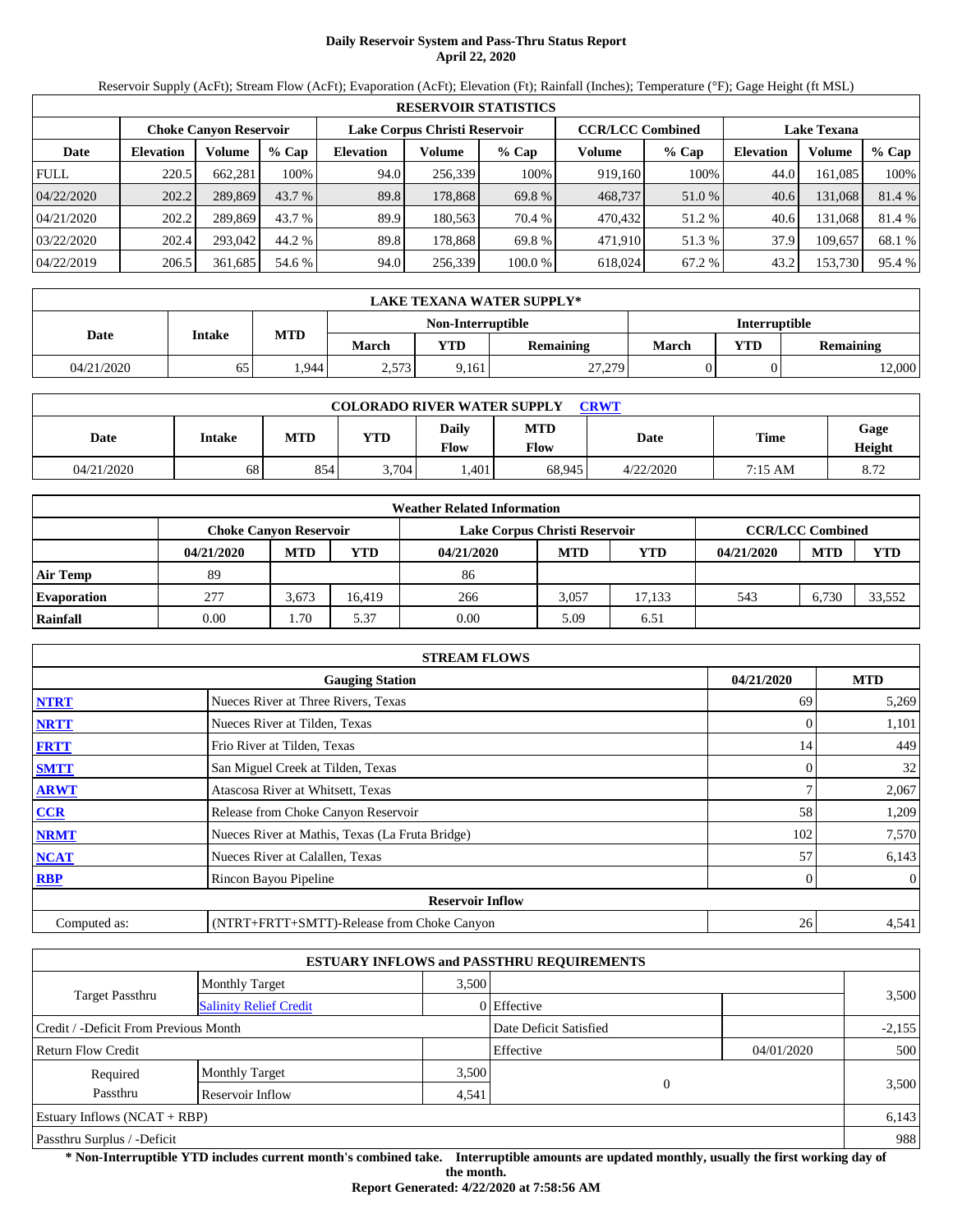# **Daily Reservoir System and Pass-Thru Status Report April 23, 2020**

Reservoir Supply (AcFt); Stream Flow (AcFt); Evaporation (AcFt); Elevation (Ft); Rainfall (Inches); Temperature (°F); Gage Height (ft MSL)

|             | <b>RESERVOIR STATISTICS</b> |                               |         |                  |                               |         |                         |         |                    |         |        |
|-------------|-----------------------------|-------------------------------|---------|------------------|-------------------------------|---------|-------------------------|---------|--------------------|---------|--------|
|             |                             | <b>Choke Canvon Reservoir</b> |         |                  | Lake Corpus Christi Reservoir |         | <b>CCR/LCC Combined</b> |         | <b>Lake Texana</b> |         |        |
| Date        | <b>Elevation</b>            | Volume                        | $%$ Cap | <b>Elevation</b> | Volume                        | % Cap   | Volume                  | $%$ Cap | <b>Elevation</b>   | Volume  | % Cap  |
| <b>FULL</b> | 220.5                       | 662,281                       | 100%    | 94.0             | 256.339                       | 100%    | 919.160                 | 100%    | 44.0               | 161.085 | 100%   |
| 04/23/2020  | 202.2                       | 291.453                       | 44.0 %  | 89.8             | 178,868                       | 69.8 %  | 470,321                 | 51.2 %  | 40.6               | 131,068 | 81.4 % |
| 04/22/2020  | 202.2                       | 289.869                       | 43.7 %  | 89.8             | 178.868                       | 69.8 %  | 468,737                 | 51.0 %  | 40.6               | 131.068 | 81.4 % |
| 03/23/2020  | 202.4                       | 293,042                       | 44.2 %  | 89.9             | 180.563                       | 70.4 %  | 473.605                 | 51.5 %  | 37.9               | 109.657 | 68.1 % |
| 04/23/2019  | 206.6                       | 363,453                       | 54.8 %  | 94.0             | 256,339                       | 100.0 % | 619,792                 | 67.4 %  | 43.1               | 152,823 | 94.9 % |

|            | LAKE TEXANA WATER SUPPLY* |       |       |                   |           |               |            |                  |  |
|------------|---------------------------|-------|-------|-------------------|-----------|---------------|------------|------------------|--|
|            | Intake                    |       |       | Non-Interruptible |           | Interruptible |            |                  |  |
| Date       |                           | MTD   | March | <b>VTD</b>        | Remaining | March         | <b>YTD</b> | <b>Remaining</b> |  |
| 04/22/2020 | 65                        | 2,009 | 2,573 | 9,161             | 27,279    |               |            | 2,000            |  |

| <b>COLORADO RIVER WATER SUPPLY</b><br><b>CRWT</b> |        |            |            |                             |                    |           |             |                |  |  |
|---------------------------------------------------|--------|------------|------------|-----------------------------|--------------------|-----------|-------------|----------------|--|--|
| Date                                              | Intake | <b>MTD</b> | <b>YTD</b> | <b>Daily</b><br><b>Flow</b> | <b>MTD</b><br>Flow | Date      | <b>Time</b> | Gage<br>Height |  |  |
| 04/22/2020                                        | 68     | 921        | 3,771      | .364                        | 70,309             | 4/23/2020 | 7:15 AM     | 8.58           |  |  |

|                    |                               |            |            | <b>Weather Related Information</b> |            |        |            |                         |            |
|--------------------|-------------------------------|------------|------------|------------------------------------|------------|--------|------------|-------------------------|------------|
|                    | <b>Choke Canyon Reservoir</b> |            |            | Lake Corpus Christi Reservoir      |            |        |            | <b>CCR/LCC Combined</b> |            |
|                    | 04/22/2020                    | <b>MTD</b> | <b>YTD</b> | 04/22/2020                         | <b>MTD</b> | YTD    | 04/22/2020 | <b>MTD</b>              | <b>YTD</b> |
| <b>Air Temp</b>    | 87                            |            |            | 89                                 |            |        |            |                         |            |
| <b>Evaporation</b> | 157                           | 3.830      | 16.576     | 128                                | 3.185      | 17.261 | 285        | 7.015                   | 33,837     |
| Rainfall           | 0.02                          | 1.72       | 5.39       | 0.00                               | 5.09       | 6.51   |            |                         |            |

|              | <b>STREAM FLOWS</b>                             |                |              |
|--------------|-------------------------------------------------|----------------|--------------|
|              | <b>Gauging Station</b>                          | 04/22/2020     | <b>MTD</b>   |
| <b>NTRT</b>  | Nueces River at Three Rivers, Texas             | 64             | 5,333        |
| <b>NRTT</b>  | Nueces River at Tilden, Texas                   |                | 1,101        |
| <b>FRTT</b>  | Frio River at Tilden, Texas                     | 14             | 463          |
| <b>SMTT</b>  | San Miguel Creek at Tilden, Texas               | $\overline{0}$ | 32           |
| <b>ARWT</b>  | Atascosa River at Whitsett, Texas               | 6              | 2,073        |
| CCR          | Release from Choke Canyon Reservoir             | 58             | 1,266        |
| <b>NRMT</b>  | Nueces River at Mathis, Texas (La Fruta Bridge) | 76             | 7,646        |
| <b>NCAT</b>  | Nueces River at Calallen, Texas                 | 42             | 6,186        |
| <b>RBP</b>   | Rincon Bayou Pipeline                           | $\mathbf{0}$   | $\mathbf{0}$ |
|              | <b>Reservoir Inflow</b>                         |                |              |
| Computed as: | (NTRT+FRTT+SMTT)-Release from Choke Canyon      | 21             | 4,561        |

|                                       |                               |       | <b>ESTUARY INFLOWS and PASSTHRU REQUIREMENTS</b> |            |          |
|---------------------------------------|-------------------------------|-------|--------------------------------------------------|------------|----------|
|                                       | <b>Monthly Target</b>         | 3,500 |                                                  |            |          |
| Target Passthru                       | <b>Salinity Relief Credit</b> |       | 0 Effective                                      |            | 3,500    |
| Credit / -Deficit From Previous Month |                               |       | Date Deficit Satisfied                           |            | $-2,155$ |
| <b>Return Flow Credit</b>             |                               |       | Effective                                        | 04/01/2020 | 500      |
| Required                              | <b>Monthly Target</b>         | 3,500 |                                                  |            |          |
| Passthru<br>Reservoir Inflow<br>4,561 |                               |       | $\overline{0}$                                   |            | 3,500    |
| Estuary Inflows $(NCAT + RBP)$        |                               |       |                                                  |            | 6,186    |
| Passthru Surplus / -Deficit           |                               |       |                                                  |            | 1,031    |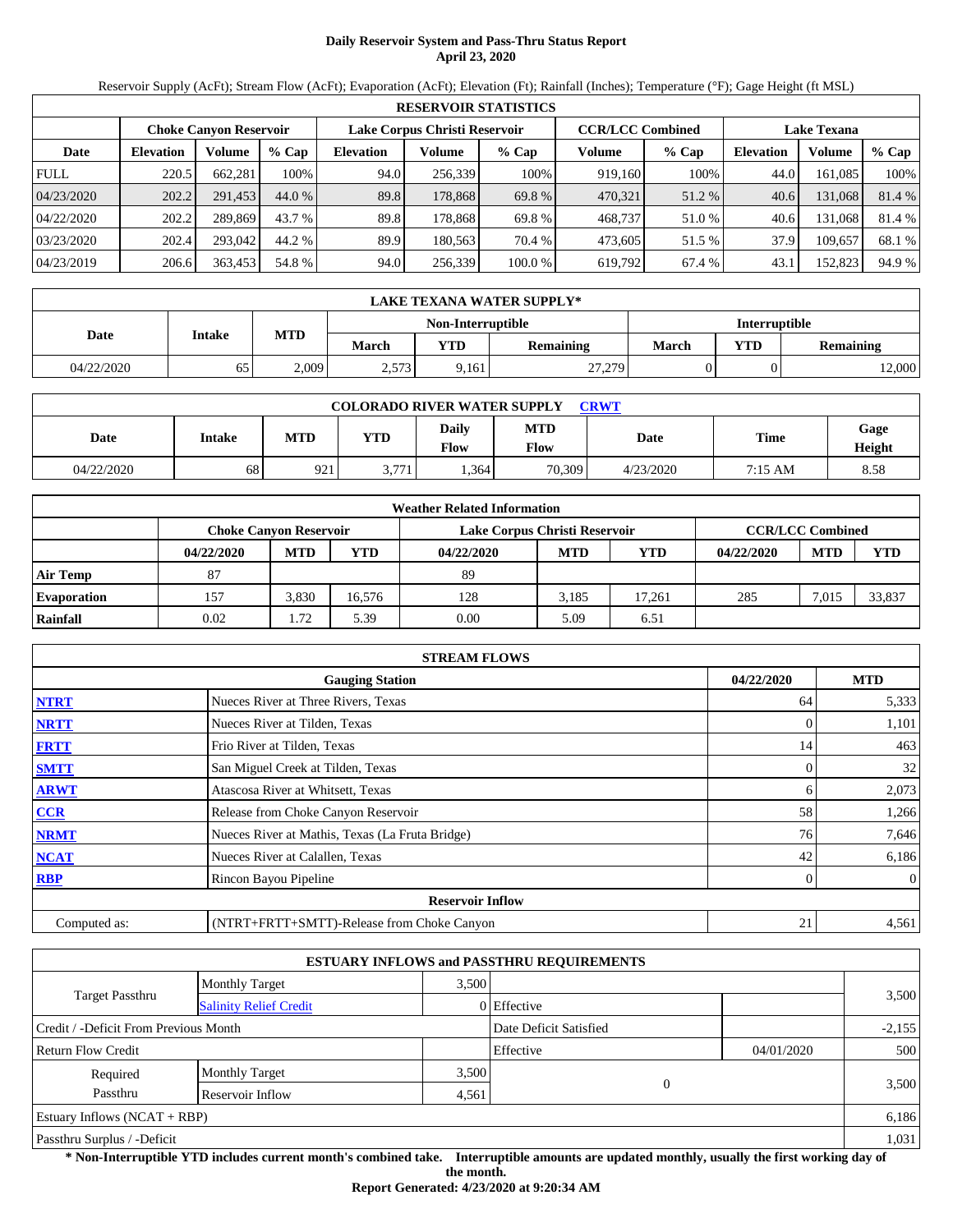# **Daily Reservoir System and Pass-Thru Status Report April 24, 2020**

Reservoir Supply (AcFt); Stream Flow (AcFt); Evaporation (AcFt); Elevation (Ft); Rainfall (Inches); Temperature (°F); Gage Height (ft MSL)

|             | <b>RESERVOIR STATISTICS</b> |                               |         |                  |                               |         |                         |         |                    |         |        |
|-------------|-----------------------------|-------------------------------|---------|------------------|-------------------------------|---------|-------------------------|---------|--------------------|---------|--------|
|             |                             | <b>Choke Canyon Reservoir</b> |         |                  | Lake Corpus Christi Reservoir |         | <b>CCR/LCC Combined</b> |         | <b>Lake Texana</b> |         |        |
| Date        | <b>Elevation</b>            | Volume                        | $%$ Cap | <b>Elevation</b> | Volume                        | $%$ Cap | Volume                  | $%$ Cap | <b>Elevation</b>   | Volume  | % Cap  |
| <b>FULL</b> | 220.5                       | 662,281                       | 100%    | 94.0             | 256,339                       | 100%    | 919,160                 | 100%    | 44.0               | 161,085 | 100%   |
| 04/24/2020  | 202.2                       | 289,869                       | 43.7 %  | 89.8             | 178,868                       | 69.8 %  | 468,737                 | 51.0 %  | 40.5               | 131,068 | 81.4 % |
| 04/23/2020  | 202.2                       | 291.453                       | 44.0 %  | 89.8             | 178.868                       | 69.8 %  | 470,321                 | 51.2 %  | 40.6               | 131,068 | 81.4 % |
| 03/24/2020  | 202.4                       | 293,042                       | 44.2 %  | 89.9             | 180.563                       | 70.4 %  | 473.605                 | 51.5 %  | 38.2               | 111,911 | 69.5 % |
| 04/24/2019  | 206.5                       | 361,685                       | 54.6 %  | 94.0             | 256,339                       | 100.0%  | 618,024                 | 67.2 %  | 43.1               | 152,823 | 94.9 % |

|            | LAKE TEXANA WATER SUPPLY* |       |       |                   |           |               |            |                  |  |
|------------|---------------------------|-------|-------|-------------------|-----------|---------------|------------|------------------|--|
|            | Intake                    |       |       | Non-Interruptible |           | Interruptible |            |                  |  |
| Date       |                           | MTD   | March | <b>VTD</b>        | Remaining | March         | <b>YTD</b> | <b>Remaining</b> |  |
| 04/23/2020 | 65                        | 2,074 | 2,573 | 9,161             | 27,279    |               |            | 2,000            |  |

| <b>COLORADO RIVER WATER SUPPLY</b><br><b>CRWT</b> |        |            |            |                             |                    |           |         |                |  |  |
|---------------------------------------------------|--------|------------|------------|-----------------------------|--------------------|-----------|---------|----------------|--|--|
| Date                                              | Intake | <b>MTD</b> | <b>YTD</b> | <b>Daily</b><br><b>Flow</b> | <b>MTD</b><br>Flow | Date      | Time    | Gage<br>Height |  |  |
| 04/23/2020                                        | 68     | 989        | 3,839      | 221.<br>.                   | 71,529             | 4/24/2020 | 7:15 AM | 8.52           |  |  |

|                    |                               |            |            | <b>Weather Related Information</b> |            |            |            |                         |            |
|--------------------|-------------------------------|------------|------------|------------------------------------|------------|------------|------------|-------------------------|------------|
|                    | <b>Choke Canvon Reservoir</b> |            |            | Lake Corpus Christi Reservoir      |            |            |            | <b>CCR/LCC Combined</b> |            |
|                    | 04/23/2020                    | <b>MTD</b> | <b>YTD</b> | 04/23/2020                         | <b>MTD</b> | <b>YTD</b> | 04/23/2020 | <b>MTD</b>              | <b>YTD</b> |
| <b>Air Temp</b>    | 92                            |            |            | 93                                 |            |            |            |                         |            |
| <b>Evaporation</b> | 415                           | 4.245      | 16.991     | 305                                | 3.490      | 17.566     | 720        | 7.735                   | 34,557     |
| Rainfall           | 0.00                          | 1.72       | 5.39       | 0.00                               | 5.09       | 6.51       |            |                         |            |

|              | <b>STREAM FLOWS</b>                             |            |                |
|--------------|-------------------------------------------------|------------|----------------|
|              | <b>Gauging Station</b>                          | 04/23/2020 | <b>MTD</b>     |
| <b>NTRT</b>  | Nueces River at Three Rivers, Texas             | 62         | 5,394          |
| <b>NRTT</b>  | Nueces River at Tilden, Texas                   |            | 1,101          |
| <b>FRTT</b>  | Frio River at Tilden, Texas                     | 15         | 478            |
| <b>SMTT</b>  | San Miguel Creek at Tilden, Texas               |            | 32             |
| <b>ARWT</b>  | Atascosa River at Whitsett, Texas               |            | 2,079          |
| <b>CCR</b>   | Release from Choke Canyon Reservoir             | 58         | 1,324          |
| <b>NRMT</b>  | Nueces River at Mathis, Texas (La Fruta Bridge) | 124        | 7,771          |
| <b>NCAT</b>  | Nueces River at Calallen, Texas                 |            | 6,186          |
| <b>RBP</b>   | Rincon Bayou Pipeline                           |            | $\overline{0}$ |
|              | <b>Reservoir Inflow</b>                         |            |                |
| Computed as: | (NTRT+FRTT+SMTT)-Release from Choke Canyon      | 19         | 4,580          |

|                                       |                               |       | <b>ESTUARY INFLOWS and PASSTHRU REQUIREMENTS</b> |            |          |
|---------------------------------------|-------------------------------|-------|--------------------------------------------------|------------|----------|
|                                       | <b>Monthly Target</b>         | 3.500 |                                                  |            |          |
| Target Passthru                       | <b>Salinity Relief Credit</b> |       | 0 Effective                                      |            | 3,500    |
| Credit / -Deficit From Previous Month |                               |       | Date Deficit Satisfied                           |            | $-2,155$ |
| <b>Return Flow Credit</b>             |                               |       | Effective                                        | 04/01/2020 | 500      |
| Required                              | <b>Monthly Target</b>         | 3,500 |                                                  |            |          |
| Passthru                              | Reservoir Inflow              | 4,580 |                                                  | $\theta$   | 3,500    |
| Estuary Inflows $(NCAT + RBP)$        |                               |       |                                                  |            | 6,186    |
| Passthru Surplus / -Deficit           |                               |       |                                                  |            | 1,031    |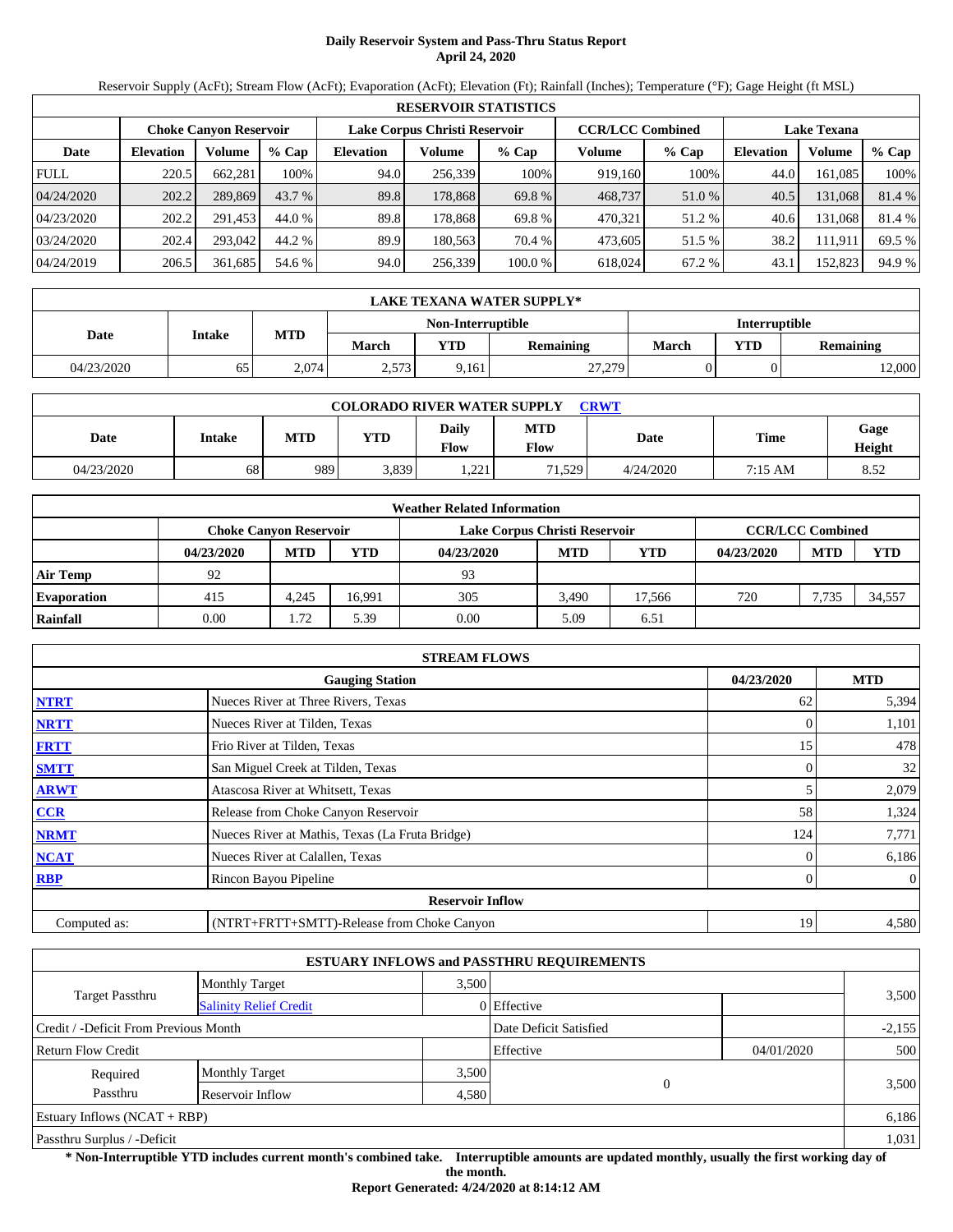# **Daily Reservoir System and Pass-Thru Status Report April 25, 2020**

Reservoir Supply (AcFt); Stream Flow (AcFt); Evaporation (AcFt); Elevation (Ft); Rainfall (Inches); Temperature (°F); Gage Height (ft MSL)

|             | <b>RESERVOIR STATISTICS</b> |                               |         |                  |                               |         |                         |         |                    |         |        |  |  |
|-------------|-----------------------------|-------------------------------|---------|------------------|-------------------------------|---------|-------------------------|---------|--------------------|---------|--------|--|--|
|             |                             | <b>Choke Canvon Reservoir</b> |         |                  | Lake Corpus Christi Reservoir |         | <b>CCR/LCC Combined</b> |         | <b>Lake Texana</b> |         |        |  |  |
| Date        | <b>Elevation</b>            | <b>Volume</b>                 | $%$ Cap | <b>Elevation</b> | Volume                        | $%$ Cap | Volume                  | $%$ Cap | <b>Elevation</b>   | Volume  | % Cap  |  |  |
| <b>FULL</b> | 220.5                       | 662.281                       | 100%    | 94.0             | 256,339                       | 100%    | 919,160                 | 100%    | 44.0               | 161.085 | 100%   |  |  |
| 04/25/2020  | 202.2                       | 289,869                       | 43.7 %  | 89.8             | 178,868                       | 69.8 %  | 468,737                 | 51.0 %  | 40.5               | 130,232 | 80.8%  |  |  |
| 04/24/2020  | 202.2                       | 289.869                       | 43.7 %  | 89.8             | 178.868                       | 69.8 %  | 468,737                 | 51.0 %  | 40.6               | 131.068 | 81.4 % |  |  |
| 03/25/2020  | 202.4                       | 293,042                       | 44.2 %  | 89.9             | 180.563                       | 70.4 %  | 473.605                 | 51.5 %  | 38.3               | 112.670 | 69.9%  |  |  |
| 04/25/2019  | 206.6                       | 363,453                       | 54.8 %  | 94.0             | 256,339                       | 100.0 % | 619,792                 | 67.4 %  | 43.1               | 152,823 | 94.9 % |  |  |

|            | LAKE TEXANA WATER SUPPLY* |            |       |                   |                  |                      |            |                  |  |  |  |
|------------|---------------------------|------------|-------|-------------------|------------------|----------------------|------------|------------------|--|--|--|
|            |                           |            |       | Non-Interruptible |                  | <b>Interruptible</b> |            |                  |  |  |  |
| Date       | Intake                    | <b>MTD</b> | March | $\mathbf{v}$ TD   | <b>Remaining</b> | March                | <b>YTD</b> | <b>Remaining</b> |  |  |  |
| 04/24/2020 | ΟI                        | 2,155      | 2,573 | 9,161             | 27,279           |                      |            | 12,000           |  |  |  |

| <b>COLORADO RIVER WATER SUPPLY</b><br><b>CRWT</b> |          |            |            |                             |                    |           |         |                |  |  |  |
|---------------------------------------------------|----------|------------|------------|-----------------------------|--------------------|-----------|---------|----------------|--|--|--|
| Date                                              | Intake   | <b>MTD</b> | <b>YTD</b> | <b>Daily</b><br><b>Flow</b> | <b>MTD</b><br>Flow | Date      | Time    | Gage<br>Height |  |  |  |
| 04/24/2020                                        | 51<br>JІ | .040       | 3,890      | .189                        | 72,718             | 4/25/2020 | 7:15 AM | 8.46           |  |  |  |

|                    | <b>Weather Related Information</b> |            |            |                               |            |        |            |                         |            |  |  |
|--------------------|------------------------------------|------------|------------|-------------------------------|------------|--------|------------|-------------------------|------------|--|--|
|                    | <b>Choke Canyon Reservoir</b>      |            |            | Lake Corpus Christi Reservoir |            |        |            | <b>CCR/LCC Combined</b> |            |  |  |
|                    | 04/24/2020                         | <b>MTD</b> | <b>YTD</b> | 04/24/2020                    | <b>MTD</b> | YTD    | 04/24/2020 | <b>MTD</b>              | <b>YTD</b> |  |  |
| <b>Air Temp</b>    | 100                                |            |            | 98                            |            |        |            |                         |            |  |  |
| <b>Evaporation</b> | 396                                | 4.641      | 17.387     | 305                           | 3,795      | 17.871 | 701        | 8.436                   | 35,258     |  |  |
| Rainfall           | 0.00                               | 1.72       | 5.39       | 0.00                          | 5.09       | 6.51   |            |                         |            |  |  |

|              | <b>STREAM FLOWS</b>                             |              |              |
|--------------|-------------------------------------------------|--------------|--------------|
|              | <b>Gauging Station</b>                          | 04/24/2020   | <b>MTD</b>   |
| <b>NTRT</b>  | Nueces River at Three Rivers, Texas             | 58           | 5,452        |
| <b>NRTT</b>  | Nueces River at Tilden, Texas                   |              | 1,101        |
| <b>FRTT</b>  | Frio River at Tilden, Texas                     | 16           | 494          |
| <b>SMTT</b>  | San Miguel Creek at Tilden, Texas               | $\Omega$     | 32           |
| <b>ARWT</b>  | Atascosa River at Whitsett, Texas               | 4            | 2,083        |
| CCR          | Release from Choke Canyon Reservoir             | 58           | 1,382        |
| <b>NRMT</b>  | Nueces River at Mathis, Texas (La Fruta Bridge) | 181          | 7,951        |
| <b>NCAT</b>  | Nueces River at Calallen, Texas                 |              | 6,186        |
| <b>RBP</b>   | Rincon Bayou Pipeline                           | $\mathbf{0}$ | $\mathbf{0}$ |
|              | <b>Reservoir Inflow</b>                         |              |              |
| Computed as: | (NTRT+FRTT+SMTT)-Release from Choke Canyon      | 16           | 4,596        |

|                                                  |                       |       | <b>ESTUARY INFLOWS and PASSTHRU REQUIREMENTS</b> |            |          |
|--------------------------------------------------|-----------------------|-------|--------------------------------------------------|------------|----------|
|                                                  | <b>Monthly Target</b> | 3.500 |                                                  |            |          |
| Target Passthru<br><b>Salinity Relief Credit</b> |                       |       | 0 Effective                                      |            | 3,500    |
| Credit / -Deficit From Previous Month            |                       |       | Date Deficit Satisfied                           |            | $-2,155$ |
| <b>Return Flow Credit</b>                        |                       |       | Effective                                        | 04/01/2020 | 500      |
| Required                                         | <b>Monthly Target</b> | 3,500 |                                                  |            |          |
| Passthru                                         | Reservoir Inflow      | 4,596 |                                                  | $\theta$   | 3,500    |
| Estuary Inflows $(NCAT + RBP)$                   |                       |       |                                                  |            | 6,186    |
| Passthru Surplus / -Deficit                      |                       |       |                                                  |            | 1,031    |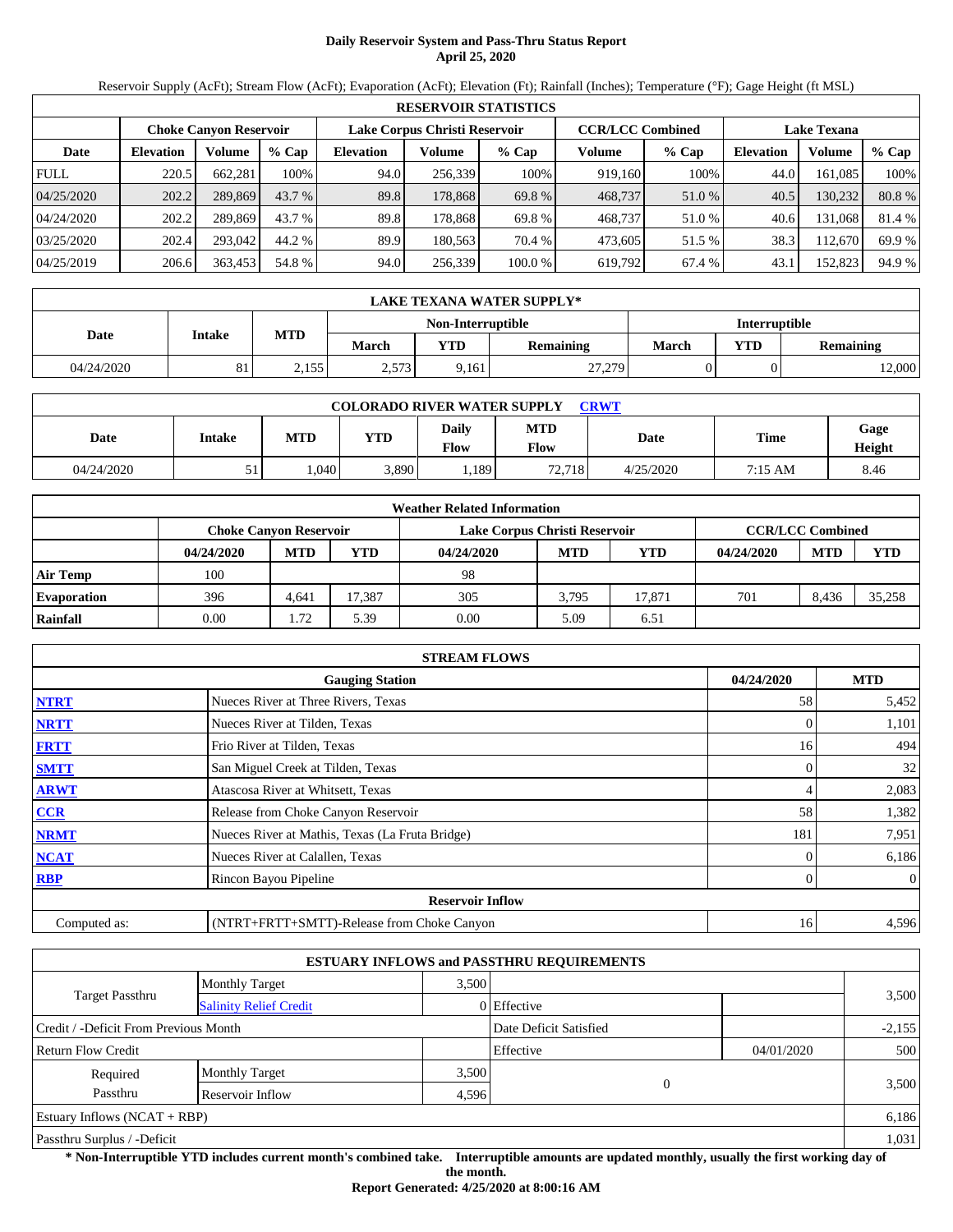# **Daily Reservoir System and Pass-Thru Status Report April 26, 2020**

Reservoir Supply (AcFt); Stream Flow (AcFt); Evaporation (AcFt); Elevation (Ft); Rainfall (Inches); Temperature (°F); Gage Height (ft MSL)

|             | <b>RESERVOIR STATISTICS</b> |                               |         |                               |         |         |                         |        |                    |         |        |  |
|-------------|-----------------------------|-------------------------------|---------|-------------------------------|---------|---------|-------------------------|--------|--------------------|---------|--------|--|
|             |                             | <b>Choke Canvon Reservoir</b> |         | Lake Corpus Christi Reservoir |         |         | <b>CCR/LCC Combined</b> |        | <b>Lake Texana</b> |         |        |  |
| Date        | <b>Elevation</b>            | Volume                        | $%$ Cap | <b>Elevation</b>              | Volume  | $%$ Cap | Volume                  | % Cap  | <b>Elevation</b>   | Volume  | % Cap  |  |
| <b>FULL</b> | 220.5                       | 662,281                       | 100%    | 94.0                          | 256.339 | 100%    | 919,160                 | 100%   | 44.0               | 161,085 | 100%   |  |
| 04/26/2020  | 202.2                       | 289,869                       | 43.7 %  | 89.8                          | 178,868 | 69.8 %  | 468,737                 | 51.0 % | 41.0               | 134,434 | 83.5 % |  |
| 04/25/2020  | 202.2                       | 289.869                       | 43.7 %  | 89.8                          | 178.868 | 69.8 %  | 468,737                 | 51.0 % | 40.5               | 130.232 | 80.8%  |  |
| 03/26/2020  | 202.4                       | 293,042                       | 44.2 %  | 89.9                          | 180.563 | 70.4 %  | 473.605                 | 51.5 % | 38.3               | 12.670  | 69.9 % |  |
| 04/26/2019  | 206.6                       | 363,453                       | 54.8 %  | 94.0                          | 256,339 | 100.0%  | 619,792                 | 67.4 % | 43.1               | 152,823 | 94.9 % |  |

|            | LAKE TEXANA WATER SUPPLY* |       |       |                   |           |               |            |                  |  |  |  |
|------------|---------------------------|-------|-------|-------------------|-----------|---------------|------------|------------------|--|--|--|
|            | Intake                    |       |       | Non-Interruptible |           | Interruptible |            |                  |  |  |  |
| Date       |                           | MTD   | March | <b>VTD</b>        | Remaining | March         | <b>YTD</b> | <b>Remaining</b> |  |  |  |
| 04/25/2020 | 132<br>1 J 4              | 2,288 | 2,573 | 9,161             | 27,279    |               |            | 2,000            |  |  |  |

| <b>COLORADO RIVER WATER SUPPLY</b><br><b>CRWT</b> |        |            |            |                      |                    |           |         |                |  |  |  |
|---------------------------------------------------|--------|------------|------------|----------------------|--------------------|-----------|---------|----------------|--|--|--|
| Date                                              | Intake | <b>MTD</b> | <b>YTD</b> | <b>Daily</b><br>Flow | <b>MTD</b><br>Flow | Date      | Time    | Gage<br>Height |  |  |  |
| 04/25/2020                                        |        | .040       | 3,890      | .157                 | 73.876             | 4/26/2020 | 7:15 AM | 8.66           |  |  |  |

|                    |                               |            |            | <b>Weather Related Information</b> |            |        |            |                         |            |
|--------------------|-------------------------------|------------|------------|------------------------------------|------------|--------|------------|-------------------------|------------|
|                    | <b>Choke Canvon Reservoir</b> |            |            | Lake Corpus Christi Reservoir      |            |        |            | <b>CCR/LCC Combined</b> |            |
|                    | 04/25/2020                    | <b>MTD</b> | <b>YTD</b> | 04/25/2020                         | <b>MTD</b> | YTD    | 04/25/2020 | <b>MTD</b>              | <b>YTD</b> |
| <b>Air Temp</b>    | 83                            |            |            | 87                                 |            |        |            |                         |            |
| <b>Evaporation</b> | 415                           | 5,056      | 17.802     | 345                                | 4.140      | 18.216 | 760        | 9.196                   | 36,018     |
| Rainfall           | 0.00                          | 1.72       | 5.39       | 0.00                               | 5.09       | 6.51   |            |                         |            |

|              | <b>STREAM FLOWS</b>                             |            |                |
|--------------|-------------------------------------------------|------------|----------------|
|              | <b>Gauging Station</b>                          | 04/25/2020 | <b>MTD</b>     |
| <b>NTRT</b>  | Nueces River at Three Rivers, Texas             | 55         | 5,507          |
| <b>NRTT</b>  | Nueces River at Tilden, Texas                   |            | 1,101          |
| <b>FRTT</b>  | Frio River at Tilden, Texas                     | 17         | 511            |
| <b>SMTT</b>  | San Miguel Creek at Tilden, Texas               | 0          | 32             |
| <b>ARWT</b>  | Atascosa River at Whitsett, Texas               | 3          | 2,086          |
| <b>CCR</b>   | Release from Choke Canyon Reservoir             | 58         | 1,439          |
| <b>NRMT</b>  | Nueces River at Mathis, Texas (La Fruta Bridge) | 181        | 8,132          |
| <b>NCAT</b>  | Nueces River at Calallen, Texas                 |            | 6,186          |
| <b>RBP</b>   | Rincon Bayou Pipeline                           | 0          | $\overline{0}$ |
|              | <b>Reservoir Inflow</b>                         |            |                |
| Computed as: | (NTRT+FRTT+SMTT)-Release from Choke Canyon      | 15         | 4,611          |

|                                                  |                       |       | <b>ESTUARY INFLOWS and PASSTHRU REQUIREMENTS</b> |            |          |
|--------------------------------------------------|-----------------------|-------|--------------------------------------------------|------------|----------|
|                                                  | <b>Monthly Target</b> | 3.500 |                                                  |            |          |
| Target Passthru<br><b>Salinity Relief Credit</b> |                       |       | 0 Effective                                      |            | 3,500    |
| Credit / -Deficit From Previous Month            |                       |       | Date Deficit Satisfied                           |            | $-2,155$ |
| <b>Return Flow Credit</b>                        |                       |       | Effective                                        | 04/01/2020 | 500      |
| Required                                         | <b>Monthly Target</b> | 3,500 |                                                  |            |          |
| Passthru                                         | Reservoir Inflow      | 4,611 | 0                                                |            | 3,500    |
| Estuary Inflows $(NCAT + RBP)$                   |                       |       |                                                  |            | 6,186    |
| Passthru Surplus / -Deficit                      |                       |       |                                                  |            | 1,031    |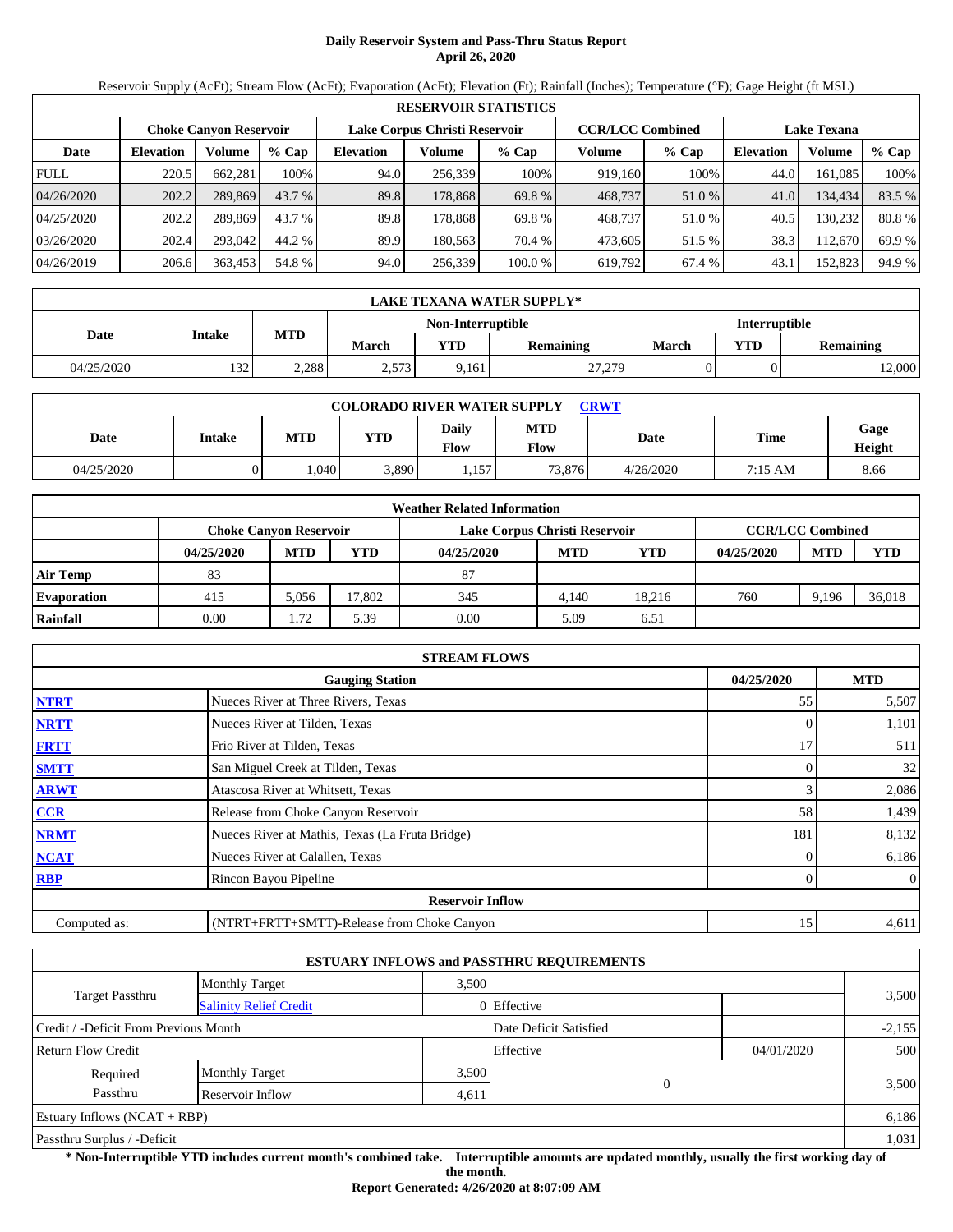# **Daily Reservoir System and Pass-Thru Status Report April 27, 2020**

Reservoir Supply (AcFt); Stream Flow (AcFt); Evaporation (AcFt); Elevation (Ft); Rainfall (Inches); Temperature (°F); Gage Height (ft MSL)

|             | <b>RESERVOIR STATISTICS</b> |                               |         |                               |         |         |                         |        |                    |         |        |  |  |
|-------------|-----------------------------|-------------------------------|---------|-------------------------------|---------|---------|-------------------------|--------|--------------------|---------|--------|--|--|
|             |                             | <b>Choke Canvon Reservoir</b> |         | Lake Corpus Christi Reservoir |         |         | <b>CCR/LCC Combined</b> |        | <b>Lake Texana</b> |         |        |  |  |
| Date        | <b>Elevation</b>            | Volume                        | $%$ Cap | <b>Elevation</b>              | Volume  | $%$ Cap | Volume                  | % Cap  | <b>Elevation</b>   | Volume  | % Cap  |  |  |
| <b>FULL</b> | 220.5                       | 662,281                       | 100%    | 94.0                          | 256,339 | 100%    | 919,160                 | 100%   | 44.0               | 161,085 | 100%   |  |  |
| 04/27/2020  | 202.2                       | 289,869                       | 43.7 %  | 89.7                          | 177,182 | 69.1 %  | 467,051                 | 50.8 % | 41.0               | 134.434 | 83.5 % |  |  |
| 04/26/2020  | 202.2                       | 289.869                       | 43.7 %  | 89.8                          | 178.868 | 69.8 %  | 468,737                 | 51.0 % | 41.0               | 134.434 | 83.5 % |  |  |
| 03/27/2020  | 202.3                       | 291.453                       | 44.0 %  | 89.9                          | 180.563 | 70.4 %  | 472,016                 | 51.4 % | 38.3               | 12.670  | 69.9 % |  |  |
| 04/27/2019  | 206.6                       | 363,453                       | 54.8 %  | 94.0                          | 256,339 | 100.0%  | 619,792                 | 67.4 % | 43.2               | 153,730 | 95.4 % |  |  |

|            | LAKE TEXANA WATER SUPPLY* |       |       |                   |           |                      |            |           |  |  |
|------------|---------------------------|-------|-------|-------------------|-----------|----------------------|------------|-----------|--|--|
|            | Intake                    |       |       | Non-Interruptible |           | <b>Interruptible</b> |            |           |  |  |
| Date       |                           | MTD   | March | <b>VTD</b>        | Remaining | March                | <b>YTD</b> | Remaining |  |  |
| 04/26/2020 | 122<br>1 J 4              | 2,420 | 2,573 | 9,161             | 27,279    |                      |            | 12,000    |  |  |

| <b>COLORADO RIVER WATER SUPPLY</b><br><b>CRWT</b> |        |            |       |                      |             |             |             |                |  |  |
|---------------------------------------------------|--------|------------|-------|----------------------|-------------|-------------|-------------|----------------|--|--|
| Date                                              | Intake | <b>MTD</b> | YTD   | <b>Daily</b><br>Flow | MTD<br>Flow | <b>Date</b> | <b>Time</b> | Gage<br>Height |  |  |
| 04/26/2020                                        |        | .040       | 3,890 | .282                 | 75.158      | 4/27/2020   | 7:15 AM     | 8.38           |  |  |

| <b>Weather Related Information</b> |            |                                                                                           |            |            |            |            |            |            |            |  |  |
|------------------------------------|------------|-------------------------------------------------------------------------------------------|------------|------------|------------|------------|------------|------------|------------|--|--|
|                                    |            | <b>CCR/LCC Combined</b><br>Lake Corpus Christi Reservoir<br><b>Choke Canyon Reservoir</b> |            |            |            |            |            |            |            |  |  |
|                                    | 04/26/2020 | <b>MTD</b>                                                                                | <b>YTD</b> | 04/26/2020 | <b>MTD</b> | <b>YTD</b> | 04/26/2020 | <b>MTD</b> | <b>YTD</b> |  |  |
| <b>Air Temp</b>                    | 88         |                                                                                           |            | 87         |            |            |            |            |            |  |  |
| <b>Evaporation</b>                 | 387        | 5.443                                                                                     | 18.189     | 265        | 4.405      | 18.481     | 652        | 9.848      | 36,670     |  |  |
| Rainfall                           | 0.00       | 1.72                                                                                      | 5.39       | 0.00       | 5.09       | 6.51       |            |            |            |  |  |

|              | <b>STREAM FLOWS</b>                             |            |                |
|--------------|-------------------------------------------------|------------|----------------|
|              | <b>Gauging Station</b>                          | 04/26/2020 | <b>MTD</b>     |
| <b>NTRT</b>  | Nueces River at Three Rivers, Texas             | 53         | 5,560          |
| <b>NRTT</b>  | Nueces River at Tilden, Texas                   |            | 1,101          |
| <b>FRTT</b>  | Frio River at Tilden, Texas                     | 15         | 526            |
| <b>SMTT</b>  | San Miguel Creek at Tilden, Texas               | $\Omega$   | 32             |
| <b>ARWT</b>  | Atascosa River at Whitsett, Texas               |            | 2,088          |
| <b>CCR</b>   | Release from Choke Canyon Reservoir             | 58         | 1,497          |
| <b>NRMT</b>  | Nueces River at Mathis, Texas (La Fruta Bridge) | 182        | 8,314          |
| <b>NCAT</b>  | Nueces River at Calallen, Texas                 |            | 6,186          |
| <b>RBP</b>   | Rincon Bayou Pipeline                           | 0          | $\overline{0}$ |
|              | <b>Reservoir Inflow</b>                         |            |                |
| Computed as: | (NTRT+FRTT+SMTT)-Release from Choke Canyon      | 10         | 4,621          |

|                                       |                               |       | <b>ESTUARY INFLOWS and PASSTHRU REQUIREMENTS</b> |            |          |  |
|---------------------------------------|-------------------------------|-------|--------------------------------------------------|------------|----------|--|
|                                       | <b>Monthly Target</b>         | 3.500 |                                                  |            | 3,500    |  |
| Target Passthru                       | <b>Salinity Relief Credit</b> |       | 0 Effective                                      |            |          |  |
| Credit / -Deficit From Previous Month |                               |       | Date Deficit Satisfied                           |            | $-2,155$ |  |
| <b>Return Flow Credit</b>             |                               |       | Effective                                        | 04/01/2020 | 500      |  |
| Required                              | <b>Monthly Target</b>         | 3,500 |                                                  |            |          |  |
| Passthru                              | Reservoir Inflow              | 4,621 |                                                  | $\theta$   | 3,500    |  |
| Estuary Inflows $(NCAT + RBP)$        |                               |       |                                                  |            | 6,186    |  |
| Passthru Surplus / -Deficit           |                               |       |                                                  |            | 1,031    |  |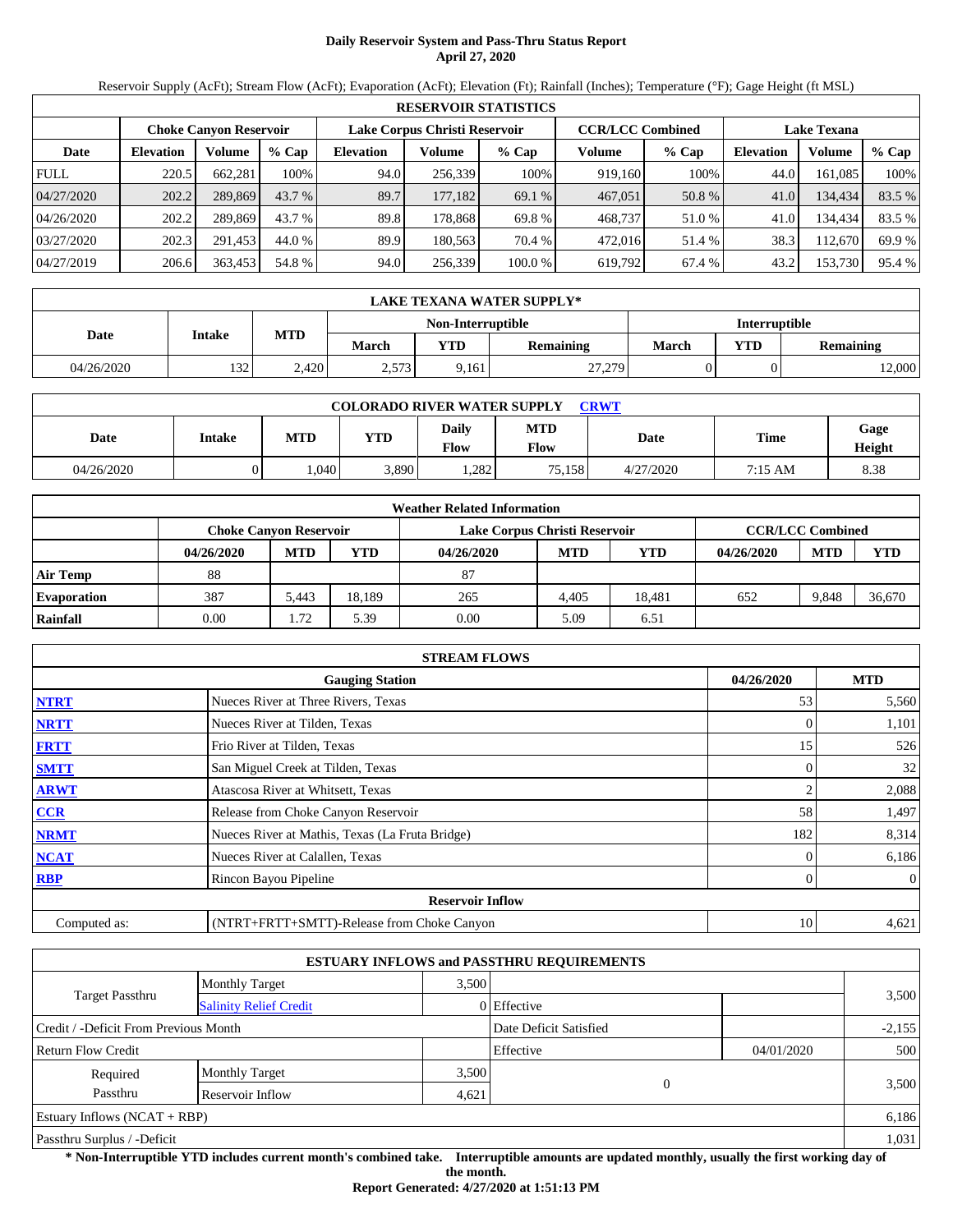# **Daily Reservoir System and Pass-Thru Status Report April 28, 2020**

Reservoir Supply (AcFt); Stream Flow (AcFt); Evaporation (AcFt); Elevation (Ft); Rainfall (Inches); Temperature (°F); Gage Height (ft MSL)

|             | <b>RESERVOIR STATISTICS</b> |                               |          |                  |                                                          |         |         |         |                  |                    |        |  |  |
|-------------|-----------------------------|-------------------------------|----------|------------------|----------------------------------------------------------|---------|---------|---------|------------------|--------------------|--------|--|--|
|             |                             | <b>Choke Canyon Reservoir</b> |          |                  | <b>CCR/LCC Combined</b><br>Lake Corpus Christi Reservoir |         |         |         |                  | <b>Lake Texana</b> |        |  |  |
| Date        | <b>Elevation</b>            | Volume                        | $%$ Cap  | <b>Elevation</b> | Volume                                                   | $%$ Cap | Volume  | $%$ Cap | <b>Elevation</b> | Volume             | % Cap  |  |  |
| <b>FULL</b> | 220.5                       | 662,281                       | 100%     | 94.0             | 256,339                                                  | 100%    | 919,160 | 100%    | 44.0             | 161.085            | 100%   |  |  |
| 04/28/2020  | 202.1                       | 288.289                       | $43.5\%$ | 89.7             | 177,182                                                  | 69.1 %  | 465,471 | 50.6 %  | 40.8             | 132,746            | 82.4 % |  |  |
| 04/27/2020  | 202.2                       | 289.869                       | 43.7 %   | 89.7             | 177.182                                                  | 69.1 %  | 467,051 | 50.8 %  | 41.0             | 134,434            | 83.5 % |  |  |
| 03/28/2020  | 202.3                       | 291.453                       | 44.0 %   | 89.9             | 180.563                                                  | 70.4 %  | 472,016 | 51.4 %  | 38.3             | 12,670             | 69.9 % |  |  |
| 04/28/2019  | 206.6                       | 363,453                       | 54.8 %   | 94.0             | 256,339                                                  | 100.0%  | 619,792 | 67.4 %  | 43.2             | 153,730            | 95.4 % |  |  |

|            | LAKE TEXANA WATER SUPPLY* |       |       |                   |           |                      |            |           |  |  |
|------------|---------------------------|-------|-------|-------------------|-----------|----------------------|------------|-----------|--|--|
|            | Intake                    | MTD   |       | Non-Interruptible |           | <b>Interruptible</b> |            |           |  |  |
| Date       |                           |       | March | <b>VTD</b>        | Remaining | March                | <b>YTD</b> | Remaining |  |  |
| 04/27/2020 | 105                       | 2,524 | 2,573 | 9,161             | 27,279    |                      |            | 12,000    |  |  |

| <b>COLORADO RIVER WATER SUPPLY</b><br><b>CRWT</b> |        |      |            |                      |             |             |             |                |  |  |
|---------------------------------------------------|--------|------|------------|----------------------|-------------|-------------|-------------|----------------|--|--|
| Date                                              | Intake | MTD  | <b>YTD</b> | <b>Daily</b><br>Flow | MTD<br>Flow | <b>Date</b> | <b>Time</b> | Gage<br>Height |  |  |
| 04/27/2020                                        | 28     | .068 | 3.918      | .062                 | 76.220      | 4/28/2020   | 7:15 AM     | 8.35           |  |  |

|                    | <b>Weather Related Information</b> |            |        |                               |            |            |            |                         |            |  |  |
|--------------------|------------------------------------|------------|--------|-------------------------------|------------|------------|------------|-------------------------|------------|--|--|
|                    | <b>Choke Canvon Reservoir</b>      |            |        | Lake Corpus Christi Reservoir |            |            |            | <b>CCR/LCC Combined</b> |            |  |  |
|                    | 04/27/2020                         | <b>MTD</b> | YTD    | 04/27/2020                    | <b>MTD</b> | <b>YTD</b> | 04/27/2020 | <b>MTD</b>              | <b>YTD</b> |  |  |
| <b>Air Temp</b>    | 88                                 |            |        | 85                            |            |            |            |                         |            |  |  |
| <b>Evaporation</b> | 340                                | 5.783      | 18.529 | 333                           | 4.738      | 18.814     | 673        | 10.521                  | 37,343     |  |  |
| Rainfall           | 0.22                               | . 94       | 5.61   | 0.00                          | 5.09       | 6.51       |            |                         |            |  |  |

|              | <b>STREAM FLOWS</b>                             |            |                |
|--------------|-------------------------------------------------|------------|----------------|
|              | <b>Gauging Station</b>                          | 04/27/2020 | <b>MTD</b>     |
| <b>NTRT</b>  | Nueces River at Three Rivers, Texas             | 52         | 5,612          |
| <b>NRTT</b>  | Nueces River at Tilden, Texas                   |            | 1,101          |
| <b>FRTT</b>  | Frio River at Tilden, Texas                     | 13         | 538            |
| <b>SMTT</b>  | San Miguel Creek at Tilden, Texas               |            | 32             |
| <b>ARWT</b>  | Atascosa River at Whitsett, Texas               |            | 2,090          |
| CCR          | Release from Choke Canyon Reservoir             | 58         | 1,554          |
| <b>NRMT</b>  | Nueces River at Mathis, Texas (La Fruta Bridge) | 160        | 8,474          |
| <b>NCAT</b>  | Nueces River at Calallen, Texas                 |            | 6,186          |
| <b>RBP</b>   | Rincon Bayou Pipeline                           |            | $\overline{0}$ |
|              | <b>Reservoir Inflow</b>                         |            |                |
| Computed as: | (NTRT+FRTT+SMTT)-Release from Choke Canyon      |            | 4,628          |

|                                                  |                       |       | <b>ESTUARY INFLOWS and PASSTHRU REQUIREMENTS</b> |            |          |  |
|--------------------------------------------------|-----------------------|-------|--------------------------------------------------|------------|----------|--|
|                                                  | <b>Monthly Target</b> | 3.500 |                                                  |            |          |  |
| Target Passthru<br><b>Salinity Relief Credit</b> |                       |       | 0 Effective                                      |            | 3,500    |  |
| Credit / -Deficit From Previous Month            |                       |       | Date Deficit Satisfied                           |            | $-2,155$ |  |
| <b>Return Flow Credit</b>                        |                       |       | Effective                                        | 04/01/2020 | 500      |  |
| Required                                         | <b>Monthly Target</b> | 3,500 |                                                  |            |          |  |
| Passthru<br>Reservoir Inflow<br>4,628            |                       |       | $\Omega$                                         |            | 3,500    |  |
| Estuary Inflows $(NCAT + RBP)$                   |                       |       |                                                  |            | 6,186    |  |
| Passthru Surplus / -Deficit                      |                       |       |                                                  |            | 1,031    |  |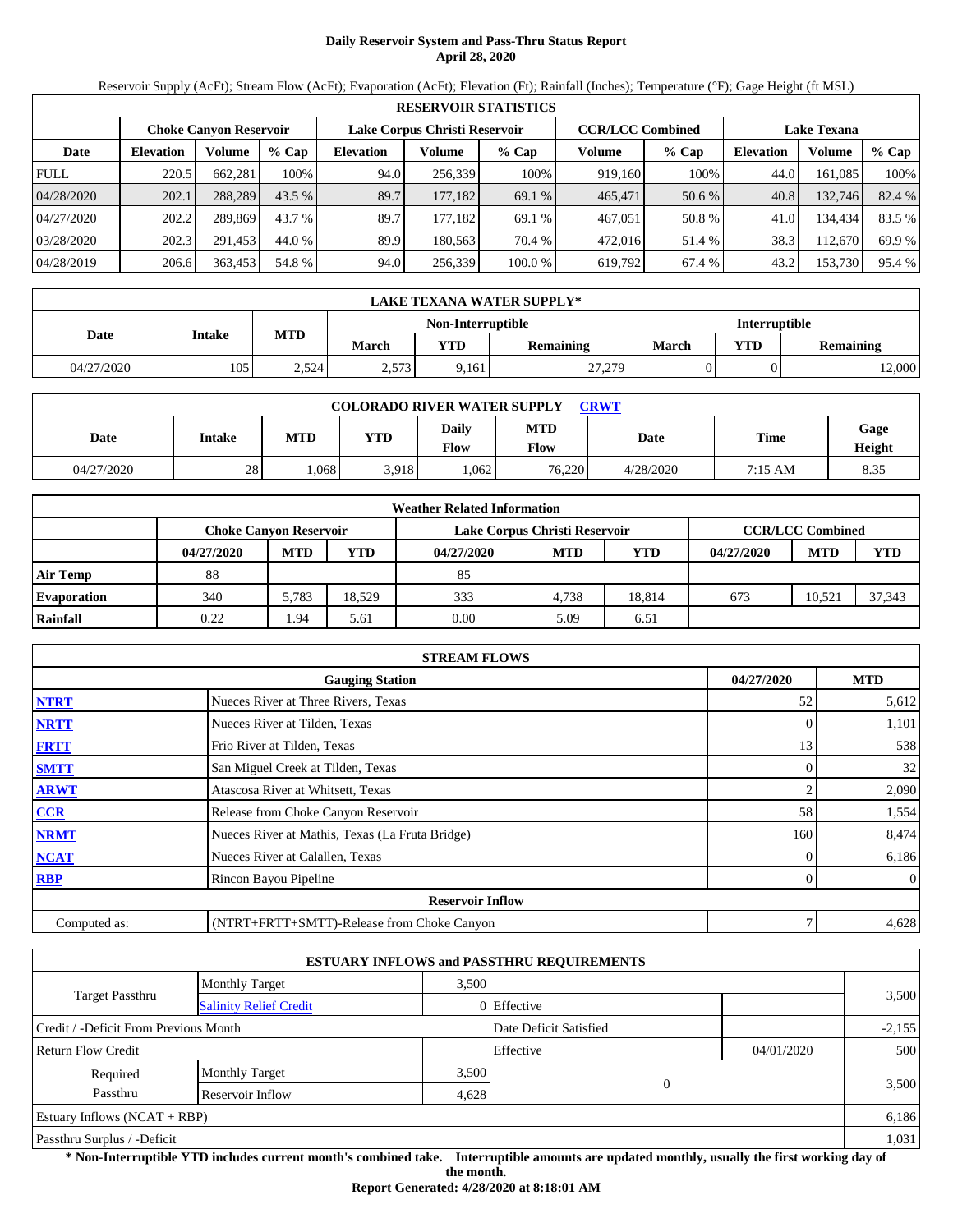## **Daily Reservoir System and Pass-Thru Status Report April 29, 2020**

Reservoir Supply (AcFt); Stream Flow (AcFt); Evaporation (AcFt); Elevation (Ft); Rainfall (Inches); Temperature (°F); Gage Height (ft MSL)

|             | <b>RESERVOIR STATISTICS</b> |                        |         |                               |         |         |                         |         |                    |         |        |  |  |
|-------------|-----------------------------|------------------------|---------|-------------------------------|---------|---------|-------------------------|---------|--------------------|---------|--------|--|--|
|             |                             | Choke Canvon Reservoir |         | Lake Corpus Christi Reservoir |         |         | <b>CCR/LCC Combined</b> |         | <b>Lake Texana</b> |         |        |  |  |
| Date        | <b>Elevation</b>            | Volume                 | $%$ Cap | <b>Elevation</b>              | Volume  | $%$ Cap | Volume                  | $%$ Cap | <b>Elevation</b>   | Volume  | % Cap  |  |  |
| <b>FULL</b> | 220.5                       | 662,281                | 100%    | 94.0                          | 256,339 | 100%    | 919,160                 | 100%    | 44.0               | 161.085 | 100%   |  |  |
| 04/29/2020  | 202.2                       | 289,869                | 43.7 %  | 89.7                          | 177,182 | 69.1 %  | 467,051                 | 50.8 %  | 41.0               | 134.434 | 83.5 % |  |  |
| 04/28/2020  | 202.1                       | 288.289                | 43.5 %  | 89.7                          | 177.182 | 69.1 %  | 465,471                 | 50.6 %  | 40.8               | 132,746 | 82.4 % |  |  |
| 03/29/2020  | 202.4                       | 293,042                | 44.2 %  | 89.9                          | 180.563 | 70.4 %  | 473.605                 | 51.5 %  | 38.3               | 112.670 | 69.9 % |  |  |
| 04/29/2019  | 206.6                       | 363,453                | 54.8 %  | 94.0                          | 256,339 | 100.0 % | 619,792                 | 67.4 %  | 43.2               | 153,730 | 95.4 % |  |  |

|            | LAKE TEXANA WATER SUPPLY* |       |       |                         |        |                      |            |           |  |  |  |
|------------|---------------------------|-------|-------|-------------------------|--------|----------------------|------------|-----------|--|--|--|
|            |                           |       |       | Non-Interruptible       |        | <b>Interruptible</b> |            |           |  |  |  |
| Date       | Intake                    | MTD   | March | <b>VTD</b><br>Remaining |        | March                | <b>YTD</b> | Remaining |  |  |  |
| 04/28/2020 | 65                        | 2,589 | 2,573 | 9,161                   | 27,279 |                      |            | 12,000    |  |  |  |

| <b>COLORADO RIVER WATER SUPPLY</b><br><b>CRWT</b> |        |       |            |                      |             |             |         |                |  |  |  |
|---------------------------------------------------|--------|-------|------------|----------------------|-------------|-------------|---------|----------------|--|--|--|
| Date                                              | Intake | MTD   | <b>YTD</b> | <b>Daily</b><br>Flow | MTD<br>Flow | <b>Date</b> | Time    | Gage<br>Height |  |  |  |
| 04/28/2020                                        | 67     | 1,135 | 3,985      | .058                 | 77.278      | 4/29/2020   | 7:15 AM | 8.99           |  |  |  |

|                    | <b>Weather Related Information</b> |                                                                                           |        |            |            |            |            |            |            |  |  |  |
|--------------------|------------------------------------|-------------------------------------------------------------------------------------------|--------|------------|------------|------------|------------|------------|------------|--|--|--|
|                    |                                    | <b>CCR/LCC Combined</b><br>Lake Corpus Christi Reservoir<br><b>Choke Canvon Reservoir</b> |        |            |            |            |            |            |            |  |  |  |
|                    | 04/28/2020                         | <b>MTD</b>                                                                                | YTD    | 04/28/2020 | <b>MTD</b> | <b>YTD</b> | 04/28/2020 | <b>MTD</b> | <b>YTD</b> |  |  |  |
| <b>Air Temp</b>    | 94                                 |                                                                                           |        | 92         |            |            |            |            |            |  |  |  |
| <b>Evaporation</b> | 249                                | 6.032                                                                                     | 18.778 | 255        | 4.993      | 19.069     | 504        | 11.025     | 37,847     |  |  |  |
| Rainfall           | 0.00                               | . 94                                                                                      | 5.61   | 0.00       | 5.09       | 6.51       |            |            |            |  |  |  |

|              | <b>STREAM FLOWS</b>                             |            |              |
|--------------|-------------------------------------------------|------------|--------------|
|              | <b>Gauging Station</b>                          | 04/28/2020 | <b>MTD</b>   |
| <b>NTRT</b>  | Nueces River at Three Rivers, Texas             | 52         | 5,664        |
| <b>NRTT</b>  | Nueces River at Tilden, Texas                   |            | 1,101        |
| <b>FRTT</b>  | Frio River at Tilden, Texas                     | 12         | 551          |
| <b>SMTT</b>  | San Miguel Creek at Tilden, Texas               |            | 32           |
| <b>ARWT</b>  | Atascosa River at Whitsett, Texas               |            | 2,091        |
| CCR          | Release from Choke Canyon Reservoir             | 58         | 1,612        |
| <b>NRMT</b>  | Nueces River at Mathis, Texas (La Fruta Bridge) | 152        | 8,627        |
| <b>NCAT</b>  | Nueces River at Calallen, Texas                 |            | 6,186        |
| <b>RBP</b>   | Rincon Bayou Pipeline                           |            | $\mathbf{0}$ |
|              | <b>Reservoir Inflow</b>                         |            |              |
| Computed as: | (NTRT+FRTT+SMTT)-Release from Choke Canyon      |            | 4,635        |

|                                                  |                       |       | <b>ESTUARY INFLOWS and PASSTHRU REQUIREMENTS</b> |            |          |  |
|--------------------------------------------------|-----------------------|-------|--------------------------------------------------|------------|----------|--|
|                                                  | <b>Monthly Target</b> | 3.500 |                                                  |            |          |  |
| Target Passthru<br><b>Salinity Relief Credit</b> |                       |       | 0 Effective                                      |            | 3,500    |  |
| Credit / -Deficit From Previous Month            |                       |       | Date Deficit Satisfied                           |            | $-2,155$ |  |
| <b>Return Flow Credit</b>                        |                       |       | Effective                                        | 04/01/2020 | 500      |  |
| Required                                         | <b>Monthly Target</b> | 3,500 |                                                  |            |          |  |
| Passthru<br>Reservoir Inflow<br>4,635            |                       |       | $\Omega$                                         |            | 3,500    |  |
| Estuary Inflows $(NCAT + RBP)$                   |                       |       |                                                  |            | 6,186    |  |
| Passthru Surplus / -Deficit                      |                       |       |                                                  |            | 1,031    |  |